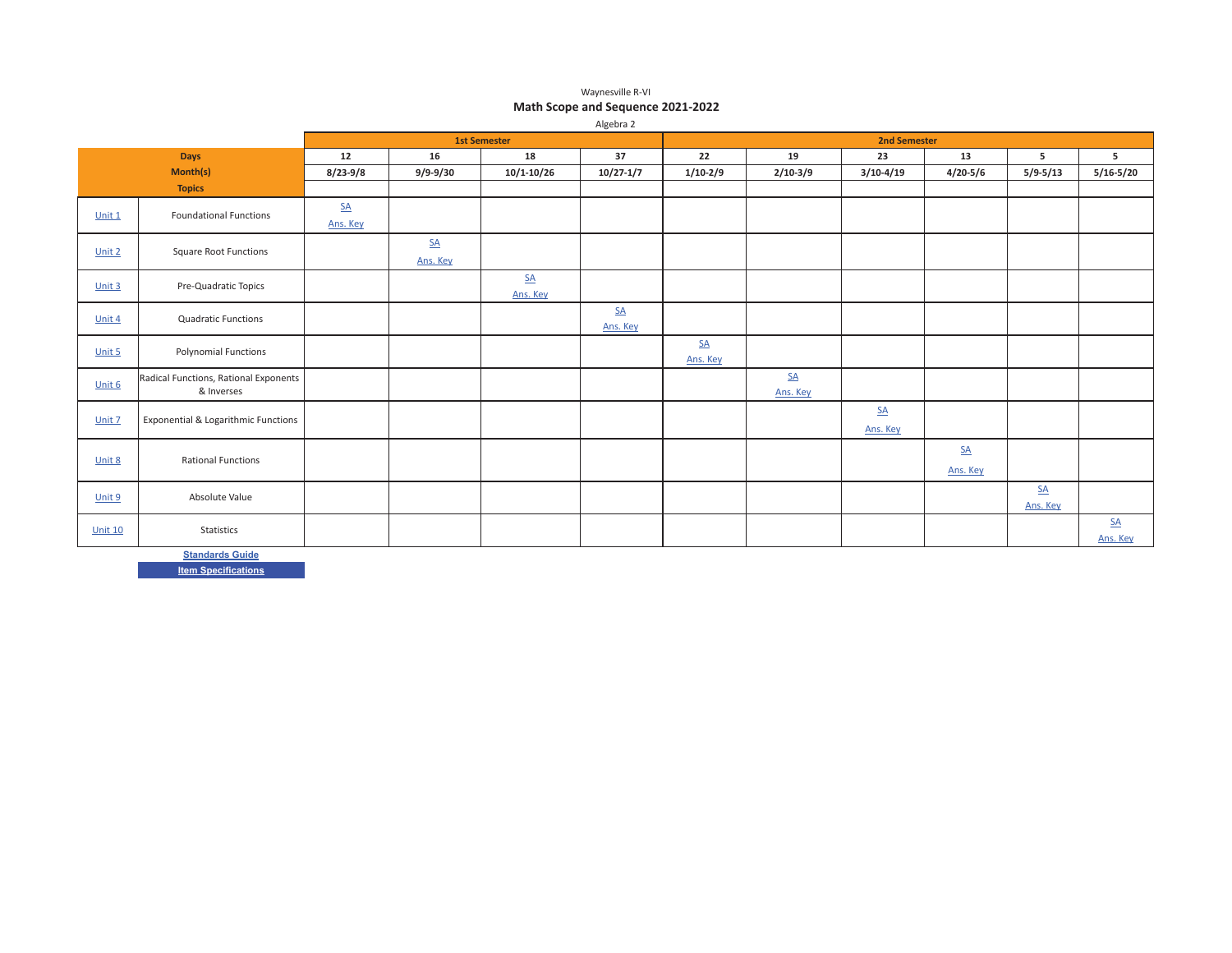#### Algebra 2 RT1 Foundational Functions

| Days: 12 Topic: |  |  | Grade: 10-12 Subject: | Math | Month(s): | 8/23-9/8 |  |  |  |  |
|-----------------|--|--|-----------------------|------|-----------|----------|--|--|--|--|
|-----------------|--|--|-----------------------|------|-----------|----------|--|--|--|--|

### **Standards**

| <b>Reporting</b><br><b>Topic</b>      |                  | <b>Foundational Functions</b>                                                                                                                      | <b>Expectation Unwrapped</b>                                                                                                                                                                                                                                                                                                                                                                                                                                                                                                                                                  |  |  |  |
|---------------------------------------|------------------|----------------------------------------------------------------------------------------------------------------------------------------------------|-------------------------------------------------------------------------------------------------------------------------------------------------------------------------------------------------------------------------------------------------------------------------------------------------------------------------------------------------------------------------------------------------------------------------------------------------------------------------------------------------------------------------------------------------------------------------------|--|--|--|
| <b>Priority</b><br><b>Standard</b>    | <b>A2.IF.A.1</b> | Identify and interpret key characteristics of functions<br>represented graphically, with tables and with algebraic<br>symbolism to solve problems. | The student will identify the following key characteristics of functions from<br>$\bullet$<br>graphs, tables and equations: domain, range, end behavior, x- and<br>y-intercepts, local maxima and minima values, symmetries, points of<br>discontinuity, intervals of increasing and decreasing, and horizontal and<br>vertical asymptotes.<br>The student will be able to represent a given function as a table, equation or<br>$\bullet$<br>graph.<br>The student will be able to determine specific values of a function from a<br>$\bullet$<br>table, graph, or equation. |  |  |  |
| <b>Supporting</b><br><b>Standards</b> | <b>A2.IF.A.2</b> | Translate between equivalent forms of functions.                                                                                                   | Listed on the item specification linked to the standard's code                                                                                                                                                                                                                                                                                                                                                                                                                                                                                                                |  |  |  |

*\*Click on standard code above to see Item Specifications from DESE and Released Items*

#### **Instructional Ideas/Notes**

|                                    |           |           | <b>Assessed</b> |                                                                                                                                                         |
|------------------------------------|-----------|-----------|-----------------|---------------------------------------------------------------------------------------------------------------------------------------------------------|
|                                    |           | Lesson(s) | on Post Test    | Instructional Ideas/Prerequisite Knowledge                                                                                                              |
| <b>Priority</b><br><b>Standard</b> | A2.IF.A.1 |           | <b>Yes</b>      | Polynomials should be of no greater degree than four.<br>Intercepts are ordered pairs.<br>Limit rational functions to those without oblique asymptotes. |
| Supporting<br><b>Standards</b>     | A2.IF.A.2 |           | <b>No</b>       | Polynomials should not exceed degree four.                                                                                                              |

### **Tasks/Learning Progression**

**Task 1:** I can graph and write sets of numbers using inequality, interval and set builder notation

**Task 2:** I can analyze graphs of functions and identify key features (domain and range, intercepts, positive/negative, increasing/decreasing) Pg

10:1-11 (Notes)Pg 10:18-27, 12-15 (HW)

**Task 3:** I can evaluate functions (table, graph, equations)

**Task 4:** Review

**Task 5:** Summative (Pearson Algebra 2 textbook pg. 69A and 69B)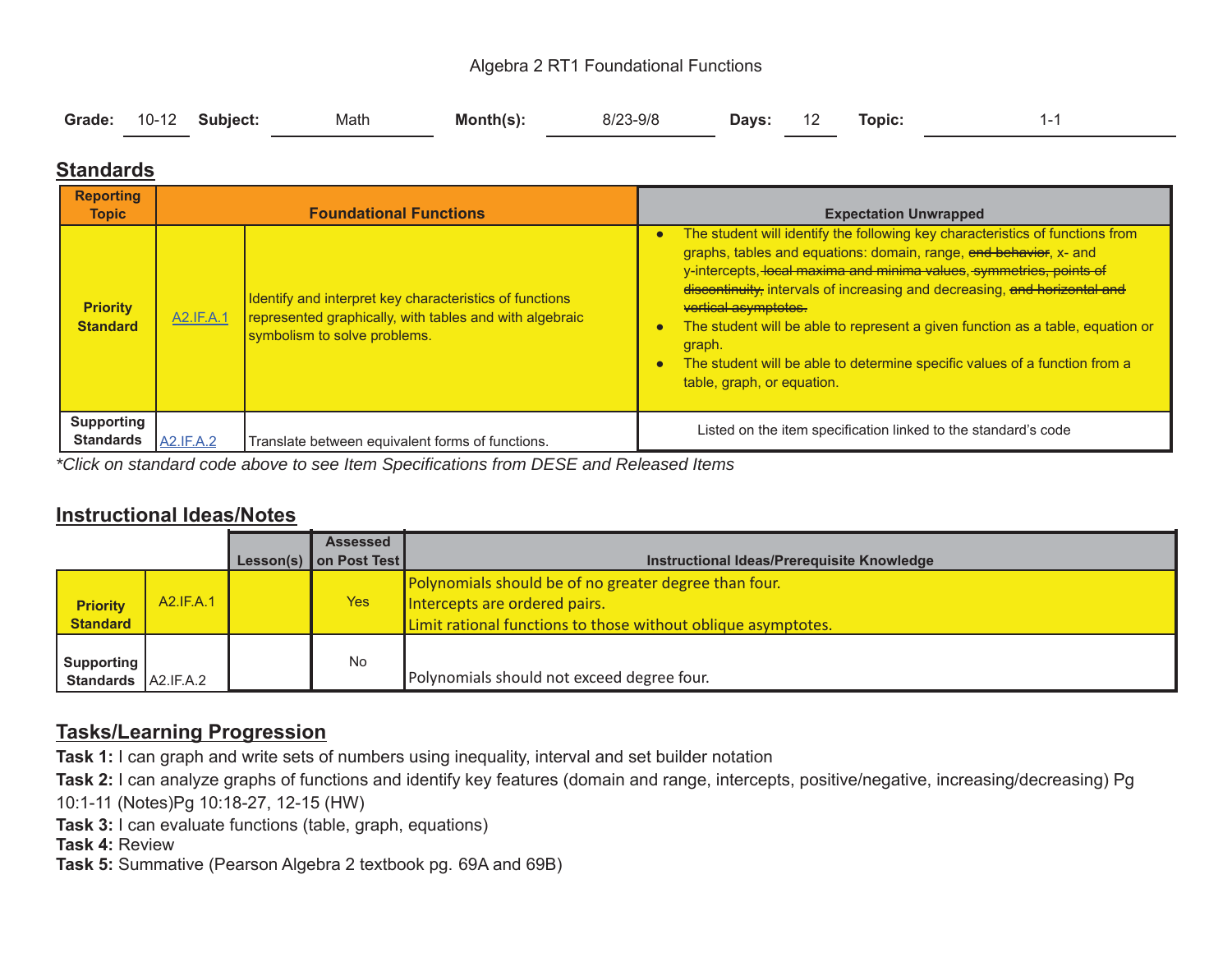## **Key Vocabulary**

| domain                   | range       | relation              | function            | vertical line test   |
|--------------------------|-------------|-----------------------|---------------------|----------------------|
| <b>Function notation</b> | maximum     | minimum               | increasing          | decreasing           |
| x-intercept              | v-intercept | I inequality notation | I interval notation | set-builder notation |

| <b>Skills</b><br>Pre-Algebra | PS <sub>1</sub><br>FA1<br>-unctions.<br>Domain &<br>Range | FA <sub>2</sub><br>DQ 1 | <b>Functions</b><br>DC 1<br>SA <sub>1</sub> |
|------------------------------|-----------------------------------------------------------|-------------------------|---------------------------------------------|
|------------------------------|-----------------------------------------------------------|-------------------------|---------------------------------------------|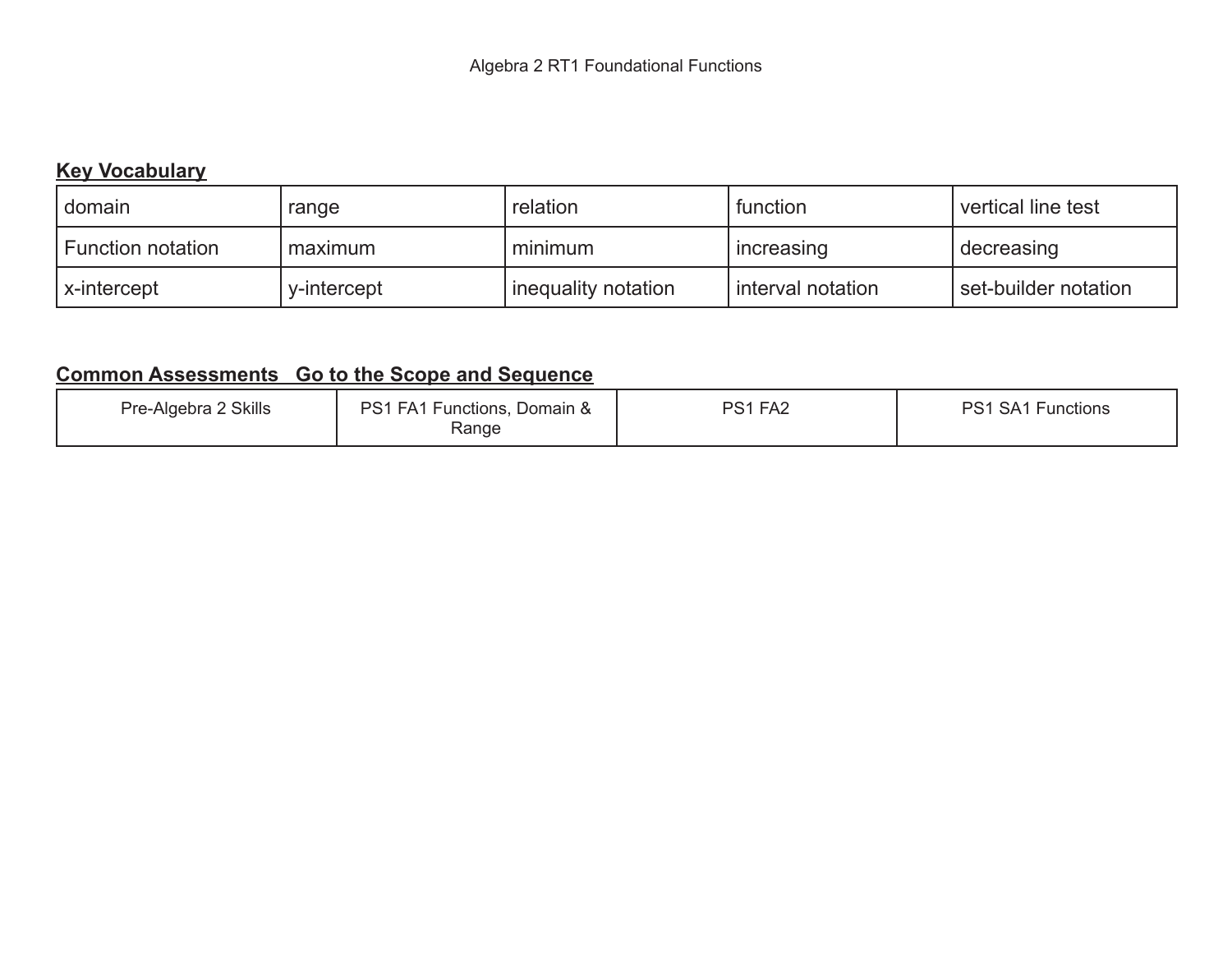| <b>Score</b>        | <b>Learning Goal</b>                                                                                                                                                                                                                                                                                                        | <b>Sample Tasks</b> |
|---------------------|-----------------------------------------------------------------------------------------------------------------------------------------------------------------------------------------------------------------------------------------------------------------------------------------------------------------------------|---------------------|
| <b>Score</b><br>4.0 | In addition to Score 3.0, in-depth inferences or applications that go<br>beyond what was taught. For example, the student may:                                                                                                                                                                                              |                     |
|                     | 3.5 In addition to 3.0 performance, in-depth inferences and applications with partial success.                                                                                                                                                                                                                              |                     |
| <b>Score</b><br>3.0 | The student exhibits no major errors or gaps in the learning goal<br>(complex ideas and processes).<br>The student will:<br>Identify and interpret key characteristics of functions represented<br>graphically, with tables and with algebraic symbolism to solve<br>problems.                                              |                     |
|                     | 2.5 No major errors or gaps in 2.0 content and partial knowledge of 3.0 content.                                                                                                                                                                                                                                            |                     |
| <b>Score</b><br>2.0 | The student exhibits no major errors or gaps in the simpler details and<br>processes.<br>The student will:<br>Translate between equivalent forms of functions.<br>Use function notation to evaluate functions for inputs in their<br>domains, and interpret statements that use function notation in<br>terms of a context. |                     |
|                     | 1.5 Partial understanding of the 2.0 content with major errors or gaps in 3.0 content.                                                                                                                                                                                                                                      |                     |
| <b>Score</b><br>1.0 | With help, a partial understanding of the 2.0 content and some of the<br>3.0 content.                                                                                                                                                                                                                                       |                     |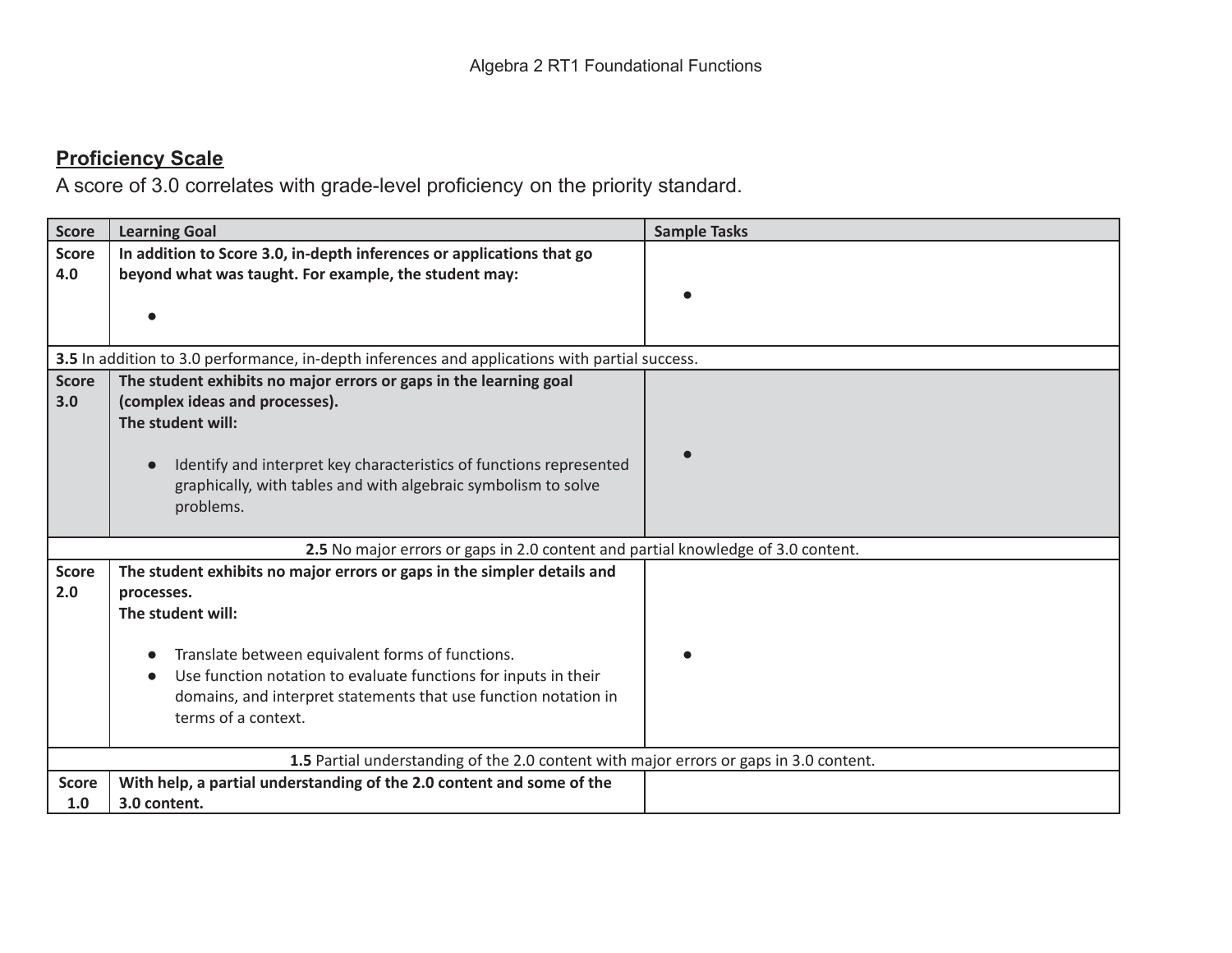#### Square Root Functions

| Grade: 10-12 Subject: Math<br><b>Days:</b> 16 Topic: |  |  |  |  | Month(s): | 9/9-9/30 |  |  |  | $5 - 1 - 5.4$ |
|------------------------------------------------------|--|--|--|--|-----------|----------|--|--|--|---------------|
|------------------------------------------------------|--|--|--|--|-----------|----------|--|--|--|---------------|

### **Standards**

| <b>Reporting</b><br><b>Topic</b>      |                  | <b>Square Root Functions</b>                                                                                                                                                                                                                                                                                    | <b>Expectation Unwrapped</b>                                                                                                                                                                                                                                                                                                                                                                                                                                                                                                                                                                                                                                                                                                                                                                                                                                                                                                                                                                                                      |
|---------------------------------------|------------------|-----------------------------------------------------------------------------------------------------------------------------------------------------------------------------------------------------------------------------------------------------------------------------------------------------------------|-----------------------------------------------------------------------------------------------------------------------------------------------------------------------------------------------------------------------------------------------------------------------------------------------------------------------------------------------------------------------------------------------------------------------------------------------------------------------------------------------------------------------------------------------------------------------------------------------------------------------------------------------------------------------------------------------------------------------------------------------------------------------------------------------------------------------------------------------------------------------------------------------------------------------------------------------------------------------------------------------------------------------------------|
| <b>Priority</b><br><b>Standard</b>    | A2.NQ.A.4        | Solve equations involving rational exponents and/or radicals<br>and identify situations where extraneous solutions may result.<br>Describe the effects of transformations algebraically and<br>graphically, creating vertical and horizontal translations,<br>vertical and horizontal reflections and dilations | The student will solve equations involving rational exponents.<br>The student will solve equations involving radical expressions.<br>The student will check for and identify extraneous solutions.<br>The student will describe the effects of transformations algebraically using a, h,<br>and k, given an equation in the form $f(x)=a(x-h)+k$ , or given other general forms<br>of the functions listed.<br>The student will describe the effects of transformations graphically using terms<br>such as horizontal or vertical stretch (expansion) or shrink (compression),<br>reflection, horizontal and vertical translation, and dilation.<br>The student will create equations from the linear, quadratic, cubic, square and<br>cube root, and absolute value, exponential and logarithmic parent functions<br>that produce the above listed transformations.<br>The student will create graphs from the linear, quadratic, cubic, square and<br>cube root, absolute value, exponential and logarithmic parent graphs that |
|                                       | A2.BF.A.3        | (expansions/compressions) for linear, quadratic, cubic, square<br>and cube root, absolute value, exponential and logarithmic<br>functions.                                                                                                                                                                      | demonstrate vertical stretch (expansion) or shrink (compression), reflection,<br>horizontal and vertical translation, and dilation.                                                                                                                                                                                                                                                                                                                                                                                                                                                                                                                                                                                                                                                                                                                                                                                                                                                                                               |
| <b>Supporting</b><br><b>Standards</b> | <b>A2.NQ.A.3</b> | Add, subtract, multiply and divide radical expressions.<br>(square roots only)                                                                                                                                                                                                                                  | Listed on the item specification linked to the standard's code                                                                                                                                                                                                                                                                                                                                                                                                                                                                                                                                                                                                                                                                                                                                                                                                                                                                                                                                                                    |

*\*Click on standard code above to see Item Specifications from DESE and Released Items*

#### **Instructional Ideas/Notes**

|                                                                            |           | <b>Assessed</b>        |                                                                                                                                                                                                                                                |
|----------------------------------------------------------------------------|-----------|------------------------|------------------------------------------------------------------------------------------------------------------------------------------------------------------------------------------------------------------------------------------------|
|                                                                            |           | Lesson(s) on Post Test | Instructional Ideas/Prerequisite Knowledge                                                                                                                                                                                                     |
|                                                                            | A2.NQ.A.4 | Yes                    | Resulting polynomials to solve should not exceed degree two.<br>Equations can contain one or two radicals.<br>Expressions with rational exponents should be set equal to a constant.                                                           |
| <b>Priority</b><br><b>Standard</b>                                         | A2.BF.A.3 | Yes                    | Use a value of $-3 \le a \le 3$ .<br>Use h and k values of $-10 \le h \le 10$ and $-10 \le k \le 10$ .<br>Referencing a reflection should be "across" a line not "over" a line.                                                                |
| $\frac{1}{2}$ Supporting $\left  \right _{A2. NQ.A.3}$<br><b>Standards</b> |           | <b>Yes</b>             | Expressions should include those that are numeric and algebraic.<br>Radical indices should be no more than five.<br>No more than two distinct variables.<br>Coefficients between negative six hundred twenty-five and six hundred twenty-five. |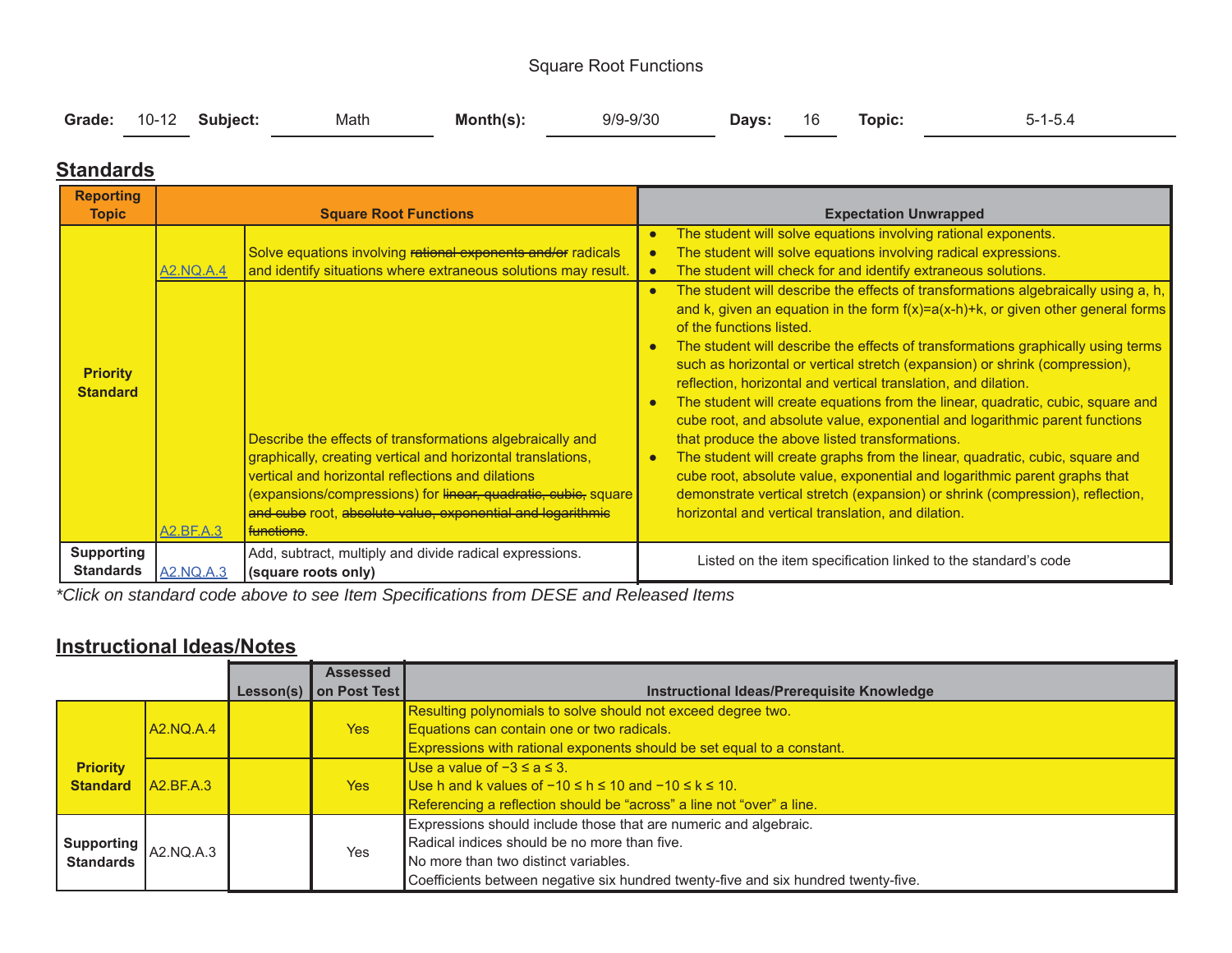#### Square Root Functions

#### **Tasks/Learning Progression**

**Task 1:** Students can simplify radicals of index 2, both with numbers and variables. (5-1)

**Task 2:** Students can review addition, subtraction, and multiplication of radicals, and can rationalize denominators with radicals using conjugates (pg. 252 - 254). **Task 3:** Students can graph radicals using transformations (including horizontal stretches and compressions) and state a graph's domain and range. Pg 260:4-9, 17-21,26-27, 11-12 (5-3)

**Task 4:** Students can solve radical equations and can identify when an equation has extraneous solutions (pg. 269-271). (5-4)

#### **Key Vocabulary**

| RT2 FA1 Simplify Radicals and Operations | RT2 FA2 Graphing and Solving Radical<br><b>Functions and Equations</b> | RT2 SA1 Square Root Functions |
|------------------------------------------|------------------------------------------------------------------------|-------------------------------|
|------------------------------------------|------------------------------------------------------------------------|-------------------------------|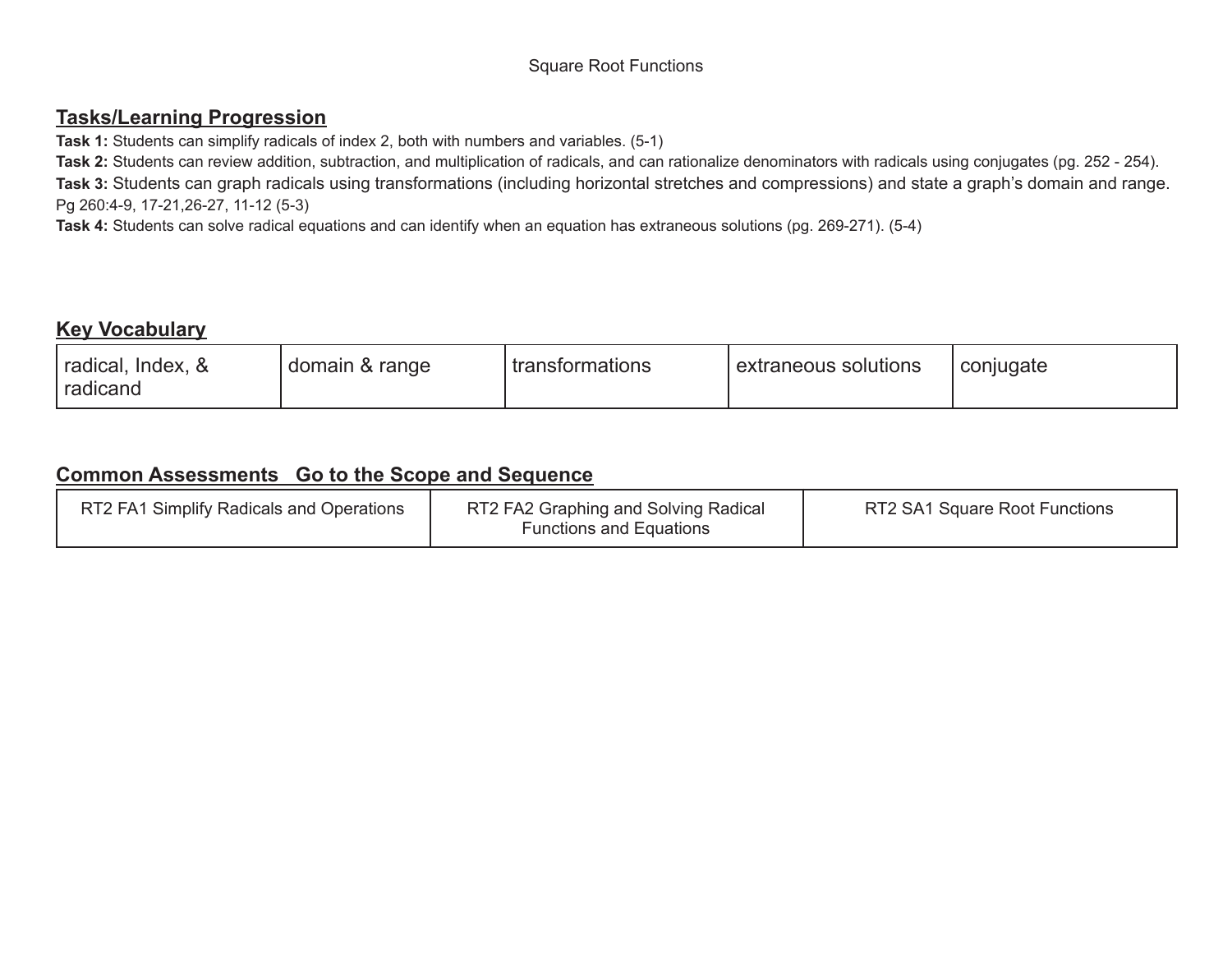| <b>Score</b>        | <b>Learning Goal</b>                                                                                                                              | <b>Sample Tasks</b> |
|---------------------|---------------------------------------------------------------------------------------------------------------------------------------------------|---------------------|
| <b>Score</b>        | In addition to Score 3.0, in-depth inferences or applications that                                                                                |                     |
| 4.0                 | go beyond what was taught. For example, the student may:                                                                                          |                     |
|                     |                                                                                                                                                   |                     |
|                     |                                                                                                                                                   |                     |
|                     | 3.5 In addition to 3.0 performance, in-depth inferences and applications with partial success.                                                    |                     |
| <b>Score</b><br>3.0 | The student exhibits no major errors or gaps in the learning goal<br>(complex ideas and processes).                                               |                     |
|                     | The student will:                                                                                                                                 |                     |
|                     | Solve equations involving rational exponents and/or radicals and identify                                                                         |                     |
|                     | situations where extraneous solutions may result.<br>Describe the effects of transformations algebraically and graphically, creating<br>$\bullet$ |                     |
|                     | vertical and horizontal translations, vertical and horizontal reflections and                                                                     |                     |
|                     | dilations (expansions/compressions) for linear, quadratic, cubic, square and<br>eube root, absolute value, exponential and logarithmic functions. |                     |
|                     |                                                                                                                                                   |                     |
|                     | 2.5 No major errors or gaps in 2.0 content and partial knowledge of 3.0 content.                                                                  |                     |
| <b>Score</b>        | The student exhibits no major errors or gaps in the simpler                                                                                       |                     |
| 2.0                 | details and processes.                                                                                                                            |                     |
|                     | The student will:                                                                                                                                 |                     |
|                     | Add, subtract, multiply and divide radical expressions. (square roots only)                                                                       |                     |
|                     | 1.5 Partial understanding of the 2.0 content with major errors or gaps in 3.0 content.                                                            |                     |
| <b>Score</b>        | With help, a partial understanding of the 2.0 content and some of                                                                                 |                     |
| 1.0                 | the 3.0 content.                                                                                                                                  |                     |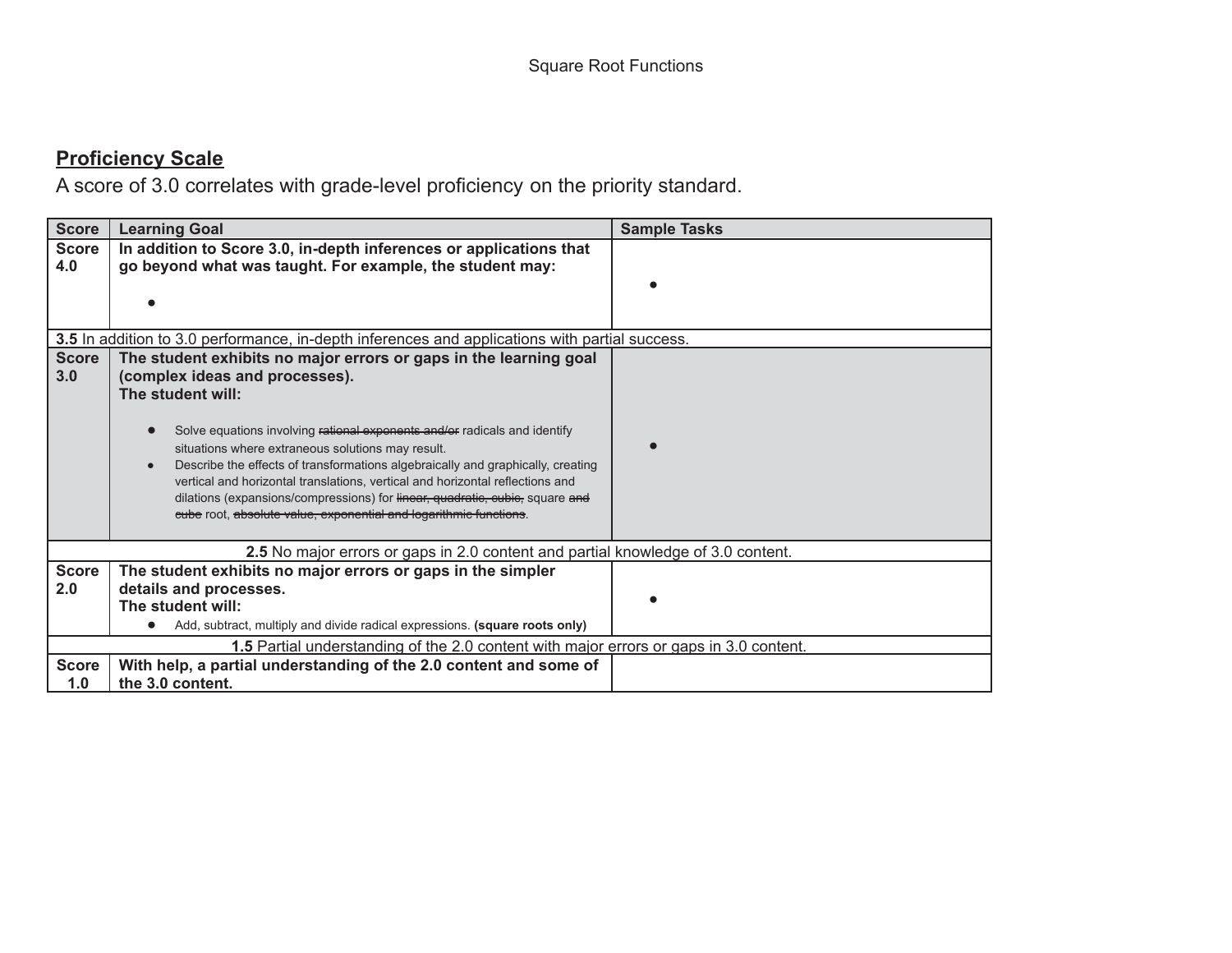#### Pre-Quadratic Topics

|  | Grade: 10-12 Subject: Math | <b>Month(s):</b> $10/1-10/26$ |  | Days: 18 Topic: |  |
|--|----------------------------|-------------------------------|--|-----------------|--|
|  |                            |                               |  |                 |  |

#### **Standards**

| <b>Reporting</b><br><b>Topic</b>      |                         | <b>Pre-Quadratic Topics</b>                                                                                                               | <b>Expectation Unwrapped</b>                                                                                                                                                                                                                                                                                                                                                                                                                                                                                                                                                                                                               |  |  |
|---------------------------------------|-------------------------|-------------------------------------------------------------------------------------------------------------------------------------------|--------------------------------------------------------------------------------------------------------------------------------------------------------------------------------------------------------------------------------------------------------------------------------------------------------------------------------------------------------------------------------------------------------------------------------------------------------------------------------------------------------------------------------------------------------------------------------------------------------------------------------------------|--|--|
| <b>Priority</b><br><b>Standard</b>    | A2.NQ.B.6<br>A2.APR.A.1 | Add, subtract, multiply and divide complex numbers.<br>Extend the knowledge of factoring to include factors with<br>complex coefficients. | The student will add and subtract complex numbers with answers given in aa<br>$\bullet$<br>$+$ $hhh$ form.<br>The student will multiply complex numbers with answers given in $aa + bbbb$<br>$\bullet$<br>form.<br>The student will divide complex numbers with answers given in $aa + bbbb$<br>$\bullet$<br>form, using conjugates to rationalize the denominator<br>The student will extend the knowledge of factoring to completely factor<br>$\bullet$<br>general polynomial expressions.<br>The student will factor simple expressions that require complex coefficients,<br>$\bullet$<br>such as $xx2 + 16 = (xx + 4ii)(xx - 4ii)$ . |  |  |
|                                       | <b>A2.NQ.B.5</b>        | Represent complex numbers.                                                                                                                | Listed on the item specification linked to the standard's code                                                                                                                                                                                                                                                                                                                                                                                                                                                                                                                                                                             |  |  |
| <b>Supporting</b><br><b>Standards</b> | <u>A2.NQ.A.2</u>        | Create and recognize equivalent expressions involving radical<br>and exponential forms of expressions.                                    | Listed on the item specification linked to the standard's code                                                                                                                                                                                                                                                                                                                                                                                                                                                                                                                                                                             |  |  |
|                                       | A2.FM.A.1               | Create functions and use them to solve applications of<br>quadratic and exponential function modeling problems.                           | Listed on the item specification linked to the standard's code                                                                                                                                                                                                                                                                                                                                                                                                                                                                                                                                                                             |  |  |

*\*Click on standard code above to see Item Specifications from DESE and Released Items*

#### **Instructional Ideas/Notes**

|                                |                   | Lesson(s) | <b>Assessed</b><br>on Post Test | Instructional Ideas/Prerequisite Knowledge                                                                                                                                                                                                                                                                                             |
|--------------------------------|-------------------|-----------|---------------------------------|----------------------------------------------------------------------------------------------------------------------------------------------------------------------------------------------------------------------------------------------------------------------------------------------------------------------------------------|
| <b>Priority</b>                | A2.NQ.B.6         |           | <b>Yes</b>                      | While simplified answers may have fractional aa and/or bb values, given problems should use integer values for aa and bb.<br>When multiplying and dividing, limit a and b to values between negative twelve and twelve. Items requiring aa + bbbb would<br>include items like $(2 + 2ii)/4$ which should be written as $1/2 + 1/2ii$ . |
| <b>Standard</b>                | <b>A2.APR.A.1</b> |           | <b>Yes</b>                      | Any of the following factoring problems can be assessed: difference of squares, trinomials, sum of cubes, difference of<br>cubes, GCF, factor by grouping and quartic with no more than four terms.                                                                                                                                    |
|                                | A2.NQ.B.5         |           | Yes                             | Items requiring $aa + bbbb$ would include items like $(2 + 2ii)/4$ which should be written as $1/2 + 1/2ii$ .                                                                                                                                                                                                                          |
| Supporting<br><b>Standards</b> | A2.NQ.A.2         |           | <b>No</b>                       | Denominators should be limited to natural numbers of ten or less. Coefficients negative one thousand to one thousand. No<br>more than three distinct variables. Indices on radicals should not exceed five.                                                                                                                            |
|                                | LA2.FM.A.1        |           | Yes                             |                                                                                                                                                                                                                                                                                                                                        |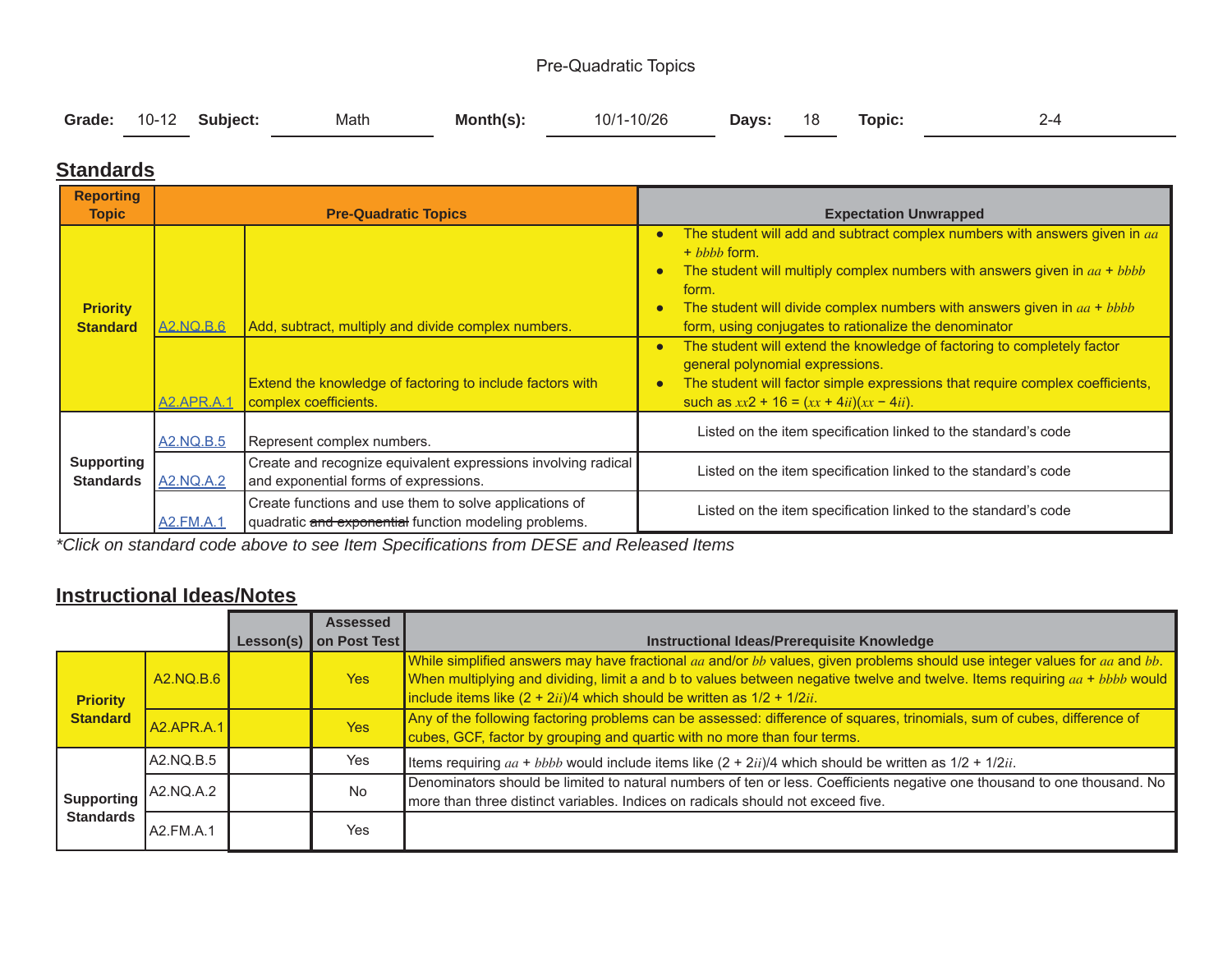### **Tasks/Learning Progression**

- **Task 1:** Use the properties of exponents to simplify expressions.
- **Task 2:** Simplify square root expressions.
- **Task 3:** Add, subtract, multiply, and divide with square roots.
- **Task 4:** Perform operations with complex numbers (EnVision Alg. 2 Book pg 100: 14-45, 1-4).
- **Task 5:** Perform operations on polynomial expressions (EnVision Alg. 2 Pgs. 92-92).
- **Task 6:** Factor quadratics (EnVision Alg. 2 Pgs. 92 93).
- **Task 7:** Summative Assessment (EnVision Algebra 2 pgs. 127A, 127B).

### **Key Vocabulary**

| complex conjugates | like radicals    | complex numbers | reduced radical form | l imaginary number |
|--------------------|------------------|-----------------|----------------------|--------------------|
| l index            | imaginary unit i | nth root        | radical symbol       | radicand           |

### **Common Assessments Go to the Scope and Sequence**

|  | ∕ • الل |  |  |  | $\sim$<br>.<br>POSI |
|--|---------|--|--|--|---------------------|
|--|---------|--|--|--|---------------------|

### **Proficiency Scale**

| Score        | <b>Learning Goal</b>                                                                                                                                              | <b>Sample Tasks</b>                      |
|--------------|-------------------------------------------------------------------------------------------------------------------------------------------------------------------|------------------------------------------|
| Score<br>4.0 | In addition to Score 3.0, in-depth inferences or applications that go beyond what was<br>taught. For example, the student may:                                    |                                          |
|              | Analyzes the mathematical relationships of functions to make a connection from<br>real world situations to the model and explain the choice of the function used. | Stomp rocket lab, basketball<br>activity |
|              | 3.5 In addition to 3.0 performance, in-depth inferences and applications with partial success.                                                                    |                                          |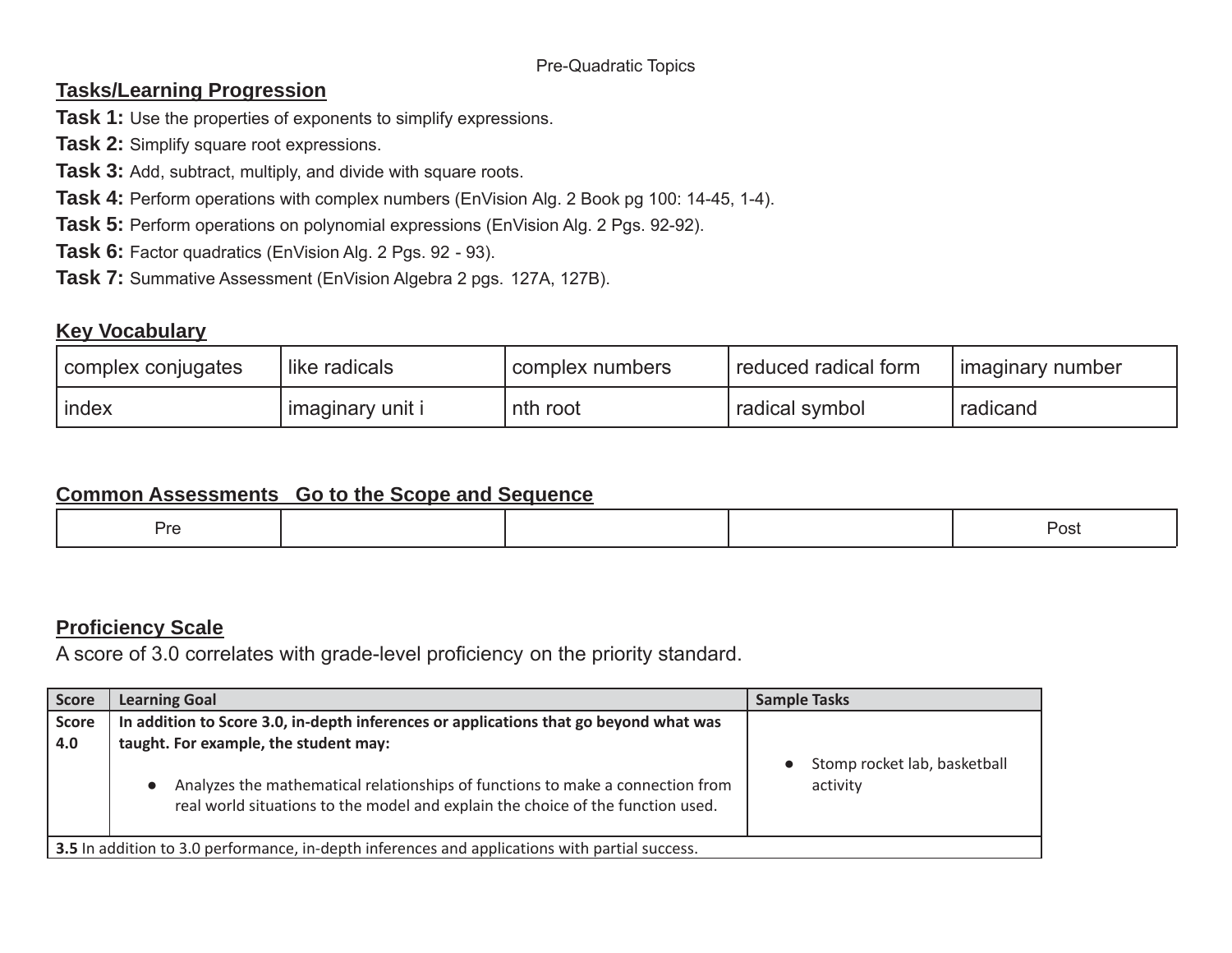### Pre-Quadratic Topics

| <b>Score</b><br>3.0 | The student exhibits no major errors or gaps in the learning goal (complex ideas and<br>processes).<br>The student will:<br>Interprets key characteristics of functions from multiple representations;<br>Translate between different but equivalent forms of functions; creates new<br>functions using the four arithmetic operations, describes the effects of multiple<br>transformations on functions both algebraically and graphically; creates<br>functions and use them to solve applications of quadratic modeling problems.<br>Completely factor polynomials. | $\frac{Factor}{1. f(x) = (x + 4)^2 - 9}$<br>Cecle core<br>nov/max<br>$g(x) = (x + 1)(x - 3)$<br>Circle one<br>$h(x) = -x^2 + 2x + 0$<br>Critie one:<br>min/max       |
|---------------------|-------------------------------------------------------------------------------------------------------------------------------------------------------------------------------------------------------------------------------------------------------------------------------------------------------------------------------------------------------------------------------------------------------------------------------------------------------------------------------------------------------------------------------------------------------------------------|----------------------------------------------------------------------------------------------------------------------------------------------------------------------|
|                     | 2.5 No major errors or gaps in 2.0 content and partial knowledge of 3.0 content.                                                                                                                                                                                                                                                                                                                                                                                                                                                                                        |                                                                                                                                                                      |
| <b>Score</b><br>2.0 | The student exhibits no major errors or gaps in the simpler details and processes.<br>The student will:<br>Create new functions using the operations of addition, subtraction, and<br>multiplication; identifies the effects of single transformations in various<br>functions; identifies which model would represent a given situation; identifies<br>key characteristics of polynomial functions<br>Sketches the graph of a polynomial in completely factored form                                                                                                   | $2(x^2-9)$<br>$(x^2+4)(x+6)$<br>$x^3 + 6x^2 + 4x + 24$<br>$(2x+3)(5x-1)$<br>$2x^2 - 18$<br>$(x+2)(x-2)(x+6)$<br>$10x^2 + 13x - 3$<br>$(2x-3)(5x+1)$<br>$2(x+3)(x-3)$ |
| <b>Score</b><br>1.0 | 1.5 Partial understanding of the 2.0 content with major errors or gaps in 3.0 content.<br>With help, a partial understanding of the 2.0 content and some of the 3.0 content.<br>Graph functions; identifies a single transformation performed on various<br>functions; identifies which model (linear, quadratic, and exponential) would<br>represent a given situation graphically.                                                                                                                                                                                    | Which function is represented by the graph shown at right?<br>A. $y = (x-4)$<br><b>C.</b> $y =  x - 4 $<br><b>B.</b> $y = x^2 - 4$<br><b>D.</b> $y = (x-4)^2$        |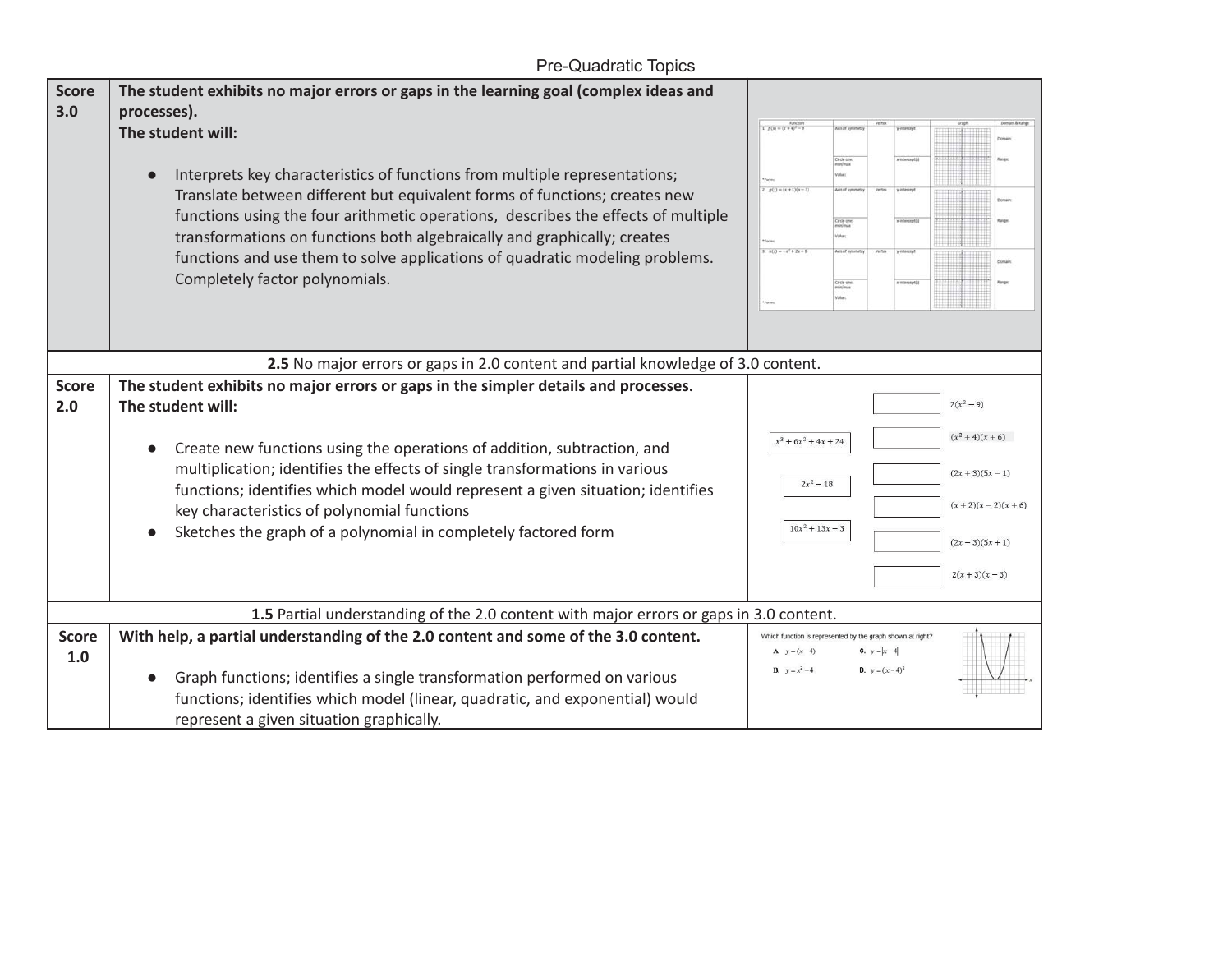#### Quadratic Functions

| Grade: 10-12 Subject:<br>Month(s):<br>Math | 10/27-1/7 <b>Days: 37 Topic:</b> |
|--------------------------------------------|----------------------------------|
|--------------------------------------------|----------------------------------|

### **Standards**

| <b>Reporting</b><br><b>Topic</b>   |                                | <b>Quadratic Functions</b>                                                                                                                                                                                                                                                                                                  | <b>Expectation Unwrapped</b>                                                                                                                                                                                                                                                                                                                                                                                                                                                                                                                                                                                                                                                                                                                                                                                                                                                                                                                                                                                                                                                                                                                                                                                                                                                                                                                                                                                                                                                                                                                                                                                                                                                                                                           |  |  |  |
|------------------------------------|--------------------------------|-----------------------------------------------------------------------------------------------------------------------------------------------------------------------------------------------------------------------------------------------------------------------------------------------------------------------------|----------------------------------------------------------------------------------------------------------------------------------------------------------------------------------------------------------------------------------------------------------------------------------------------------------------------------------------------------------------------------------------------------------------------------------------------------------------------------------------------------------------------------------------------------------------------------------------------------------------------------------------------------------------------------------------------------------------------------------------------------------------------------------------------------------------------------------------------------------------------------------------------------------------------------------------------------------------------------------------------------------------------------------------------------------------------------------------------------------------------------------------------------------------------------------------------------------------------------------------------------------------------------------------------------------------------------------------------------------------------------------------------------------------------------------------------------------------------------------------------------------------------------------------------------------------------------------------------------------------------------------------------------------------------------------------------------------------------------------------|--|--|--|
| <b>Priority</b><br><b>Standard</b> | A2.IF.A.1<br><b>A2.REI.A.1</b> | Identify and interpret key characteristics of functions<br>represented graphically, with tables and with algebraic<br>symbolism to solve problems.<br>Create and solve equations and inequalities, including those<br>that involve absolute value. (quadratic only)                                                         | The student will identify the following key characteristics of functions from<br>graphs, tables and equations: domain, range, end behavior, x- and<br>y-intercepts, local maxima and minima values, symmetries, points of<br>discontinuity, intervals of increasing and decreasing, and horizontal and<br>vertical asymptotes.<br>The student will identify these key characteristics for general polynomials,<br>$\bullet$<br>square roots, cube roots, absolute value of linear functions, simple piece-wise<br>defined, step functions, exponential, logarithmic, and rational functions.<br>The student will be able to represent a given function as a table, equation or<br>graph.<br>The student will be able to determine specific values of a function from a<br>$\bullet$<br>table, graph, or equation.<br>The student will solve exponential equations that do not require logarithms.<br>$\bullet$<br>The student will write an equation or inequality to model a context.<br>$\bullet$<br>The student will create equations that may include but is not limited to: linear,<br>$\bullet$<br>quadratic, cubic, exponential, step, and absolute value.<br>The student will solve equations that may include but is not limited to: linear,<br>$\bullet$<br>quadratic, cubic, exponential, and absolute value.<br>The student will create equations that may include but is not limited to: linear,<br>quadratic, cubic, exponential, step, and absolute value.<br>The student will solve inequalities that may include but is not limited to: linear,<br>$\bullet$<br>quadratic, cubic, exponential, and absolute value.<br>The student may use algebraic and/or graphical methods to solve these<br>$\bullet$<br>problems. |  |  |  |
| <b>Supporting</b>                  | A2.BF.A.3                      | Describe the effects of transformations algebraically and<br>graphically, creating vertical and horizontal translations,<br>vertical and horizontal reflections and dilations<br>(expansions/compressions) for linear, quadratic, eubie, square<br>and cube root, absolute value, exponential and logarithmic<br>functions. | Listed on the item specification linked to the standard's code                                                                                                                                                                                                                                                                                                                                                                                                                                                                                                                                                                                                                                                                                                                                                                                                                                                                                                                                                                                                                                                                                                                                                                                                                                                                                                                                                                                                                                                                                                                                                                                                                                                                         |  |  |  |
| <b>Standards</b>                   | <b>A2.IF.A.2</b>               | Translate between equivalent forms of functions.                                                                                                                                                                                                                                                                            | Listed on the item specification linked to the standard's code                                                                                                                                                                                                                                                                                                                                                                                                                                                                                                                                                                                                                                                                                                                                                                                                                                                                                                                                                                                                                                                                                                                                                                                                                                                                                                                                                                                                                                                                                                                                                                                                                                                                         |  |  |  |
|                                    | <b>A2.FM.A.1</b>               | Create functions and use them to solve applications of<br>quadratic and exponential function model problems.                                                                                                                                                                                                                | Listed on the item specification linked to the standard's code                                                                                                                                                                                                                                                                                                                                                                                                                                                                                                                                                                                                                                                                                                                                                                                                                                                                                                                                                                                                                                                                                                                                                                                                                                                                                                                                                                                                                                                                                                                                                                                                                                                                         |  |  |  |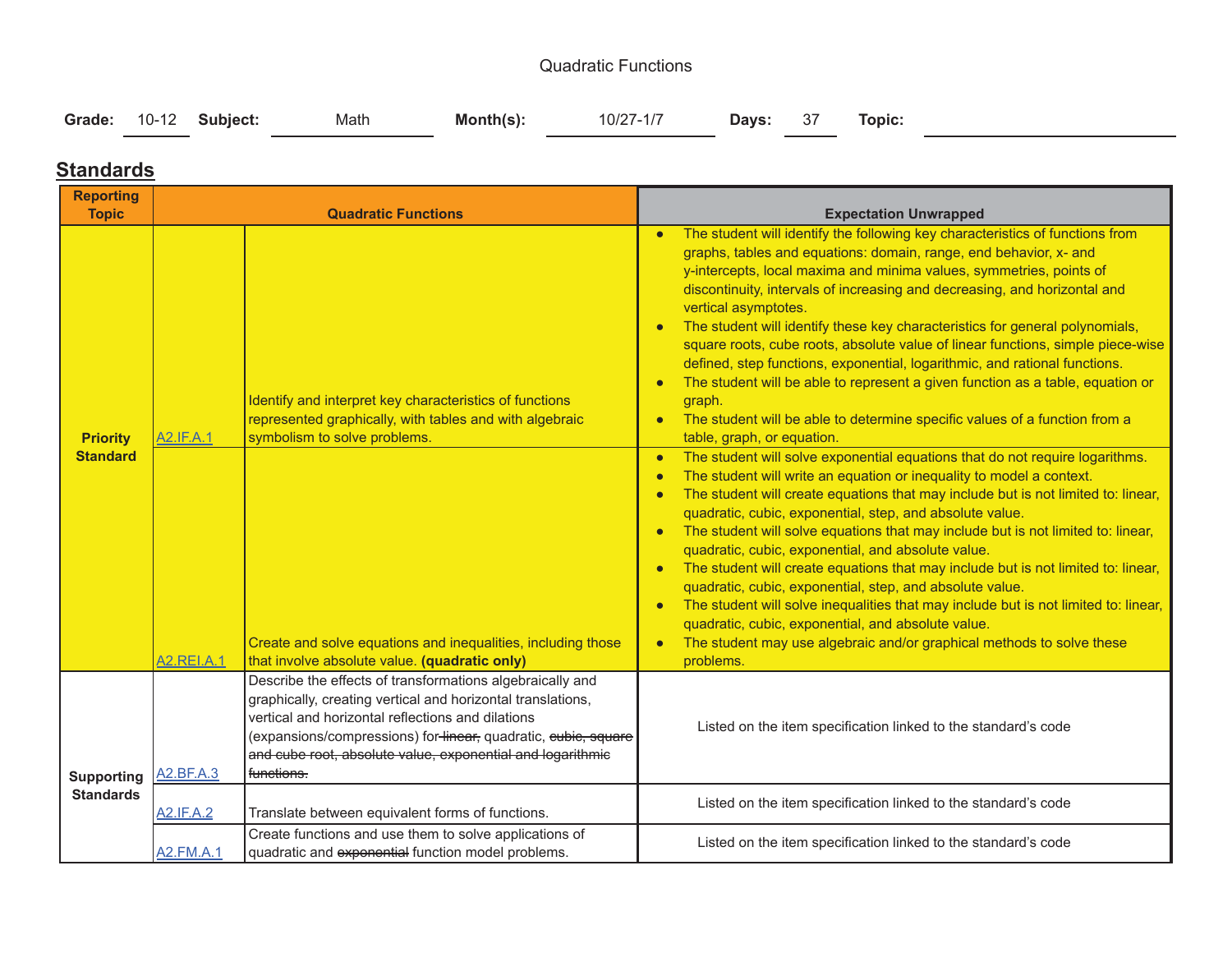#### Quadratic Functions

| A2.APR.A.5         | Identify zeros of polynomials when suitable factorizations are<br>$\vert$ available, and use the zeros to sketch the function defined by $\vert \vert$<br>the polynomial. | Listed on the item specification linked to the standard's code |
|--------------------|---------------------------------------------------------------------------------------------------------------------------------------------------------------------------|----------------------------------------------------------------|
| <b>JA2.REI.B.3</b> | Create and solve systems of equations that may include<br>non-linear equations and inequalities.                                                                          | Listed on the item specification linked to the standard's code |

*\*Click on standard code above to see Item Specifications from DESE and Released Items*

### **Instructional Ideas/Notes**

|                                    |              | Lesson(s) | <b>Assessed</b><br>on Post Test | Instructional Ideas/Prerequisite Knowledge                                                                                                                                                                                                                                                                                                                      |
|------------------------------------|--------------|-----------|---------------------------------|-----------------------------------------------------------------------------------------------------------------------------------------------------------------------------------------------------------------------------------------------------------------------------------------------------------------------------------------------------------------|
| <b>Priority</b><br><b>Standard</b> | A2.IF.A.1    |           | <b>Yes</b>                      | Polynomials should be of no greater degree than four. Intercepts are ordered pairs. Limit rational functions to those without<br>oblique asymptotes                                                                                                                                                                                                             |
|                                    | A2.REI.A.1   |           | <b>Yes</b>                      | Absolute value equations and inequalities should be limited to variables to the first power. (e.g., -5 x-4 +2 = -20) Inequalities<br>will be limited to linear, quadratic and absolute value functions.                                                                                                                                                         |
| Supporting                         | A2.BF.A.3    | Yes       |                                 | Use a values of $-3 \le aa \le 3$ . Use h and k values of $-10 \le h \le 10$ and $-10 \le k \le 10$ . Referencing a reflection should be<br>"across" a line not "over" a line.                                                                                                                                                                                  |
|                                    | A2.IF.A.2    |           | Yes                             | Polynomials should not exceed degree four.                                                                                                                                                                                                                                                                                                                      |
|                                    | A2.FM.A.1    |           | Yes                             |                                                                                                                                                                                                                                                                                                                                                                 |
| <b>Standards</b>                   | [A2,APR.A.5] |           | Yes                             | Polynomials should be no greater degree than four. Intercepts should be written as ordered pairs in items and in responses                                                                                                                                                                                                                                      |
|                                    | A2.REI.B.3   |           | <b>No</b>                       | Systems of equations should be limited to: linear – linear (writing the system is required), linear – linear – linear, linear –<br>quadratic, quadratic - quadratic and non-linear - non-linear.<br>Systems of equations should only have three or fewer unknowns.<br>If circles are used the equations should be given in $(xx - h)2 + (yy - kk)2 = rr2$ form. |

### **Tasks/Learning Progression**

- **Task 1:** Graph quadratic functions in vertex form (EnVision Alg. 2 Pg. 77: 1-7, 14-26).
- **Task 2:** Graph quadratic functions in standard form (EnVision Alg. 2 Pg. 85: 5-11, 16-21, 27).
- **Task 3:** Graph quadratic functions in factored (intercept) form (EnVision Alg. 2 Pgs. 92 93).
- **Task 4:** Graph quadratic inequalities in all forms.
- **Task 5:** Solve quadratic equations by graphing.
- **Task 6:** Solve quadratic equations by factoring (Pg. 93: 7-9, 23-31).
- **Task 7:** Solve quadratic equations by square root property.
- **Task 8:** Solve quadratic equations by completing the square(pg. 107-109).
- **Task 9:** Solve quadratic equations by quadratic formula (pg. 114: 6-8, 11, 22-25).
- **Task 10:** Solve quadratic inequalities.
- **Task 11:** Summative (EnVision Pgs. 127A and 127B)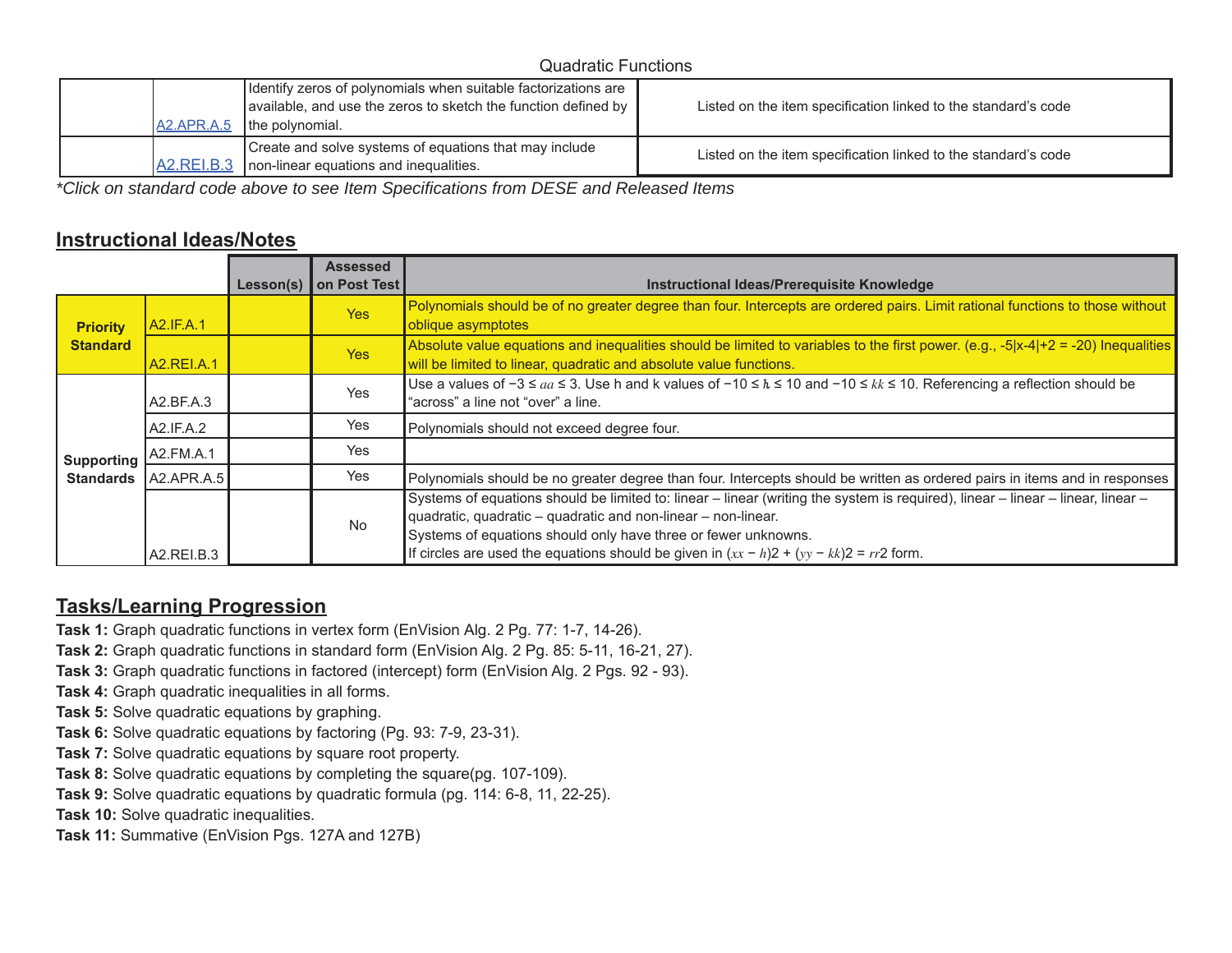## **Key Vocabulary**

| discriminant             | parabola             | vertex form of a<br>quadratic | standard form of a<br>  quadratic | zero product property |
|--------------------------|----------------------|-------------------------------|-----------------------------------|-----------------------|
| The Quadratic<br>Formula | square root property | completing the square         |                                   |                       |

| $\overline{\mathbf{u}}$<br>. |
|------------------------------|
|------------------------------|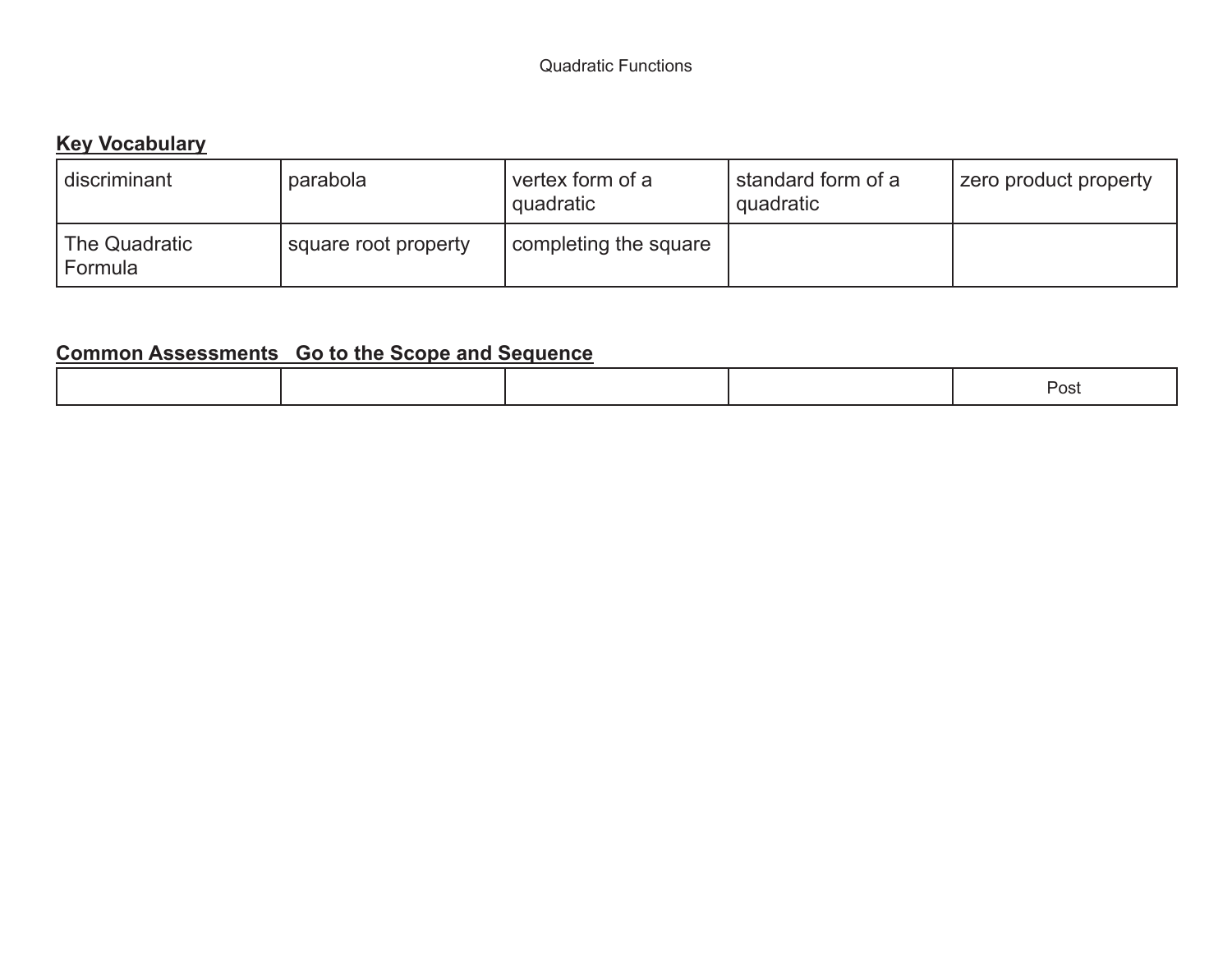| <b>Score</b>        | <b>Learning Goal</b>                                                                                                                                                                                                                                                                                                                                                                                                                                                                                                                                                                                                                                                                                                                                    | <b>Sample Tasks</b> |
|---------------------|---------------------------------------------------------------------------------------------------------------------------------------------------------------------------------------------------------------------------------------------------------------------------------------------------------------------------------------------------------------------------------------------------------------------------------------------------------------------------------------------------------------------------------------------------------------------------------------------------------------------------------------------------------------------------------------------------------------------------------------------------------|---------------------|
| <b>Score</b><br>4.0 | In addition to Score 3.0, in-depth inferences or applications that go<br>beyond what was taught. For example, the student may:                                                                                                                                                                                                                                                                                                                                                                                                                                                                                                                                                                                                                          |                     |
|                     |                                                                                                                                                                                                                                                                                                                                                                                                                                                                                                                                                                                                                                                                                                                                                         |                     |
|                     | 3.5 In addition to 3.0 performance, in-depth inferences and applications with partial success.                                                                                                                                                                                                                                                                                                                                                                                                                                                                                                                                                                                                                                                          |                     |
| <b>Score</b><br>3.0 | The student exhibits no major errors or gaps in the learning goal<br>(complex ideas and processes).<br>The student will:<br>Identify and interpret key characteristics of functions represented<br>$\bullet$<br>graphically, with tables and with algebraic symbolism to solve<br>problems.<br>Create and solve equations and inequalities, including those that<br>involve absolute value. (quadratic only)                                                                                                                                                                                                                                                                                                                                            |                     |
|                     | 2.5 No major errors or gaps in 2.0 content and partial knowledge of 3.0 content.                                                                                                                                                                                                                                                                                                                                                                                                                                                                                                                                                                                                                                                                        |                     |
| <b>Score</b>        | The student exhibits no major errors or gaps in the simpler details                                                                                                                                                                                                                                                                                                                                                                                                                                                                                                                                                                                                                                                                                     |                     |
| 2.0                 | and processes.                                                                                                                                                                                                                                                                                                                                                                                                                                                                                                                                                                                                                                                                                                                                          |                     |
|                     | The student will:                                                                                                                                                                                                                                                                                                                                                                                                                                                                                                                                                                                                                                                                                                                                       |                     |
|                     | Describe the effects of transformations algebraically and graphically,<br>creating vertical and horizontal translations, vertical and horizontal<br>reflections and dilations (expansions/compressions) for linear,<br>quadratic, eubie, square and cube root, absolute value, exponential<br>and logarithmic functions.<br>Translate between equivalent forms of functions.<br>Create functions and use them to solve applications of quadratic and<br>exponential function model problems.<br>Identify zeros of polynomials when suitable factorizations are<br>available, and use the zeros to sketch the function defined by the<br>polynomial.<br>Create and solve systems of equations that may include non-linear<br>equations and inequalities. |                     |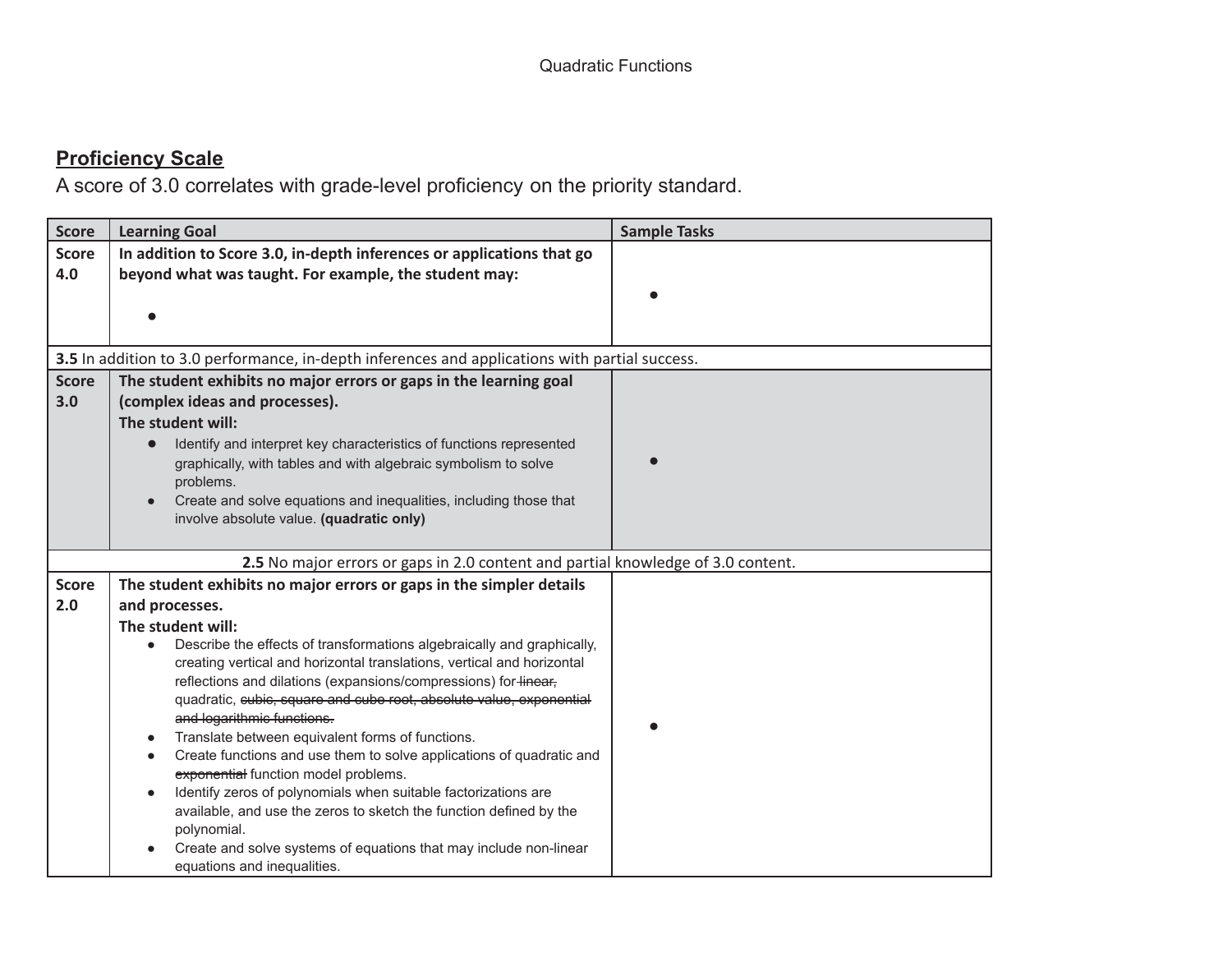#### Quadratic Functions

|     | 1.5 Partial understanding of the 2.0 content with major errors or gaps in 3.0 content. |  |
|-----|----------------------------------------------------------------------------------------|--|
|     | Score   With help, a partial understanding of the 2.0 content and some of              |  |
| 1.0 | the 3.0 content.                                                                       |  |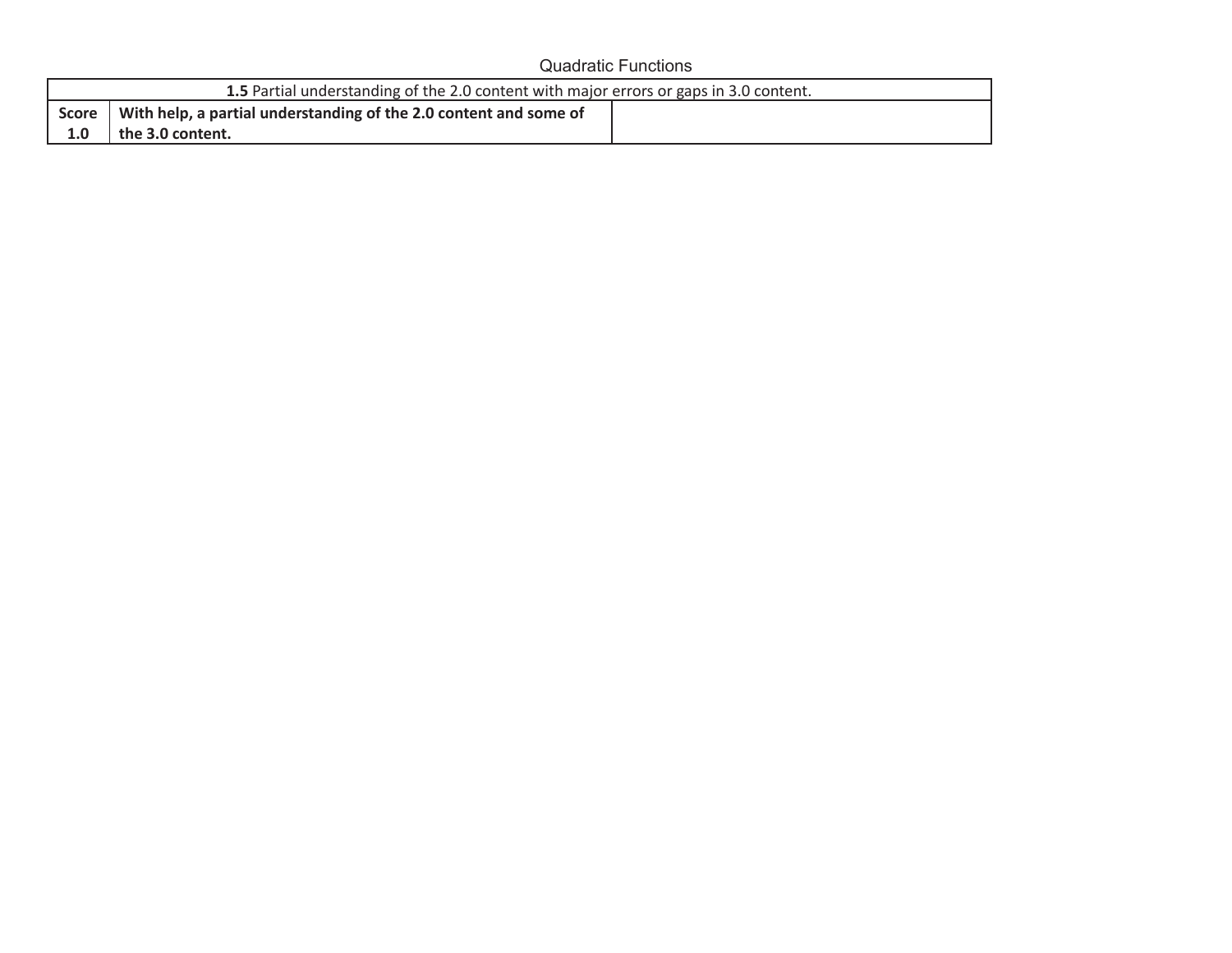### Polynomial Functions

|  |  | Grade: 10-12 Subject: | Math | <b>Month(s):</b> 1-10-2-9 <b>Days:</b> 22 Topic: |  |  |  |  |
|--|--|-----------------------|------|--------------------------------------------------|--|--|--|--|
|--|--|-----------------------|------|--------------------------------------------------|--|--|--|--|

#### **Standards**

| <b>Reporting</b>                      |                                        |                                                                                                                                                                                                                                                                                                                                          |                                                                                                                                                                                                                                                                                                                                                                                                                                                                                                                                                                                                                                                                                      |
|---------------------------------------|----------------------------------------|------------------------------------------------------------------------------------------------------------------------------------------------------------------------------------------------------------------------------------------------------------------------------------------------------------------------------------------|--------------------------------------------------------------------------------------------------------------------------------------------------------------------------------------------------------------------------------------------------------------------------------------------------------------------------------------------------------------------------------------------------------------------------------------------------------------------------------------------------------------------------------------------------------------------------------------------------------------------------------------------------------------------------------------|
| <b>Topic</b>                          |                                        | <b>Polynomial Functions</b>                                                                                                                                                                                                                                                                                                              | <b>Expectation Unwrapped</b>                                                                                                                                                                                                                                                                                                                                                                                                                                                                                                                                                                                                                                                         |
| <b>Priority</b><br><b>Standard</b>    | <b>A2.APR.A.2</b><br><b>A2.APR.A.5</b> | Understand the Remainder Theorem and use it to solve<br>problems.<br>Identify zeros of polynomials when suitable factorizations are<br>available, and use the zeros to sketch the function defined by                                                                                                                                    | The student will divide polynomials, using long division and synthetic division,<br>$\bullet$<br>by given factors or zeros to determine other factors.<br>Students will understand that a remainder of zero indicates the divisor is a<br>factor of the dividend.<br>Students will understand that a remainder other than zero indicates the divisor<br>is not a factor of the dividend.<br>Students will express the result as a quotient with a remainder.<br>$\bullet$<br>The student will factor polynomials and use the zero-product property to<br>$\bullet$<br>identify the zeros.<br>The student will use the zeros and other key characteristics to sketch the<br>$\bullet$ |
|                                       | A2.NQ.B.7                              | the polynomial.<br>Know and apply the Fundamental Theorem of Algebra (a<br>polynomial of nth degree will have exactly n roots, including<br>repeated roots).                                                                                                                                                                             | function defined by the polynomial.<br>The student will recognize that the degree of a polynomial determines the<br>$\bullet$<br>number of solutions. (real + imaginary)<br>The student will understand that complex solutions always occur in pairs.<br>$\bullet$<br>The student will understand that factors repeated n times have a multiplicity of<br>n.                                                                                                                                                                                                                                                                                                                         |
|                                       | <b>A2.IF.A.1</b>                       | Identify and interpret key characteristics of functions<br>represented graphically, with tables and with algebraic<br>symbolism to solve problems.                                                                                                                                                                                       | Listed on the item specification linked to the standard's code                                                                                                                                                                                                                                                                                                                                                                                                                                                                                                                                                                                                                       |
| <b>Supporting</b><br><b>Standards</b> | A2.BF.A.3                              | Describe the effects of transformations algebraically and<br>graphically, creating vertical and horizontal translations,<br>vertical and horizontal reflections and dilations<br>(expansions/compressions) for linear, quadratie, cubic, square<br>and cube root, absolute value, exponential and logarithmic<br>f <del>unctions</del> . | Listed on the item specification linked to the standard's code                                                                                                                                                                                                                                                                                                                                                                                                                                                                                                                                                                                                                       |
|                                       | <b>A2.BF.A.1</b>                       | Create new functions by applying the four arithmetic<br>operations and composition of functions (modifying the<br>domain and range as necessary).                                                                                                                                                                                        | Listed on the item specification linked to the standard's code                                                                                                                                                                                                                                                                                                                                                                                                                                                                                                                                                                                                                       |
|                                       | <b>A2.NQ.A.3</b>                       | Add, subtract, multiply and divide radical expressions. (square<br>roots only)                                                                                                                                                                                                                                                           | Listed on the item specification linked to the standard's code                                                                                                                                                                                                                                                                                                                                                                                                                                                                                                                                                                                                                       |
|                                       | A2.REI.B.3                             | Create and solve systems of equations that may include<br>non-linear equations and inequalities.                                                                                                                                                                                                                                         | Listed on the item specification linked to the standard's code                                                                                                                                                                                                                                                                                                                                                                                                                                                                                                                                                                                                                       |

*\*Click on standard code above to see Item Specifications from DESE and Released Items*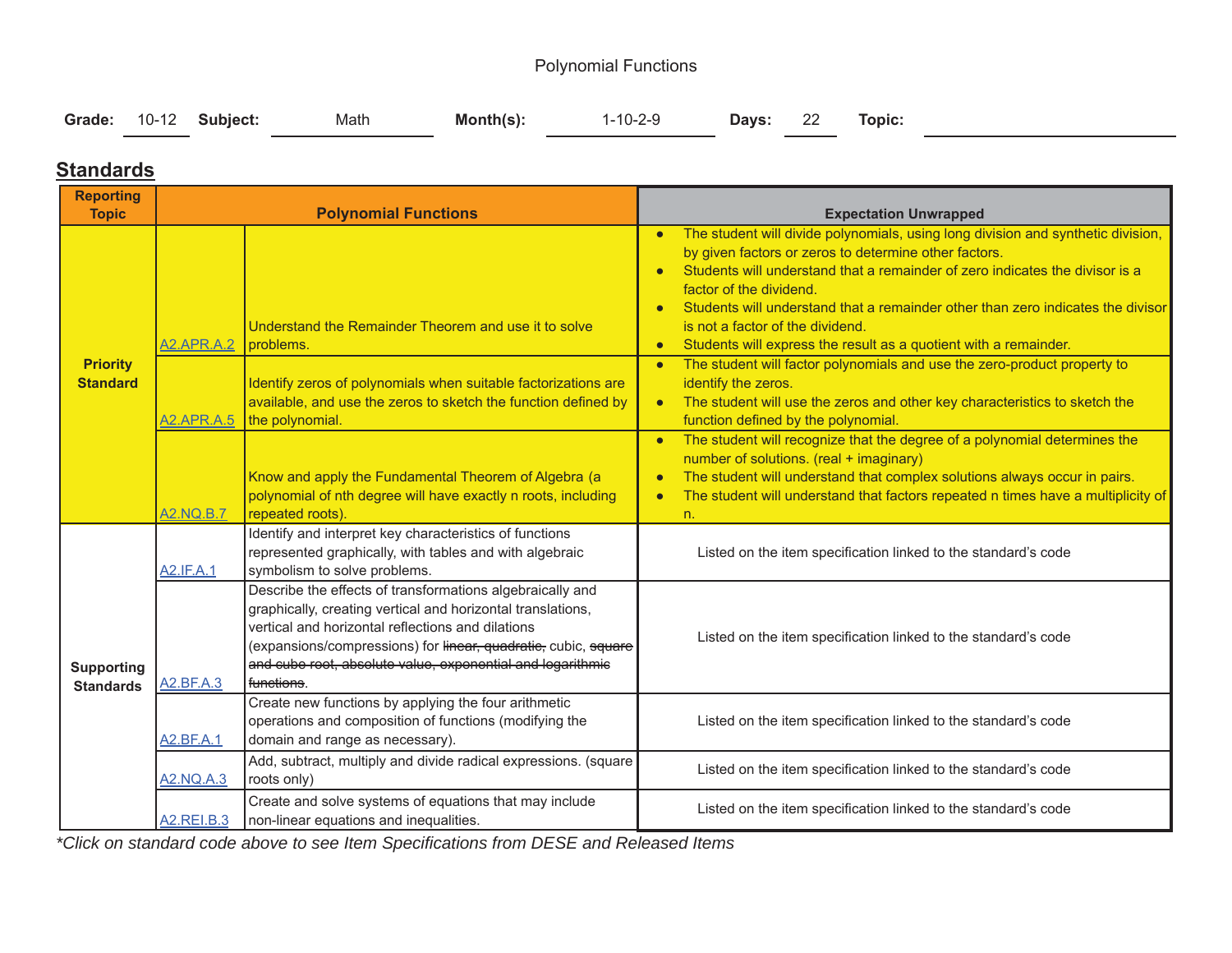#### **Instructional Ideas/Notes**

|                                       |                   | Lesson(s) | <b>Assessed</b><br>on Post Test | Instructional Ideas/Prerequisite Knowledge                                                                                                                                                                                                                                                                                                  |
|---------------------------------------|-------------------|-----------|---------------------------------|---------------------------------------------------------------------------------------------------------------------------------------------------------------------------------------------------------------------------------------------------------------------------------------------------------------------------------------------|
|                                       | <b>A2.APR.A.2</b> |           | Yes                             | Divisors should not be greater than degree two. Dividends should not be greater than degree four.                                                                                                                                                                                                                                           |
| <b>Priority</b><br><b>Standard</b>    | <b>A2.APR.A.5</b> |           | <b>Yes</b>                      | Polynomials should be no greater degree than four. Intercepts should be written as ordered pairs in items and in<br>responses.                                                                                                                                                                                                              |
|                                       | A2.NQ.B.7         |           | <b>Yes</b>                      | Polynomial equations should contain integer coefficients. Degree of five or less on given polynomial.                                                                                                                                                                                                                                       |
|                                       | A2.IF.A.1         |           | Yes                             | Polynomials should be of no greater degree than four. Intercepts are ordered pairs. Limit rational functions to those without<br>oblique asymptotes.                                                                                                                                                                                        |
|                                       | A2.BF.A.3         |           | Yes                             | Use a values of $-3 \leq aa \leq 3$ . Use h and k values of $-10 \leq k \leq 10$ and $-10 \leq kk \leq 10$ . Referencing a reflection should be<br>"across" a line not "over" a line                                                                                                                                                        |
| <b>Supporting</b><br><b>Standards</b> | A2.BF.A.1         |           | Yes                             | The number of functions to compose should be restricted to two. Domains and ranges will be given in word form (i.e., all<br>reals) or as inequalities. The degree of the polynomials to be composed should be no greater than a linear function with a<br>quadratic function. Items may contain $f(f(gg(xx))$ and $f \circ gg(xx)$ notation |
|                                       | A2.NO.A.3         |           | Yes                             | Expressions should include those that are numeric and algebraic. Radical indices should be no more than five. No more<br>than two distinct variables. Coefficient s between negative six hundred twenty-five and six hundred twenty-five.                                                                                                   |
|                                       | A2.REI.B.3        |           | Yes                             | The student will write a system of equations to model a context or setting that may include non-linear equations and<br>inequalities. The student will solve systems of equations that may include non-linear equations and inequalities.                                                                                                   |

### **Tasks/Learning Progression**

**Task 1:** Students can apply and combine a variety of exponent rules, including negative exponents.

**Task 2:** Students can identify key features of a polynomial graph, including end behavior, relative maxima or minima, etc, in some cases using technology (pg. 136 - 138).

**Task 3:** Students can identify real zeros from a polynomial, including their multiplicity, and can determine if imaginary zeros exist (pg. 136 - 138).

**Task 4:** Students can factor higher degree polynomials and can solve polynomials using factoring (pg. 151 - 153).

**Task 5:** Students can perform operations with polynomials, including long division, and can decide if one polynomial is a factor of another using remainders (pg. 159 - 161).

**Task 6:** Students can use synthetic division and can use the remainder theorem to evaluate polynomial functions (pg. 159 - 161).

**Task 7:** Students can solve polynomials using technology (to identify possible rational roots) and division.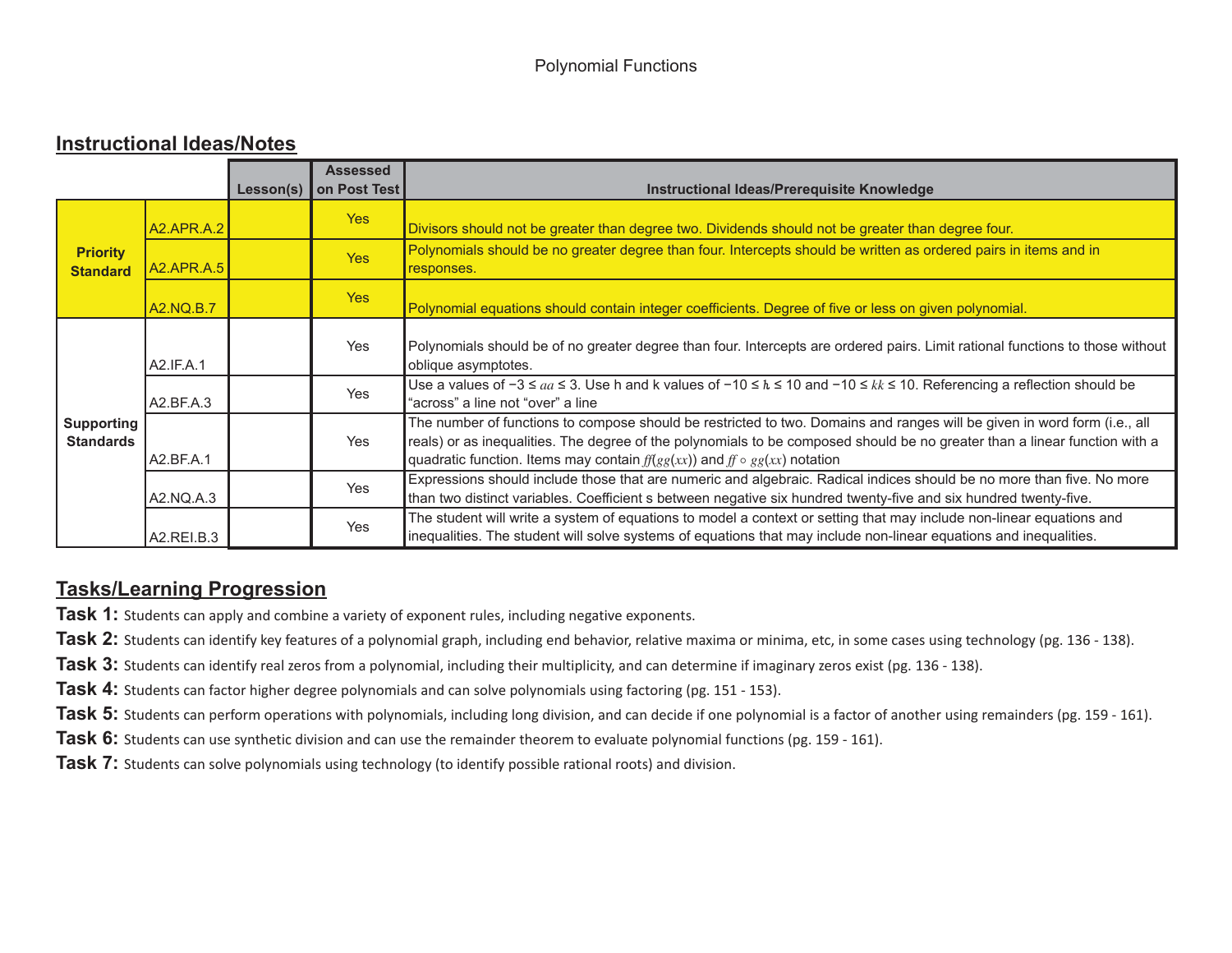## **Key Vocabulary**

| exponents       | end behavior  | l maxima & minima  | zeros               | multiplicity                   |
|-----------------|---------------|--------------------|---------------------|--------------------------------|
| imaginary zeros | long division | synthetic division | I remainder theorem | rational vs imaginary<br>roots |

| RT5 FA1 Exponents &      | RT5 FA2 Factor and Solve | RT5 FA3 Solving & | RT5 Solving & Polynomial | RT5 SA1 Polynomial |
|--------------------------|--------------------------|-------------------|--------------------------|--------------------|
| <b>Polynomial Graphs</b> | Polynomials              | Division          | Operations               | <b>Functions</b>   |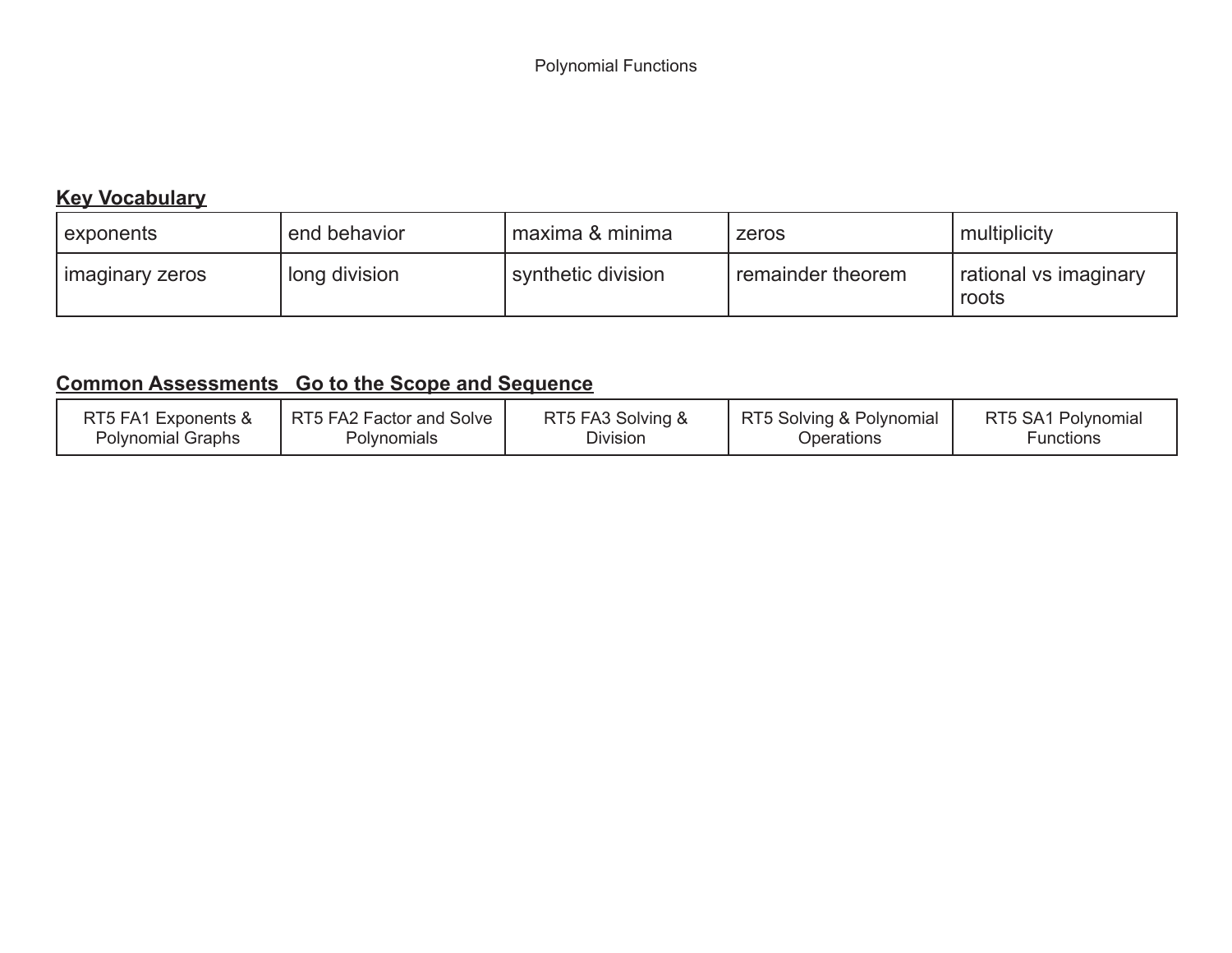| <b>Score</b>        | <b>Learning Goal</b>                                                                                               | <b>Sample Tasks</b> |
|---------------------|--------------------------------------------------------------------------------------------------------------------|---------------------|
| <b>Score</b>        | In addition to Score 3.0, in-depth inferences or applications that go beyond what was taught. For                  |                     |
| 4.0                 | example, the student may:                                                                                          |                     |
|                     |                                                                                                                    |                     |
|                     |                                                                                                                    |                     |
|                     |                                                                                                                    |                     |
|                     | 3.5 In addition to 3.0 performance, in-depth inferences and applications with partial success.                     |                     |
| <b>Score</b>        | The student exhibits no major errors or gaps in the learning goal (complex ideas and processes).                   |                     |
| 3.0                 | The student will:                                                                                                  |                     |
|                     | Understand the Remainder Theorem and use it to solve problems.                                                     |                     |
|                     | Identify zeros of polynomials when suitable factorizations are available, and use the zeros to                     |                     |
|                     | sketch the function defined by the polynomial.                                                                     |                     |
|                     | Know and apply the Fundamental Theorem of Algebra (a polynomial of nth degree will have                            |                     |
|                     | exactly n roots, including repeated roots).                                                                        |                     |
|                     |                                                                                                                    |                     |
|                     | 2.5 No major errors or gaps in 2.0 content and partial knowledge of 3.0 content.                                   |                     |
| <b>Score</b><br>2.0 | The student exhibits no major errors or gaps in the simpler details and processes.<br>The student will:            |                     |
|                     | Identify and interpret key characteristics of functions represented graphically, with tables and with<br>$\bullet$ |                     |
|                     | algebraic symbolism to solve problems.                                                                             |                     |
|                     | Describe the effects of transformations algebraically and graphically, creating vertical and                       |                     |
|                     | horizontal translations, vertical and horizontal reflections and dilations (expansions/compressions)               |                     |
|                     | for linear, quadratic, cubic, square and cube root, absolute value, exponential and logarithmic                    |                     |
|                     | functions.                                                                                                         |                     |
|                     | Create new functions by applying the four arithmetic operations and composition of functions                       |                     |
|                     | (modifying the domain and range as necessary).                                                                     |                     |
|                     | Create and solve systems of equations that may include non-linear equations and inequalities.                      |                     |
|                     | 1.5 Partial understanding of the 2.0 content with major errors or gaps in 3.0 content.                             |                     |
| <b>Score</b><br>1.0 | With help, a partial understanding of the 2.0 content and some of the 3.0 content.                                 |                     |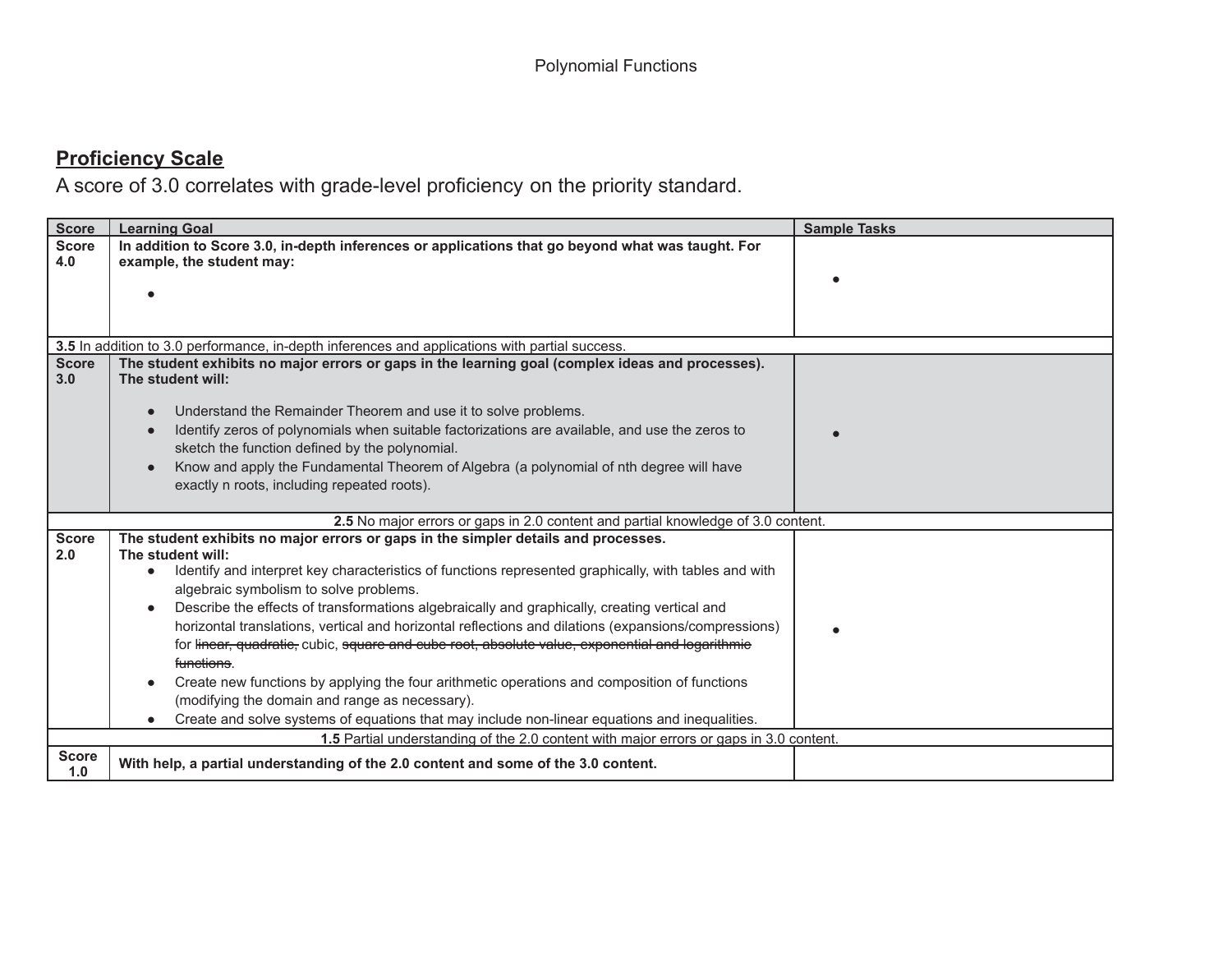## RT6 Radical Functions Rational Exponents & Inverses

|  |  | Grade: 10-12 Subject: | Math | $Month(s)$ : | $2 - 10 - 3 - 9$ |  |  | Days: 19 Topic: |  |
|--|--|-----------------------|------|--------------|------------------|--|--|-----------------|--|
|--|--|-----------------------|------|--------------|------------------|--|--|-----------------|--|

#### **Standards**

| <b>Reporting</b>                   |                               |                                                                                                                                                                                                                                                                                                               |                                                                                                                                                                                                                                                                                                                                                                                                                                                                                                                                                                                                                                                                                                                                                                                                                                                                                                                                                     |
|------------------------------------|-------------------------------|---------------------------------------------------------------------------------------------------------------------------------------------------------------------------------------------------------------------------------------------------------------------------------------------------------------|-----------------------------------------------------------------------------------------------------------------------------------------------------------------------------------------------------------------------------------------------------------------------------------------------------------------------------------------------------------------------------------------------------------------------------------------------------------------------------------------------------------------------------------------------------------------------------------------------------------------------------------------------------------------------------------------------------------------------------------------------------------------------------------------------------------------------------------------------------------------------------------------------------------------------------------------------------|
| <b>Topic</b>                       |                               | <b>Radical Functions Rational Exponents &amp; Inverses</b>                                                                                                                                                                                                                                                    | <b>Expectation Unwrapped</b>                                                                                                                                                                                                                                                                                                                                                                                                                                                                                                                                                                                                                                                                                                                                                                                                                                                                                                                        |
|                                    | <b>A2.NQ.A.4</b>              | Solve equations involving rational exponents and/or radicals<br>and identify situations where extraneous solutions may result.                                                                                                                                                                                | The student will solve equations involving rational exponents.<br>$\bullet$<br>The student will solve equations involving radical expressions.<br>$\bullet$<br>The student will check for and identify extraneous solutions.<br>$\bullet$                                                                                                                                                                                                                                                                                                                                                                                                                                                                                                                                                                                                                                                                                                           |
|                                    | <b>A2.NQ.A.3</b>              | Add, subtract, multiply and divide radical expressions.                                                                                                                                                                                                                                                       | The student will be able to perform operations with radical expressions,<br>$\bullet$<br>including those that require simplifying prior to combining terms.<br>The student will use conjugates to simplify rational expressions containing<br>$\bullet$<br>radicals in the denominator.                                                                                                                                                                                                                                                                                                                                                                                                                                                                                                                                                                                                                                                             |
| <b>Priority</b><br><b>Standard</b> |                               | Describe the effects of transformations algebraically and<br>graphically, creating vertical and horizontal translations,<br>vertical and horizontal reflections and dilations<br>(expansions/compressions) for linear, quadratic, eubie, square<br>and cube root, absolute value, exponential and logarithmic | The student will describe the effects of transformations algebraically using a,<br>$\bullet$<br>h, and k, given an equation in the form $f(x)=a(x-h)+k$ , or given other general<br>forms of the functions listed.<br>The student will describe the effects of transformations graphically using<br>terms such as horizontal or vertical stretch (expansion) or shrink<br>(compression), reflection, horizontal and vertical translation, and dilation.<br>The student will create equations from the linear, quadratic, cubic, square and<br>$\bullet$<br>cube root, and absolute value, exponential and logarithmic parent functions<br>that produce the above listed transformations.<br>The student will create graphs from the linear, quadratic, cubic, square and<br>$\bullet$<br>cube root, absolute value, exponential and logarithmic parent graphs that<br>demonstrate vertical stretch (expansion) or shrink (compression), reflection, |
|                                    | A2.BF.A.3<br><b>A2.NQ.A.2</b> | functions.<br>Create and recognize equivalent expressions involving radical<br>and exponential forms of expressions.                                                                                                                                                                                          | horizontal and vertical translation, and dilation.<br>The student will be able to convert from radical form to rational exponent form.<br>$\bullet$<br>The student will be able to convert from rational exponent form to radical form.<br>$\bullet$<br>The student will recognize that radical form and rational exponent forms are<br>$\bullet$<br>equivalent.<br>The student will be able to simplify radical expressions. The student will be<br>$\bullet$<br>able to simplify expressions with rational exponents                                                                                                                                                                                                                                                                                                                                                                                                                              |
|                                    | A2.BF.A.1                     | Create new functions by applying the four arithmetic<br>operations and composition of functions (modifying the<br>domain and range as necessary).                                                                                                                                                             | Listed on the item specification linked to the standard's code                                                                                                                                                                                                                                                                                                                                                                                                                                                                                                                                                                                                                                                                                                                                                                                                                                                                                      |
| <b>Supporting</b>                  | <b>A2.NQ.A.1</b>              | Extend the system of powers and roots to include rational<br>exponents.                                                                                                                                                                                                                                       | Listed on the item specification linked to the standard's code                                                                                                                                                                                                                                                                                                                                                                                                                                                                                                                                                                                                                                                                                                                                                                                                                                                                                      |
| <b>Standards</b>                   | <b>A2.IF.A.1</b>              | Identify and interpret key characteristics of functions<br>represented graphically, with tables and with algebraic<br>symbolism to solve problems.                                                                                                                                                            | Listed on the item specification linked to the standard's code                                                                                                                                                                                                                                                                                                                                                                                                                                                                                                                                                                                                                                                                                                                                                                                                                                                                                      |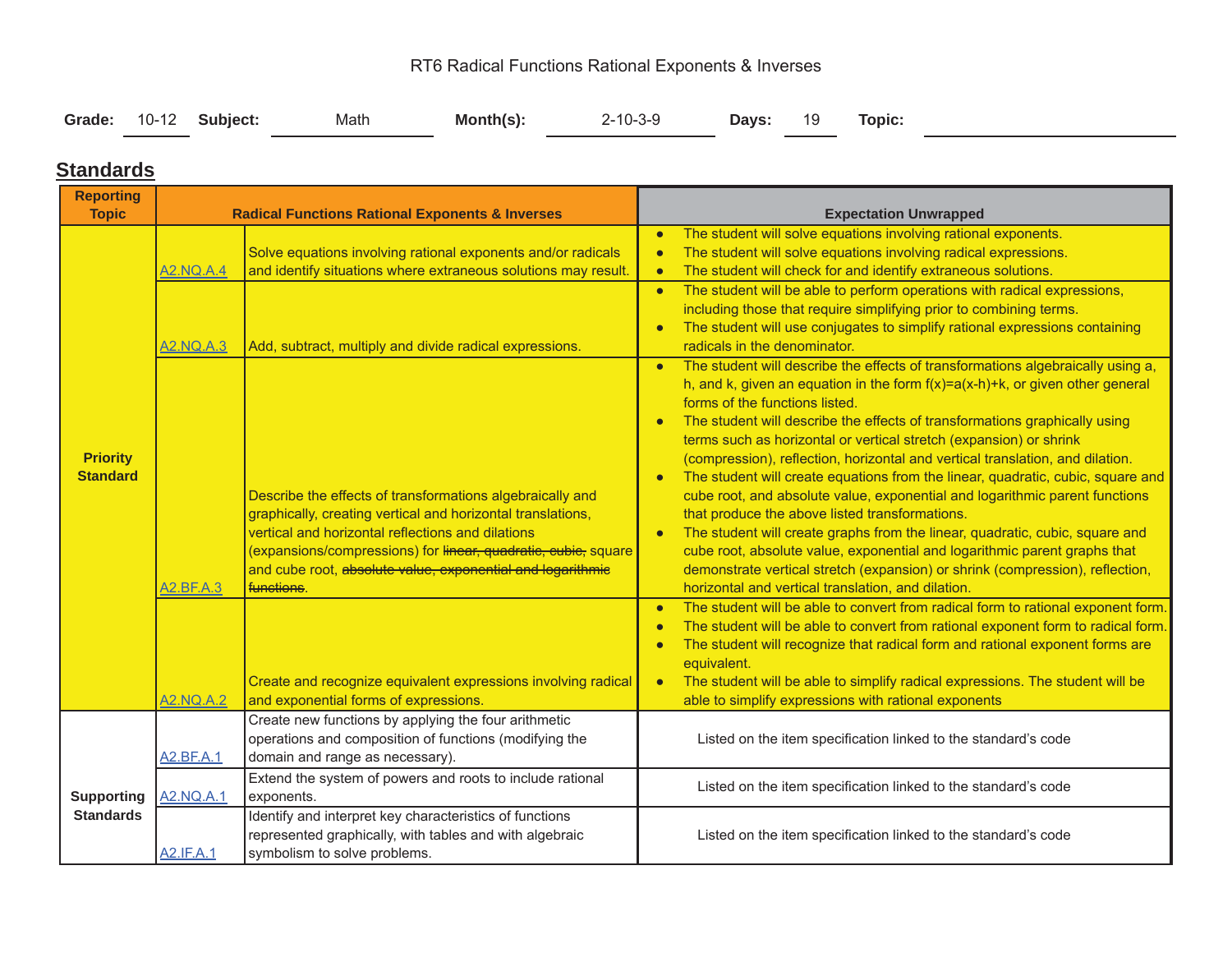#### RT6 Radical Functions Rational Exponents & Inverses

| <b>A2.IF.A.2</b>   | Translate between equivalent forms of functions.                                                                             | Listed on the item specification linked to the standard's code |
|--------------------|------------------------------------------------------------------------------------------------------------------------------|----------------------------------------------------------------|
| $A2.BF.A.^{\circ}$ | Derive inverses of functions, and compose the inverse with<br>the original function to show that the functions are inverses. | Listed on the item specification linked to the standard's code |

*\*Click on standard code above to see Item Specifications from DESE and Released Items*

### **Instructional Ideas/Notes**

|                                       |                  | Lesson(s) $\vert$ | <b>Assessed</b><br>on Post Test | Instructional Ideas/Prerequisite Knowledge                                                                                                                                                                                                                                                                                                   |
|---------------------------------------|------------------|-------------------|---------------------------------|----------------------------------------------------------------------------------------------------------------------------------------------------------------------------------------------------------------------------------------------------------------------------------------------------------------------------------------------|
|                                       | A2.NQ.A.4        |                   | <b>Yes</b>                      | Resulting polynomials to solve should not exceed degree two. Equations can contain one or two radicals. Expressions with<br>rational exponents should be set equal to a constant.                                                                                                                                                            |
|                                       | A2.NQ.A.3        |                   | <b>Yes</b>                      | Expressions should include those that are numeric and algebraic. Radical indices should be no more than five. No more<br>than two distinct variables. Coefficient s between negative six hundred twenty-five and six hundred twenty-five.                                                                                                    |
|                                       | A2.BF.A.3        |                   | <b>Yes</b>                      | Use a values of $-3 \le aa \le 3$ . Use h and k values of $-10 \le h \le 10$ and $-10 \le k \le 10$ . Referencing a reflection should be<br>"across" a line not "over" a line                                                                                                                                                                |
| <b>Priority</b><br><b>Standard</b>    | <b>A2.NQ.A.2</b> |                   | <b>Yes</b>                      | Denominators should be limited to natural numbers of ten or less. Coefficients negative one thousand to one thousand. No<br>more than three distinct variables. Indices on radicals should not exceed five.                                                                                                                                  |
|                                       | A2.BF.A.1        |                   | <b>Yes</b>                      | The number of functions to compose should be restricted to two. Domains and ranges will be given in word form (i.e., all<br>reals) or as inequalities. The degree of the polynomials to be composed should be no greater than a linear function with a<br>quadratic function. Items may contain $f(f(gg(xx))$ and $f \circ gg(xx)$ notation. |
| <b>Supporting</b><br><b>Standards</b> | A2.NQ.A.1        |                   | <b>Yes</b>                      | Exponent denominators should be limited to natural numbers of ten or less. Coefficients negative one thousand to one<br>thousand. No more than three distinct variables.                                                                                                                                                                     |
|                                       | A2.IF.A.1        |                   | Yes                             | Polynomials should be of no greater degree than four. Intercepts are ordered pairs. Limit rational functions to those without<br>oblique asymptotes.                                                                                                                                                                                         |
|                                       | A2.IF.A.2        |                   | <b>No</b>                       | Polynomials should not exceed degree four.                                                                                                                                                                                                                                                                                                   |
|                                       | A2.BF.A.2        |                   | Yes                             | Limit functions to linear, quadratic, exponential, logarithmic and cubic. Cubic functions will be limited to $f(xx) = aaxx3 + \phi$                                                                                                                                                                                                          |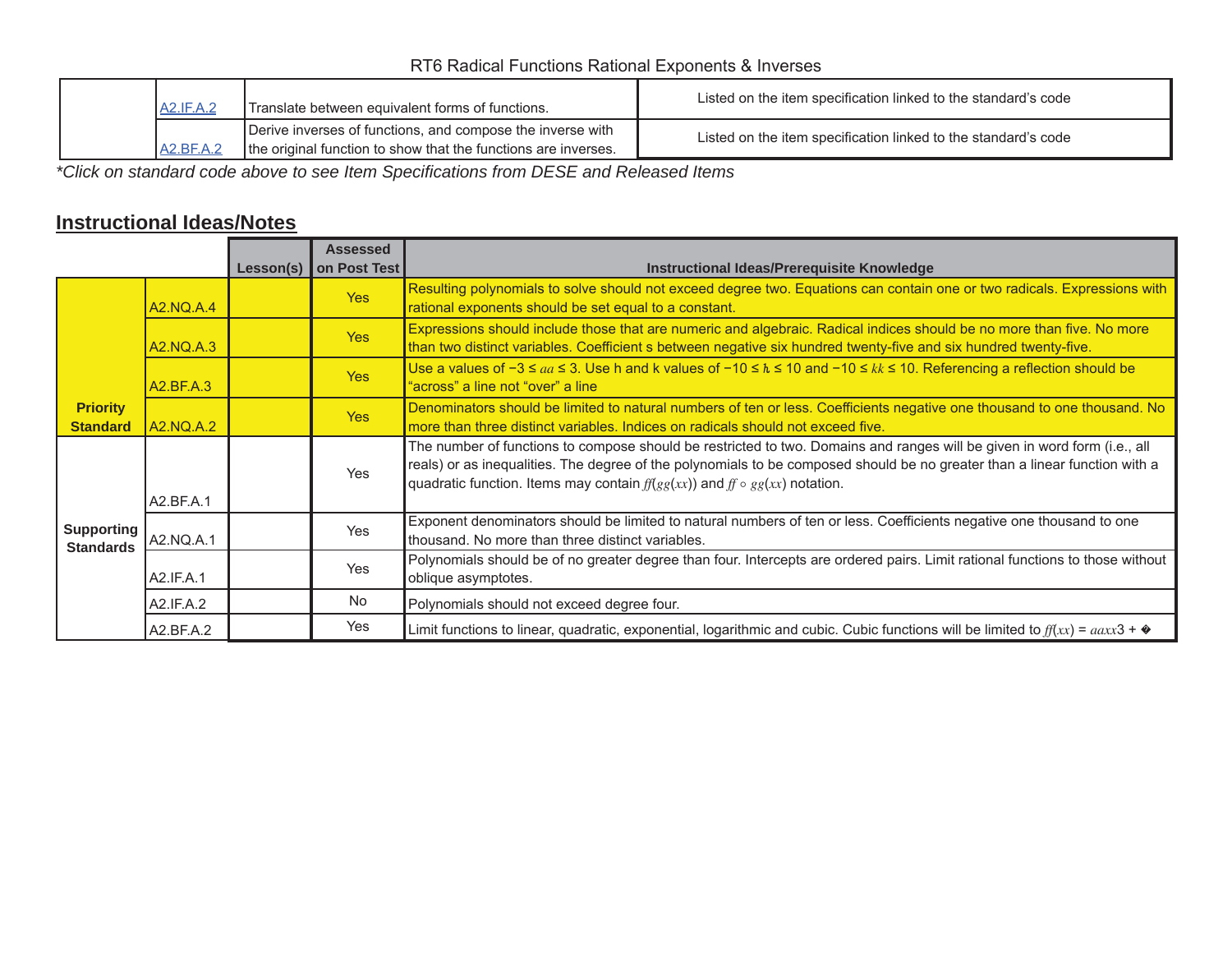#### RT6 Radical Functions Rational Exponents & Inverses

#### **Tasks/Learning Progression**

**Task 1:** Students can simplify radicals of index 3 & 4, both with numbers and variables (pg. 244-246).

**Task 2:** Students can review addition, subtraction, and multiplication of radicals, and can rationalize denominators with radicals using conjugates (pg. 252 - 254).

**Task 3:** Students can switch between radical form and rational exponent form, and can simplify expressions with rational exponents using exponent rules.

**Task 4:** Students can define function composition and inverse functions, and can use function composition to determine if two functions are inverses (pg. 287-289). **Task 5:** Students can graph radicals using transformations (including horizontal stretches and compressions) and state a graph's domain and range. Pg 260:4-9,

17-21,26-27, 11-12

**Task 6:** Students can solve radical equations and can identify when an equation has extraneous solutions (pg. 269-271).

**Task 7:** Summative (EnVision Alg.2 pg. 293A and 293B).

#### **Key Vocabulary**

| radials             | index                | Rational exponents   | conjugate | ' Radical division |
|---------------------|----------------------|----------------------|-----------|--------------------|
| I inverse functions | function composition | extraneous solutions |           |                    |

| Radicals<br>Operations with '<br>FА<br>N.I. | RT <sup>'</sup><br>Composition<br>n & Inverses<br>unctions<br>raz | Radicals &<br>Inverses<br>SA. |
|---------------------------------------------|-------------------------------------------------------------------|-------------------------------|
|---------------------------------------------|-------------------------------------------------------------------|-------------------------------|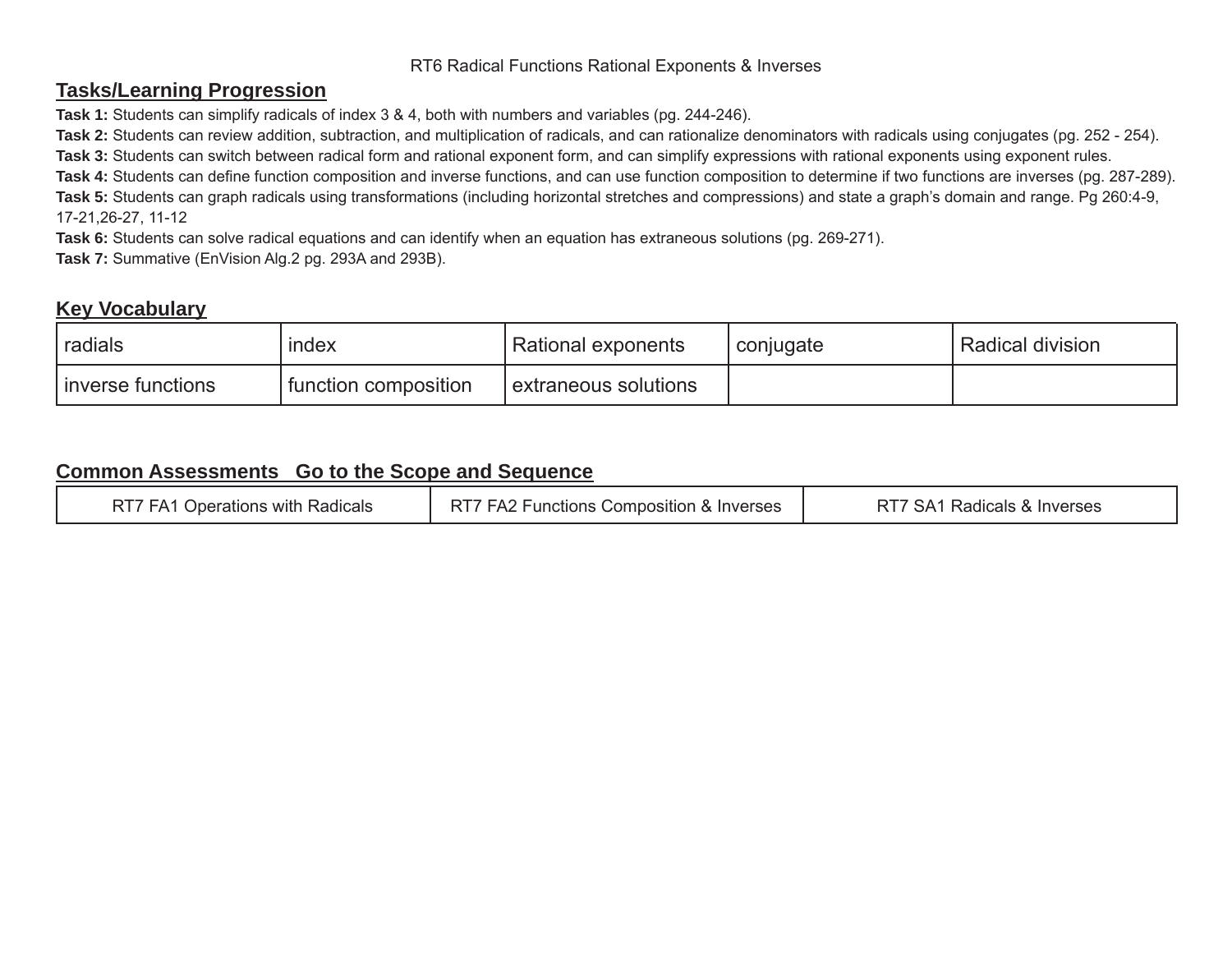| <b>Score</b><br>4.0 | In addition to Score 3.0, in-depth inferences or applications that go beyond what was taught. For<br>example, the student may:                                                                                                                                                                                                                                                                                                                                                                                                                                                                                                                                                                                                             | For #9-10, solve:                                                                                                                                                                                                                                                                                                                                                                                                                                                                                                                                                                                                                                                       |
|---------------------|--------------------------------------------------------------------------------------------------------------------------------------------------------------------------------------------------------------------------------------------------------------------------------------------------------------------------------------------------------------------------------------------------------------------------------------------------------------------------------------------------------------------------------------------------------------------------------------------------------------------------------------------------------------------------------------------------------------------------------------------|-------------------------------------------------------------------------------------------------------------------------------------------------------------------------------------------------------------------------------------------------------------------------------------------------------------------------------------------------------------------------------------------------------------------------------------------------------------------------------------------------------------------------------------------------------------------------------------------------------------------------------------------------------------------------|
|                     | Analyzes where extraneous solutions may occur                                                                                                                                                                                                                                                                                                                                                                                                                                                                                                                                                                                                                                                                                              | 9. $\sqrt{3x-7} = -4$                                                                                                                                                                                                                                                                                                                                                                                                                                                                                                                                                                                                                                                   |
|                     | 3.5 In addition to 3.0 performance, in-depth inferences and applications with partial success.                                                                                                                                                                                                                                                                                                                                                                                                                                                                                                                                                                                                                                             |                                                                                                                                                                                                                                                                                                                                                                                                                                                                                                                                                                                                                                                                         |
| <b>Score</b><br>3.0 | The student exhibits no major errors or gaps in the learning goal (complex ideas and processes).<br>The student will:                                                                                                                                                                                                                                                                                                                                                                                                                                                                                                                                                                                                                      |                                                                                                                                                                                                                                                                                                                                                                                                                                                                                                                                                                                                                                                                         |
|                     | Simplify expressions & solve equations involving rational exponents and/or radicals and<br>identify extraneous solutions<br>Interprets key characteristics of functions from multiple representations<br>Translate between different but equivalent forms of functions; creates new functions using<br>the four arithmetic operations, including composition and inverses of functions<br>considering the effects on the domain and range<br>shows whether two nonlinear functions are inverses of each other<br>describes the effects of multiple transformations on functions both algebraically and<br>graphically<br>creates functions and uses them to solve applications of quadratic and exponential<br>function modeling problems. | 14. Given $f(x) = x + 3$ and $g(x) = x^2 - 5$ ,<br>find $g(f(x))$ . Simplify completely. Write answer in<br>standard form.<br>12. For the given function, $g(x)$ , circle all of the transformations from the parent function, $f(x) = \sqrt{x}$ , that apply<br>There will be more than one answer<br>$g(x) = -\frac{1}{x}\sqrt{x-2} + 8$<br>e. Horizontal stretch of 3<br>a. Reflection across the x-axis<br>i. Translation up 8<br>f. Horizontal compression of $\frac{1}{2}$<br>b. Reflection across the v-axis<br>i. Translation down 8<br>c. Vertical stretch of 3<br>g. Translation right 2<br>d. Vertical compression of $\frac{1}{3}$<br>h. Translation left 2 |
|                     | 2.5 No major errors or gaps in 2.0 content and partial knowledge of 3.0 content.                                                                                                                                                                                                                                                                                                                                                                                                                                                                                                                                                                                                                                                           |                                                                                                                                                                                                                                                                                                                                                                                                                                                                                                                                                                                                                                                                         |
| <b>Score</b><br>2.0 | The student exhibits no major errors or gaps in the simpler details and processes.<br>The student will:<br>Add, subtract, multiply and divide radical expressions                                                                                                                                                                                                                                                                                                                                                                                                                                                                                                                                                                          | $(2+\sqrt{5})(3-\sqrt{5})$                                                                                                                                                                                                                                                                                                                                                                                                                                                                                                                                                                                                                                              |
|                     | 1.5 Partial understanding of the 2.0 content with major errors or gaps in 3.0 content.                                                                                                                                                                                                                                                                                                                                                                                                                                                                                                                                                                                                                                                     |                                                                                                                                                                                                                                                                                                                                                                                                                                                                                                                                                                                                                                                                         |
| <b>Score</b><br>1.0 | With help, a partial understanding of the 2.0 content and some of the 3.0 content.                                                                                                                                                                                                                                                                                                                                                                                                                                                                                                                                                                                                                                                         |                                                                                                                                                                                                                                                                                                                                                                                                                                                                                                                                                                                                                                                                         |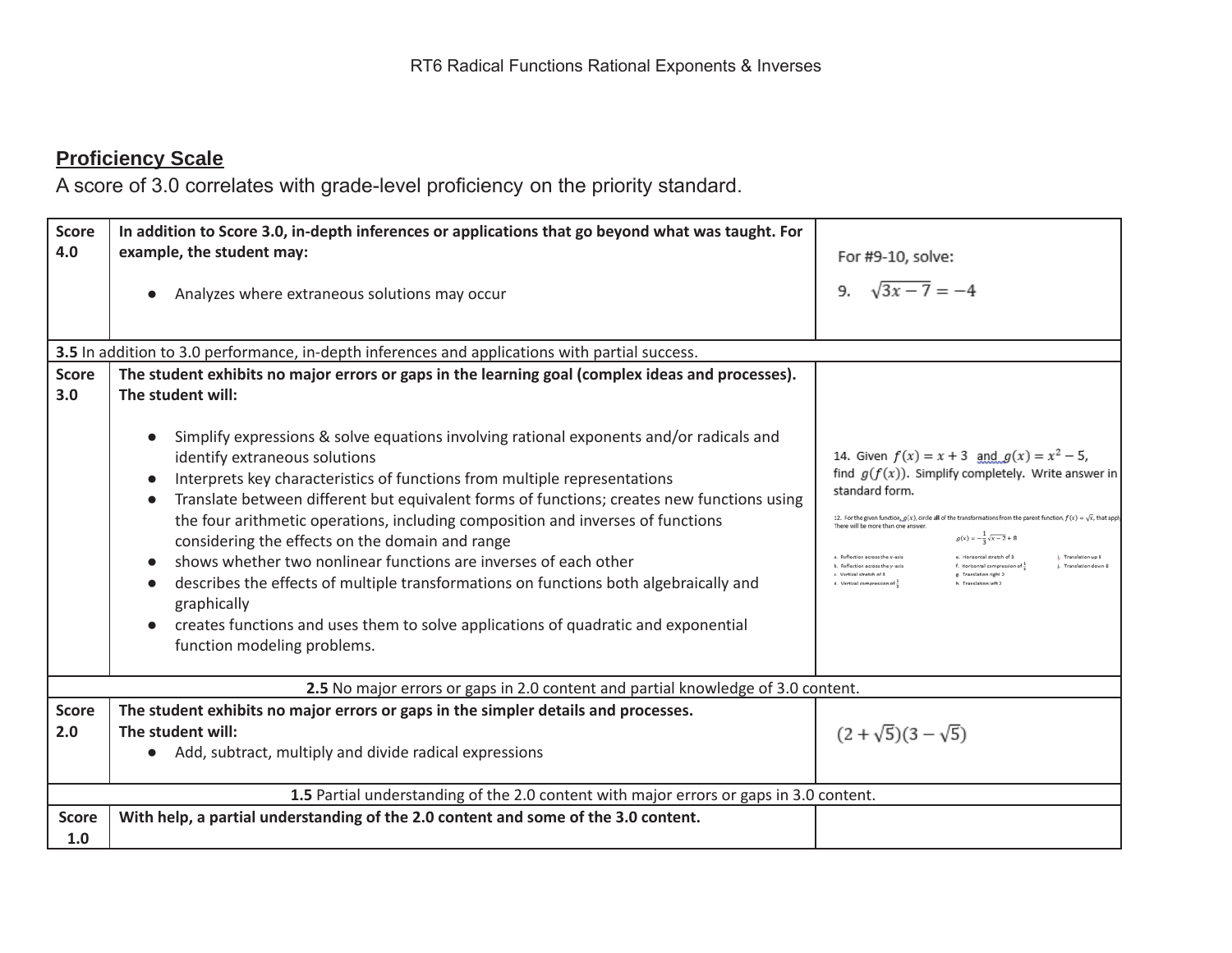### Exponential & Logarithmic Functions

| Grade: 10-12 Subject:<br>Days: 23 Topic: |  |  | Math | $Month(s)$ : | 3-10-4-19 |  |  |  |  |
|------------------------------------------|--|--|------|--------------|-----------|--|--|--|--|
|------------------------------------------|--|--|------|--------------|-----------|--|--|--|--|

#### **Standards**

| <b>Reporting</b><br><b>Topic</b>      |                       | <b>Exponential &amp; Logarithmic Functions</b>                                                                                                                                                                                                                                                                              | <b>Expectation Unwrapped</b>                                                                                                                                                                                                                                                                                                                                                                                                                                                                                                                                                                                                                                                                                                                                                                                                                                                                                                                                                                                                                                                                                                                                                                                                                                                                                   |
|---------------------------------------|-----------------------|-----------------------------------------------------------------------------------------------------------------------------------------------------------------------------------------------------------------------------------------------------------------------------------------------------------------------------|----------------------------------------------------------------------------------------------------------------------------------------------------------------------------------------------------------------------------------------------------------------------------------------------------------------------------------------------------------------------------------------------------------------------------------------------------------------------------------------------------------------------------------------------------------------------------------------------------------------------------------------------------------------------------------------------------------------------------------------------------------------------------------------------------------------------------------------------------------------------------------------------------------------------------------------------------------------------------------------------------------------------------------------------------------------------------------------------------------------------------------------------------------------------------------------------------------------------------------------------------------------------------------------------------------------|
| <b>Priority</b><br><b>Standard</b>    | A2.IF.A.1             | Identify and interpret key characteristics of functions<br>represented graphically, with tables and with algebraic<br>symbolism to solve problems.<br>Use the inverse relationship between exponents and<br>A2.SSE.A.2 logarithms to solve exponential and logarithmic equations.                                           | The student will identify the following key characteristics of functions from<br>graphs, tables and equations: domain, range, end behavior, x- and<br>y-intercepts, local maxima and minima values, symmetries, points of<br>discontinuity, intervals of increasing and decreasing, and horizontal and<br>vertical asymptotes.<br>The student will identify these key characteristics for general polynomials,<br>square roots, cube roots, absolute value of linear functions, simple piece-wise<br>defined, step functions, exponential, logarithmic, and rational functions.<br>The student will be able to represent a given function as a table, equation or<br>graph.<br>The student will be able to determine specific values of a function from a<br>table, graph, or equation.<br>The student will use the inverse relationship between exponents and<br>$\bullet$<br>logarithms to solve simple exponential equations.<br>The student will use the inverse relationship between exponents and<br>logarithms to solve simple logarithmic equations.<br>The student will develop the definition of logarithms $logbb yy = xx$ if and only if<br>$\bullet$<br>$bbxx = yy$ , based on properties of exponents.<br>The student will be able to convert equations from exponential to logarithmic<br>form. |
|                                       | A2.SSE.A.1 exponents. | Develop the definition of logarithms based on properties of                                                                                                                                                                                                                                                                 | The student will be able to convert equations from logarithmic to exponential<br>$\bullet$<br>form.                                                                                                                                                                                                                                                                                                                                                                                                                                                                                                                                                                                                                                                                                                                                                                                                                                                                                                                                                                                                                                                                                                                                                                                                            |
|                                       | <b>A2.FM.A.1</b>      | Create functions and use them to solve applications of<br>quadratie and exponential function modeling problems.                                                                                                                                                                                                             | The student will create quadratic or exponential equations to model problems.<br>The student will solve quadratic or exponential equations to determine<br>solutions to problems algebraically or graphically.<br>e.g. Price-demand-cost-revenue-profit situations, compound interest<br>$\bullet$<br>problems, and exponential growth or decay problems.                                                                                                                                                                                                                                                                                                                                                                                                                                                                                                                                                                                                                                                                                                                                                                                                                                                                                                                                                      |
|                                       |                       | Use properties of logarithms to solve equations or find<br>A2.SSE.A.3 equivalent expressions.                                                                                                                                                                                                                               | Listed on the item specification linked to the standard's code                                                                                                                                                                                                                                                                                                                                                                                                                                                                                                                                                                                                                                                                                                                                                                                                                                                                                                                                                                                                                                                                                                                                                                                                                                                 |
| <b>Supporting</b><br><b>Standards</b> | A2.BF.A.3             | Describe the effects of transformations algebraically and<br>graphically, creating vertical and horizontal translations,<br>vertical and horizontal reflections and dilations<br>(expansions/compressions) for linear, quadratic, cubic, square<br>and cube root, absolute value, exponential and logarithmic<br>functions. | Listed on the item specification linked to the standard's code                                                                                                                                                                                                                                                                                                                                                                                                                                                                                                                                                                                                                                                                                                                                                                                                                                                                                                                                                                                                                                                                                                                                                                                                                                                 |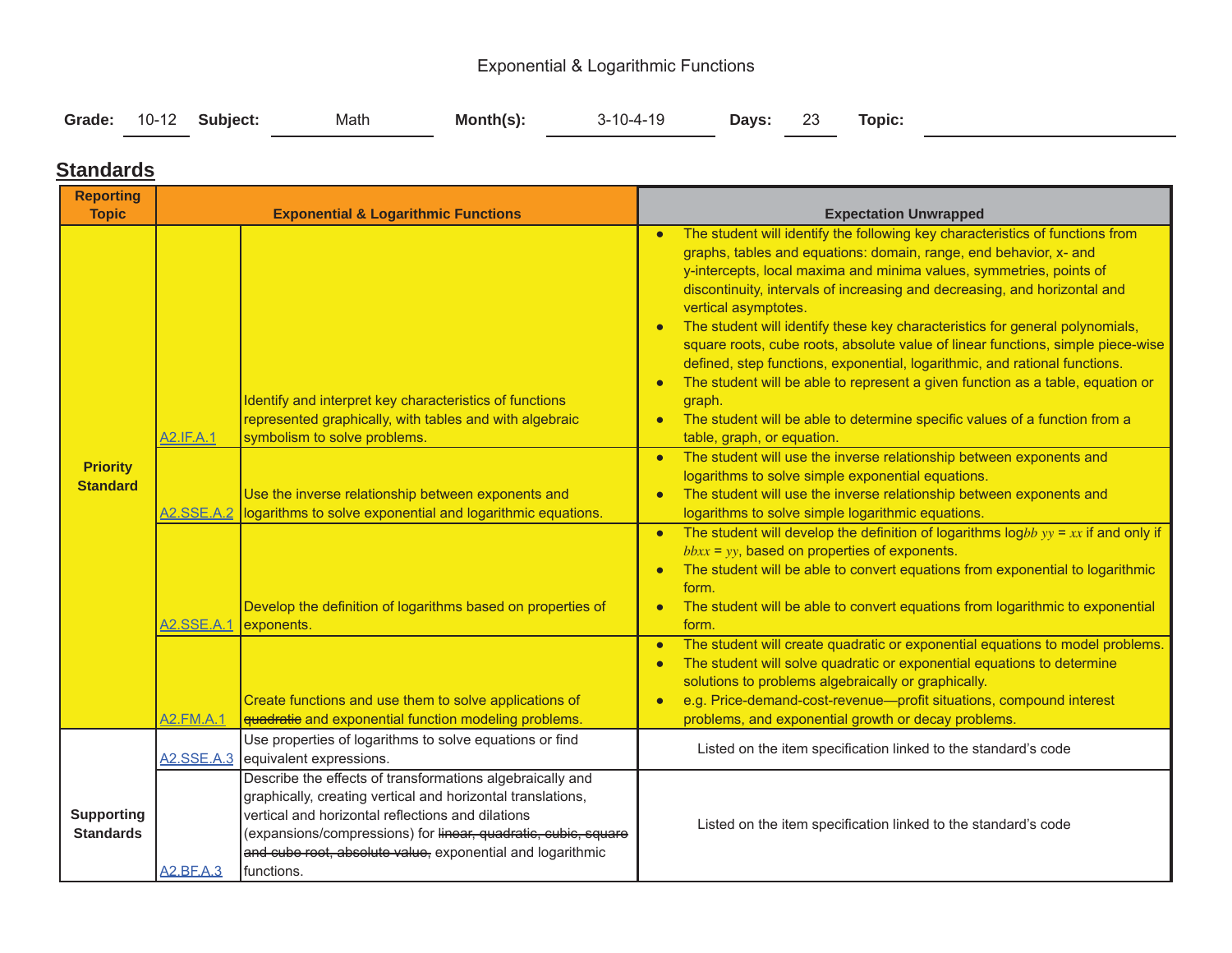### Exponential & Logarithmic Functions

|                  | Understand why logarithmic scales are used, and use them to  <br>$A2.SSE.A.4$ solve problems.                                            | Listed on the item specification linked to the standard's code |
|------------------|------------------------------------------------------------------------------------------------------------------------------------------|----------------------------------------------------------------|
| <b>A2.IF.A.2</b> | Translate between equivalent forms of functions.                                                                                         | Listed on the item specification linked to the standard's code |
| A2.REI.A.        | Create and solve equations and inequalities, including those<br>that involve absolute value. (exponential and logarithmic<br>(equations) | Listed on the item specification linked to the standard's code |
| <b>A2.BF.A.2</b> | Derive inverses of functions and compose the inverse with the<br>original function to show that the functions are inverses.              | Listed on the item specification linked to the standard's code |

*\*Click on standard code above to see Item Specifications from DESE and Released Items*

### **Instructional Ideas/Notes**

|                                       |                   |           | <b>Assessed</b> |                                                                                                                                                                                                                                                                          |
|---------------------------------------|-------------------|-----------|-----------------|--------------------------------------------------------------------------------------------------------------------------------------------------------------------------------------------------------------------------------------------------------------------------|
|                                       |                   | Lesson(s) | on Post Test    | Instructional Ideas/Prerequisite Knowledge                                                                                                                                                                                                                               |
|                                       | A2.IF.A.1         |           | <b>Yes</b>      | Polynomials should be of no greater degree than four. Intercepts are ordered pairs. Limit rational functions to those without<br>oblique asymptotes.                                                                                                                     |
|                                       | <b>A2.SSE.A.2</b> |           | Yes             | The expressions used as exponents should not exceed linear. The expression used in logarithms should not exceed linear<br>$cc$ lognn(aaaa + bb)=mm, where n or m are integers and c is a constant.                                                                       |
|                                       | A2.SSE.A.1        |           | Yes             | Bases should be greater than zero.                                                                                                                                                                                                                                       |
| <b>Priority</b><br><b>Standard</b>    | A2.FM.A.1         |           | <b>Yes</b>      |                                                                                                                                                                                                                                                                          |
| <b>Supporting</b><br><b>Standards</b> | A2.SSE.A.3        |           | Yes             | Base is greater than zero. No more than three distinct variables in expanding and condensing problems. Equations should<br>be have no more than two terms on one side of the equation and one term on the other side. Equations should have the<br>same base throughout. |
|                                       | A2.BF.A.3         |           | <b>Yes</b>      | Use a values of $-3 \leq aa \leq 3$ . Use h and k values of $-10 \leq h \leq 10$ and $-10 \leq kk \leq 10$ . Referencing a reflection should be<br>"across" a line not "over" a line                                                                                     |
|                                       | A2.SSE.A.4        |           | <b>Yes</b>      | Base is greater than zero. When giving formulas, all variables should be defined.                                                                                                                                                                                        |
|                                       | A2.IF.A.2         |           | <b>No</b>       | Polynomials should not exceed degree four.                                                                                                                                                                                                                               |
|                                       | A2.REI.A.1        |           | <b>No</b>       | Absolute value equations and inequalities should be limited to variables to the first power. (e.g., -5 x-4 +2 = -20) Inequalities<br>will be limited to linear, quadratic and absolute value functions.                                                                  |
|                                       | A2.BF.A.2         |           | No.             | Limit functions to linear, quadratic, exponential, logarithmic and cubic. Cubic functions will be limited to $f(xx) = aaxx3 + \phi$                                                                                                                                      |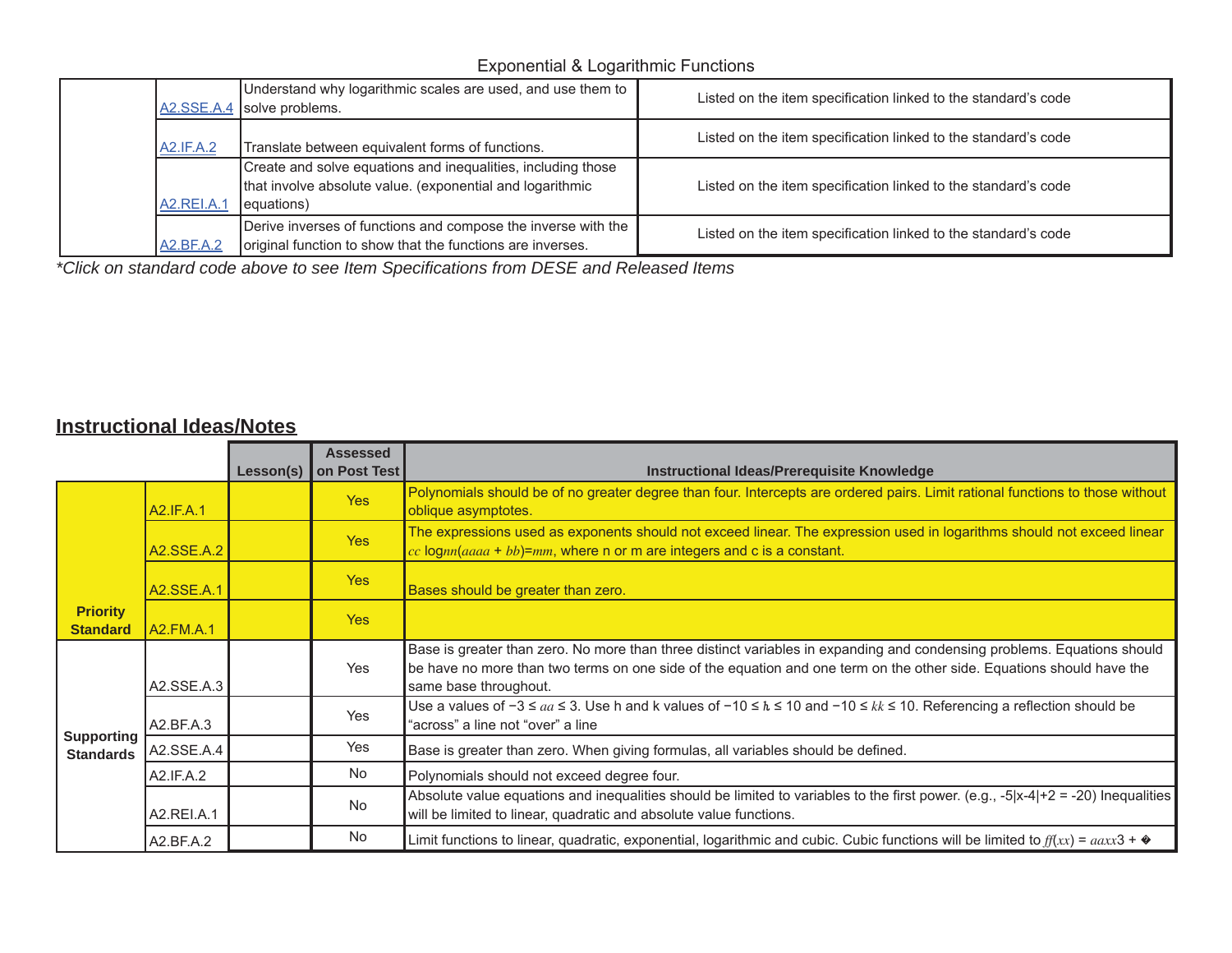#### Exponential & Logarithmic Functions

### **Tasks/Learning Progression**

**Task 1:** Graph exponential functions (pg. 302-304)

- **Task 2:** Solve exponential equations (common bases) (pg. 302-304)
- **Task 3:** Write and solve exponential equations to model real-world problems(pg. 310-312).
- **Task 4:** Convert between exponential and logarithmic form (pg. 318 320).
- **Task 5:** Graph logarithmic functions (pg. 324-326).
- **Task 6:** Solve exponential equations (different bases)(pg. 337-339).
- **Task 7:** Apply the properties of logarithms (pg. 330-332).
- **Task 8:** Solve logarithmic equations (pg. 337-339)
- **Task 9:** Summative (pg. 353A-353B).

### **Key Vocabulary**

| domain             | range             | vertical asymptote | horizontal asymptote      | compound interest   |
|--------------------|-------------------|--------------------|---------------------------|---------------------|
| exponential growth | exponential decay | logarithm          | common logarithm          | natural logarithm   |
| exponential form   | logarithmic form  | inverse properties | change of base<br>formula | extraneous solution |

| RT7 FA1 Graph Solve Exponential | RT7 Logarithms | RT7 SA1 Exponential & Logarithmic Functions |
|---------------------------------|----------------|---------------------------------------------|
|---------------------------------|----------------|---------------------------------------------|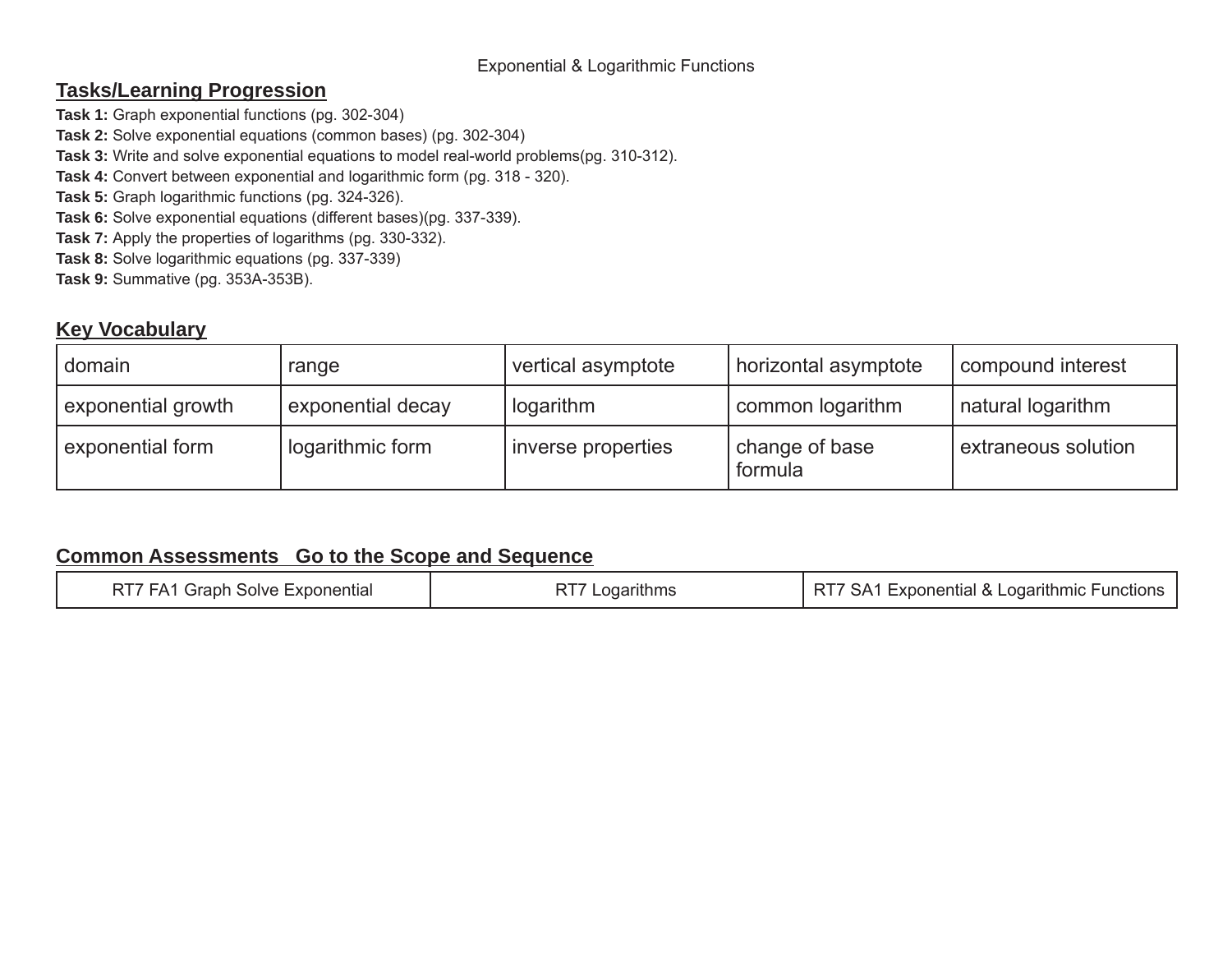| <b>Score</b>        | <b>Learning Goal</b>                                                                                                                                                                                                                                                                                                                                                                                                                                                                                   | <b>Sample Tasks</b>                                                                                                                                                                                                                                                                                                                                                                                                                                                                    |
|---------------------|--------------------------------------------------------------------------------------------------------------------------------------------------------------------------------------------------------------------------------------------------------------------------------------------------------------------------------------------------------------------------------------------------------------------------------------------------------------------------------------------------------|----------------------------------------------------------------------------------------------------------------------------------------------------------------------------------------------------------------------------------------------------------------------------------------------------------------------------------------------------------------------------------------------------------------------------------------------------------------------------------------|
| <b>Score</b><br>4.0 | In addition to Score 3.0, in-depth inferences or applications that go beyond what<br>was taught. For example, the student may:<br>Analyze logarithmic scales in the context of the situation by examining the<br>$\bullet$<br>constraints and relationship to make conjectures about the meaning of the<br>solution.<br>Analyzes the mathematical relationships of functions to make a connection from<br>$\bullet$<br>real world situations to the model and explain the choice of the function used. | ind the balance in an account if the initial amount invested is \$1000 at a rate of 6.5%. Write a function to<br>nodel the value of the account for each situation and find the value. Show your work<br>a) Find the balance after 10 years if the interest is compounded monthly<br>b) Find the balance after 10 years if the interest is compounded continuously<br>c) Given compounded continuously, how many years does it take for the balance in the account to reach<br>\$3000. |
|                     | 3.5 In addition to 3.0 performance, in-depth inferences and applications with partial success.                                                                                                                                                                                                                                                                                                                                                                                                         |                                                                                                                                                                                                                                                                                                                                                                                                                                                                                        |
| <b>Score</b><br>3.0 | The student exhibits no major errors or gaps in the learning goal (complex ideas<br>and processes).<br>The student will:<br>Simplify logarithmic expressions<br>$\bullet$<br>solves logarithmic & exponential equations<br>uses logarithmic scales to solve problems<br>Interprets key characteristics of functions from multiple representations<br>$\bullet$                                                                                                                                         | Write as a single logarithm (condense), simplify<br>$\log_5 50 - \log_5 2$<br>6.<br>Solve the logarithmic equations and check for extraneous<br>solutions.<br>11. $2\log_3(2x-1)=4$                                                                                                                                                                                                                                                                                                    |
|                     | 2.5 No major errors or gaps in 2.0 content and partial knowledge of 3.0 content.                                                                                                                                                                                                                                                                                                                                                                                                                       |                                                                                                                                                                                                                                                                                                                                                                                                                                                                                        |
| <b>Score</b><br>2.0 | The student exhibits no major errors or gaps in the simpler details and processes.<br>The student will:<br>Translates between exponential & logarithmic forms<br>evaluates logarithms.<br>$\bullet$                                                                                                                                                                                                                                                                                                    | 10. Multiple Choice: Write the equation $4^3 = 64$ in logarithmic form.<br>A) $log_4 3 = 64$<br>C) $log_{14} 4 = 3$<br>B) $log_3 4 = 64$<br>D) $log_4 64 = 3$                                                                                                                                                                                                                                                                                                                          |
|                     | 1.5 Partial understanding of the 2.0 content with major errors or gaps in 3.0 content.                                                                                                                                                                                                                                                                                                                                                                                                                 |                                                                                                                                                                                                                                                                                                                                                                                                                                                                                        |
| <b>Score</b><br>1.0 | With help, a partial understanding of the 2.0 content and some of the 3.0 content.<br>Knows the definition of logarithms based on properties of exponents.<br>$\bullet$                                                                                                                                                                                                                                                                                                                                | Evaluate.<br>4. $\ln e^{3.82}$ =                                                                                                                                                                                                                                                                                                                                                                                                                                                       |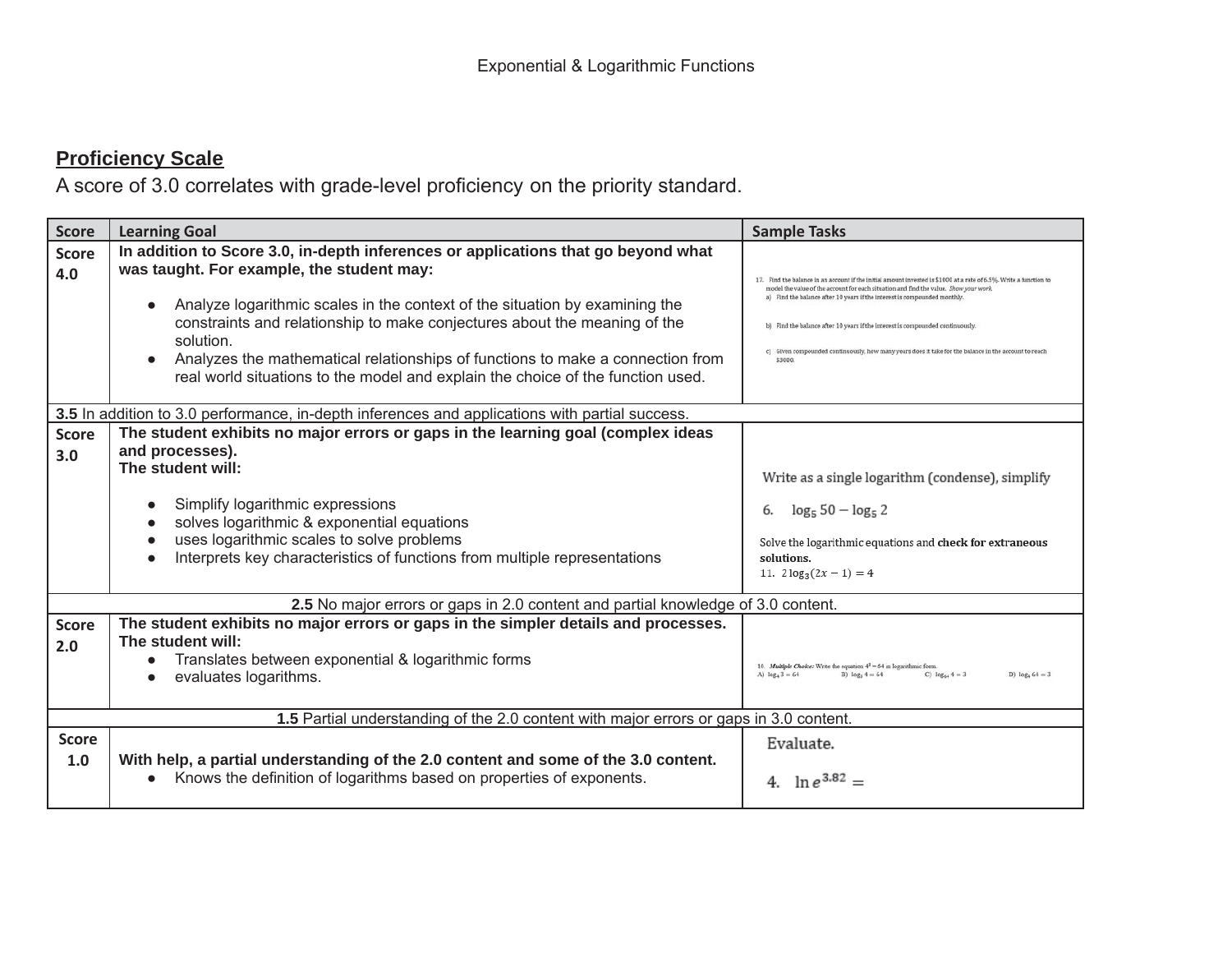#### RT10 Statistics

|  |  | Grade: 10-12 Subject: | Math | Month(s): | 5/16-5/120 | Days: 5 |  | Text: |  |
|--|--|-----------------------|------|-----------|------------|---------|--|-------|--|
|--|--|-----------------------|------|-----------|------------|---------|--|-------|--|

### **Standards**

| <b>Reporting</b><br><b>Topic</b>      |                  | <b>Absolute Value</b>                                                                                                                                                                                                        | <b>Expectation Unwrapped</b>                                                                                                                                                                                                                                                                                                                                                                                                                                                   |
|---------------------------------------|------------------|------------------------------------------------------------------------------------------------------------------------------------------------------------------------------------------------------------------------------|--------------------------------------------------------------------------------------------------------------------------------------------------------------------------------------------------------------------------------------------------------------------------------------------------------------------------------------------------------------------------------------------------------------------------------------------------------------------------------|
| <b>Priority</b><br><b>Standard</b>    | <b>A2.DS.B.8</b> | Know and use the characteristics of normally<br>distributed data sets; predict what percentage of the<br>data will be above or below a given value that is a<br>multiple of standard deviations above or below the<br>lmean. | The student will know and be able to use the 68-95-99.7 rule to determine the<br>percentages of data above or below the mean for given standard deviations.<br>The student will be able to draw and label the normal curve with values on the<br>$\bullet$<br>horizontal axis when given the mean and standard deviation.<br>The student will be able to draw and label the standard normal curve with<br>$\bullet$<br>percentages using the empirical rule (68-95-99.7 rule). |
|                                       | A2.DS.A.1        | Analyze how random sampling could be used to make<br>inferences about population parameters.                                                                                                                                 | The student will understand random sampling.<br>$\bullet$<br>The student will explain how a random sample can be used to make an<br>$\bullet$<br>inference about a population.<br>The student will analyze situations to determine if random sampling was used.<br>$\bullet$                                                                                                                                                                                                   |
|                                       | A2.DS.B.9        | Fit a data set to a distribution using its mean and<br>standard deviation to determine whether the data is<br>approximately normally distributed.                                                                            | Listed on the item specification linked to the standard's code                                                                                                                                                                                                                                                                                                                                                                                                                 |
|                                       | <b>A2.DS.A.7</b> | Evaluate reports based on data.                                                                                                                                                                                              | Listed on the item specification linked to the standard's code                                                                                                                                                                                                                                                                                                                                                                                                                 |
|                                       | <b>A2.DS.A.5</b> | Describe and explain how the relative sizes of a<br>sample and the population affect the margin of error of<br>predictions.                                                                                                  | Listed on the item specification linked to the standard's code                                                                                                                                                                                                                                                                                                                                                                                                                 |
| <b>Supporting</b><br><b>Standards</b> | A2.DS.A.3        | Describe and explain the purposes, relationship to<br>randomization and differences, among sample<br>surveys, experiments and observational studies.                                                                         | Listed on the item specification linked to the standard's code                                                                                                                                                                                                                                                                                                                                                                                                                 |
|                                       | A2.DS.A.2        | Determine whether a specified model is consistent with<br>a given data set.                                                                                                                                                  | Listed on the item specification linked to the standard's code                                                                                                                                                                                                                                                                                                                                                                                                                 |
|                                       | A2.DS.A.6        | Analyze decisions and strategies using probability<br>concepts.                                                                                                                                                              | Listed on the item specification linked to the standard's code                                                                                                                                                                                                                                                                                                                                                                                                                 |
|                                       | <b>A2.DS.A.4</b> | Use data from a sample to estimate characteristics of<br>the population and recognize the meaning of the<br>margin of error in these estimates.                                                                              | Listed on the item specification linked to the standard's code                                                                                                                                                                                                                                                                                                                                                                                                                 |

*\*Click on standard code above to see Item Specifications from DESE and Released Items*

#### **Instructional Ideas/Notes**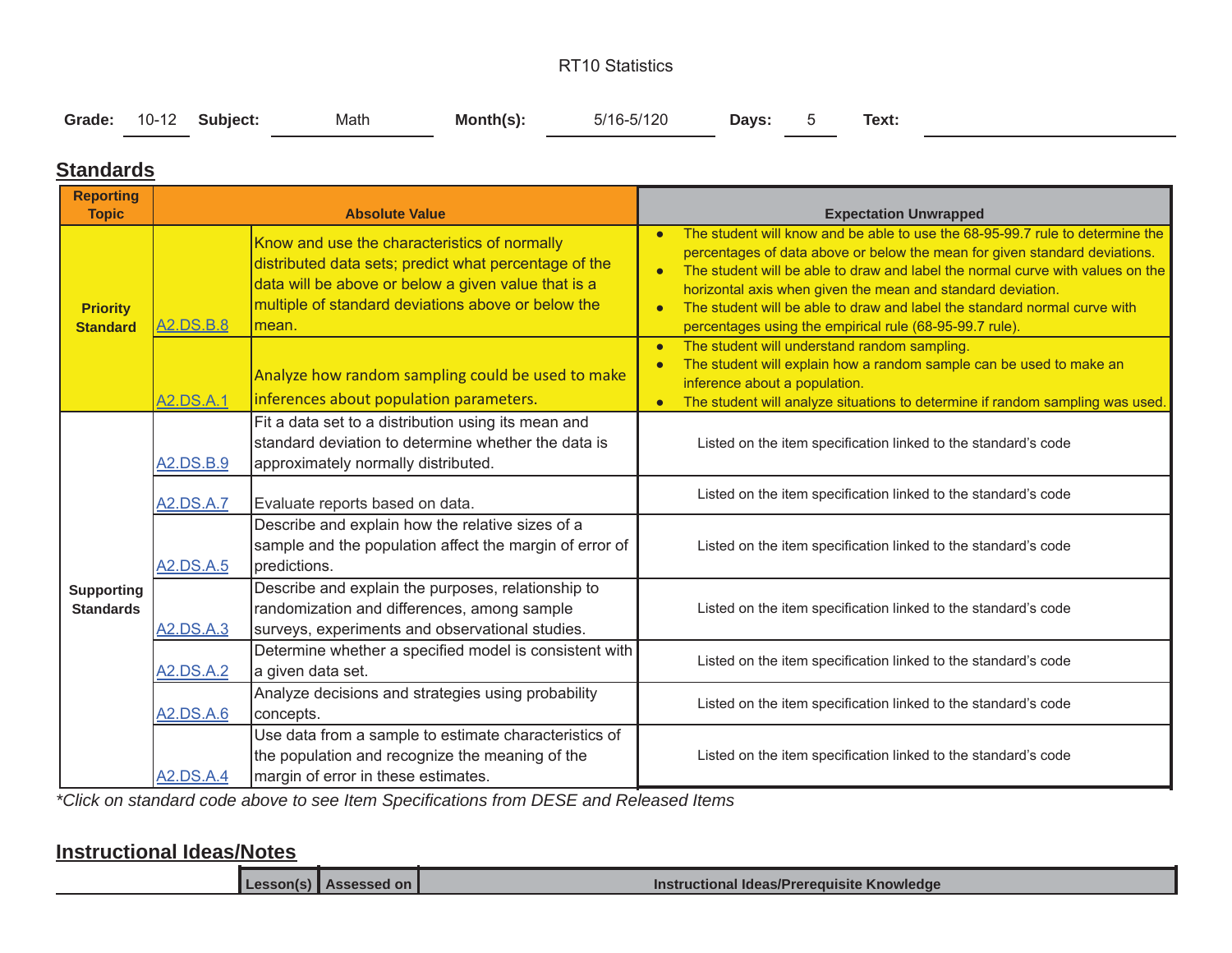|                                    |           | <b>Post Test</b> |                                                                                                                |
|------------------------------------|-----------|------------------|----------------------------------------------------------------------------------------------------------------|
|                                    | A2.DS.B.8 | <b>Yes</b>       | Standard deviations should be restricted to integer values from negative three to three.                       |
| <b>Priority</b><br><b>Standard</b> | A2.DS.A.1 | <b>Yes</b>       |                                                                                                                |
|                                    | A2.DS.B.9 | Yes              | Data sets should be no more than fifty numbers.                                                                |
|                                    | A2.DS.A.7 | <b>No</b>        |                                                                                                                |
|                                    | A2.DS.A.5 | <b>No</b>        | The items will not require the calculation of a margin of error.                                               |
| Supporting   A2.DS.A.3             |           | Yes              |                                                                                                                |
| <b>Standards</b>                   | A2.DS.A.2 | Yes              | Specified models might include dot plots, histograms, frequency tables, lists or simulation result statements. |
|                                    | A2.DS.A.6 | <b>No</b>        |                                                                                                                |
|                                    | A2.DS.A.4 | Yes              | Data samples should be limited at ten.<br>Decimal values should be no more than three places.                  |

# **Tasks/Learning Progression**

| Task 1 | Identify why random sampling is necessary and how to use it for sample surveys, experiments and<br>observational studies (pg. 562-564). |
|--------|-----------------------------------------------------------------------------------------------------------------------------------------|
| Task 2 | Understand the importance of measures of shape, center, and spread and can review common graphs.                                        |
| Task 3 | Recognize attributes of a Normal distribution and can calculate (simple) probabilities from a Normal                                    |
|        | distribution with a given mean and standard deviation (pg. 578-580).                                                                    |
| Task 4 | Make conclusions from a sample using a sample statistic and margin of error, can explain the effect of                                  |
|        | sample size on margin of error, and can make decisions based on a margin of error (pg. 586 - 589).                                      |

# **Key Vocabulary**

| fundamental counting<br>rule | dependent events   | permutations  | disjoint events                  | combinations     |
|------------------------------|--------------------|---------------|----------------------------------|------------------|
| multiplication rule          | independent events | addition rule | random sampling or<br>assignment | sample statistic |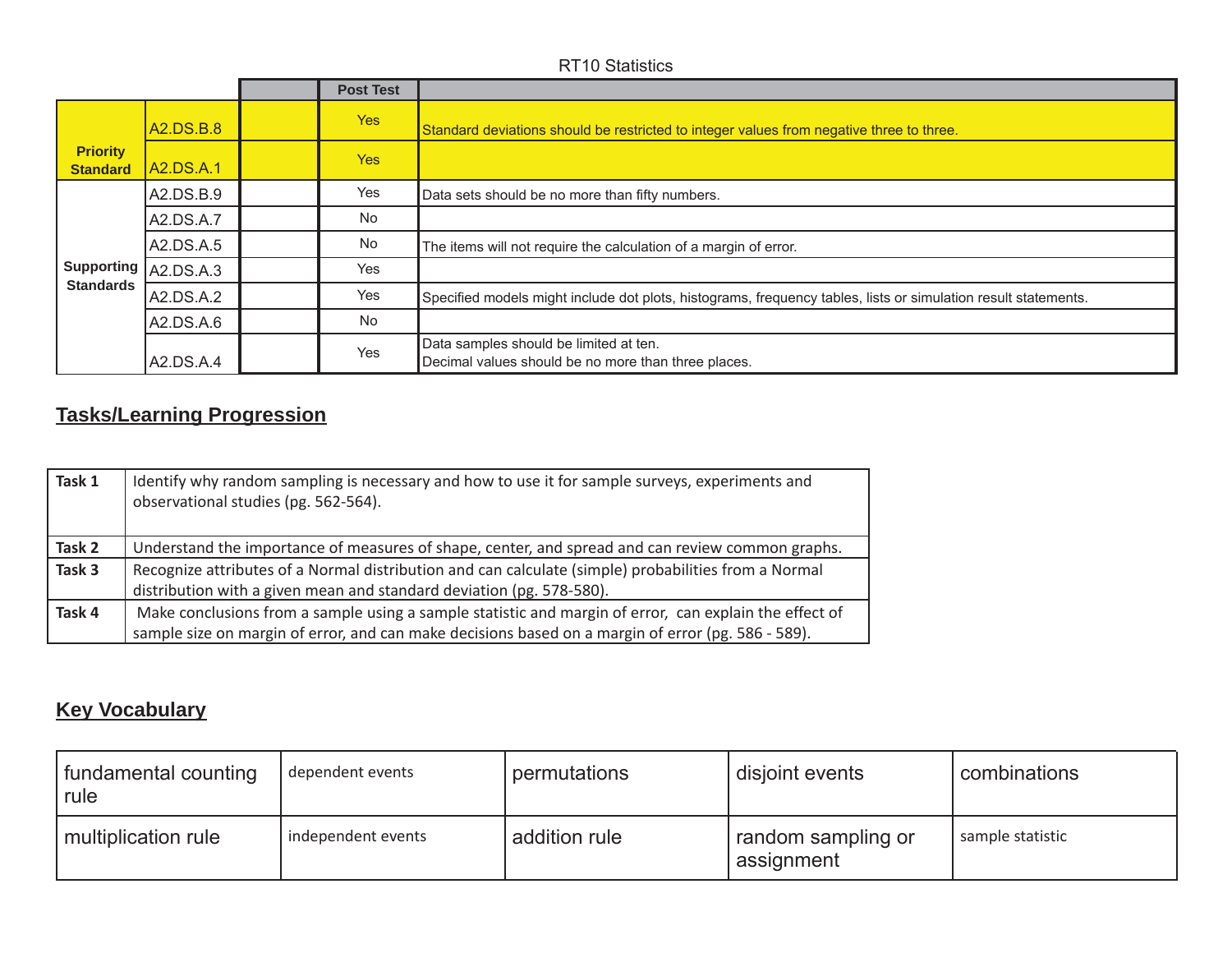|                    |      | <b>Statistics</b><br>∩ דת |                     |  |
|--------------------|------|---------------------------|---------------------|--|
| margin of<br>error | mean | deviation<br>standard     | Normal distribution |  |

| vəi<br>$\cdot$ $\cdot$ $\cdot$ $\cdot$ |  |
|----------------------------------------|--|
|----------------------------------------|--|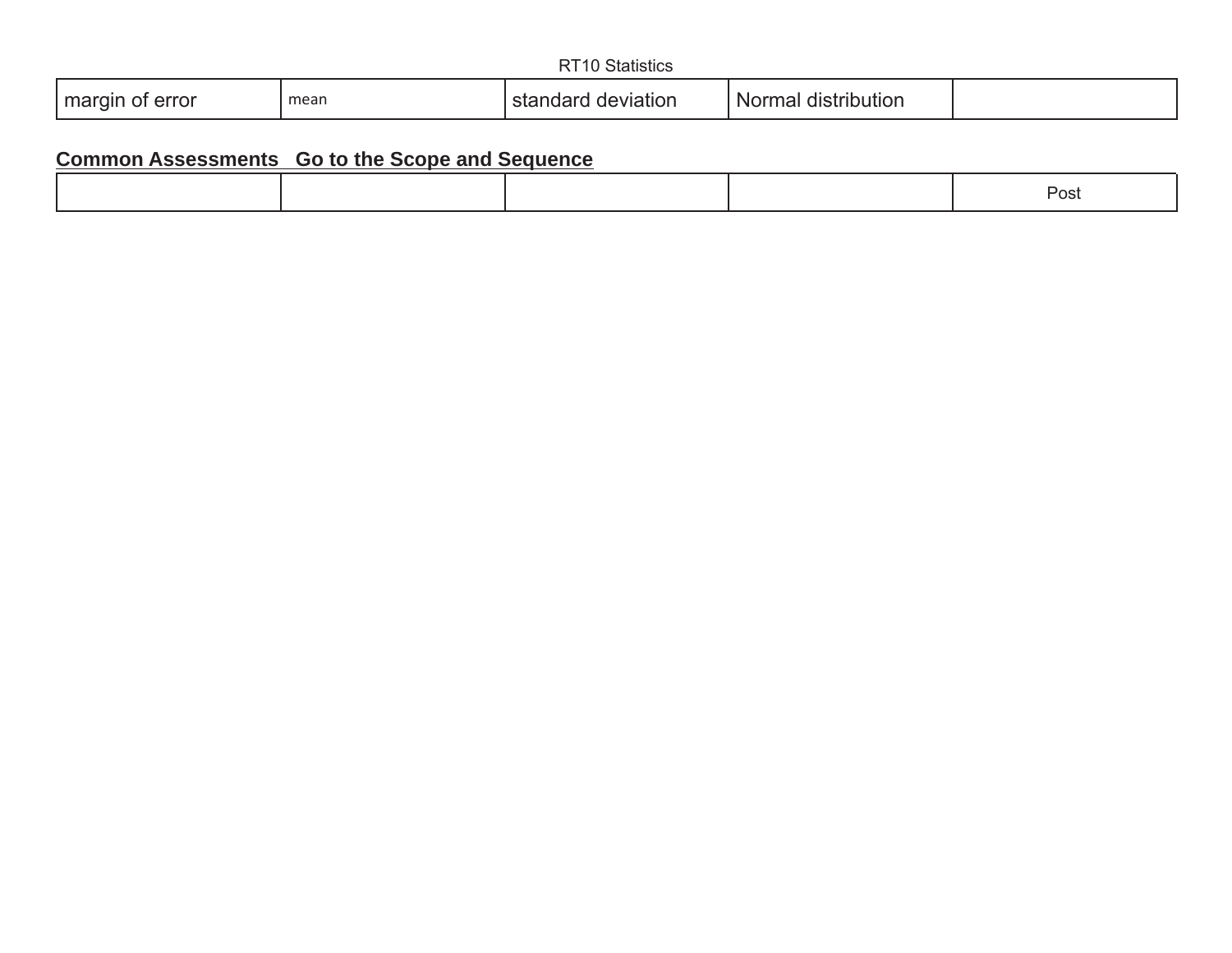| <b>Score</b> | <b>Learning Goal</b>                                                                           | <b>Sample Tasks</b>                                                                                                                                                                                                             |
|--------------|------------------------------------------------------------------------------------------------|---------------------------------------------------------------------------------------------------------------------------------------------------------------------------------------------------------------------------------|
| <b>Score</b> | In addition to Score 3.0, in-depth inferences or applications that go beyond what              |                                                                                                                                                                                                                                 |
| 4.0          | was taught. For example, the student may:                                                      |                                                                                                                                                                                                                                 |
|              | Determines flaws in reasoning used to solve probability problems in context                    |                                                                                                                                                                                                                                 |
|              | 3.5 In addition to 3.0 performance, in-depth inferences and applications with partial success. |                                                                                                                                                                                                                                 |
| <b>Score</b> | The student exhibits no major errors or gaps in the learning goal (complex ideas               |                                                                                                                                                                                                                                 |
| 3.0          | and processes).                                                                                |                                                                                                                                                                                                                                 |
|              | The student will:                                                                              | A bag contains 4 red marbles, 5 green marbles, and 3 white marbles. What is the probability that you sele<br>a green marble and then a red marble if you don't replace marbles?                                                 |
|              | calculate probabilities for events, including independent, conditional and                     | If you roll a 6-sided number cube, what is the probability that                                                                                                                                                                 |
|              | joint probabilities such as addition and multiplication rules; describe events                 |                                                                                                                                                                                                                                 |
|              | as subsets of a sample space using characteristics of the outcomes                             |                                                                                                                                                                                                                                 |
|              |                                                                                                |                                                                                                                                                                                                                                 |
|              | 2.5 No major errors or gaps in 2.0 content and partial knowledge of 3.0 content.               |                                                                                                                                                                                                                                 |
| <b>Score</b> | The student exhibits no major errors or gaps in the simpler details and processes.             |                                                                                                                                                                                                                                 |
| 2.0          | The student will:                                                                              | There are 10 runners in a 2-mile race. How many different ways can 1s, 2s6, and 3s4 places be awarded?                                                                                                                          |
|              | Uses permutations and combinations to solve problems;                                          |                                                                                                                                                                                                                                 |
|              | 1.5 Partial understanding of the 2.0 content with major errors or gaps in 3.0 content.         |                                                                                                                                                                                                                                 |
| <b>Score</b> | With help, a partial understanding of the 2.0 content and some of the 3.0 content.             | Jessie has a red shirt, a blue shirt, and a green shirt. She also has a pair of white jeans, a pair of blue jeans,<br>and a pair of burgundy jeans. How many different shirt-pants combinations does Jessie have with exactly 1 |
| 1.0          | identify $P(A)$ , $P(A \text{ and } B)$ $p(B)$ ; knows the difference between permutations     | shirt and 1 pair of jeans in each combination?                                                                                                                                                                                  |
|              | and combinations                                                                               |                                                                                                                                                                                                                                 |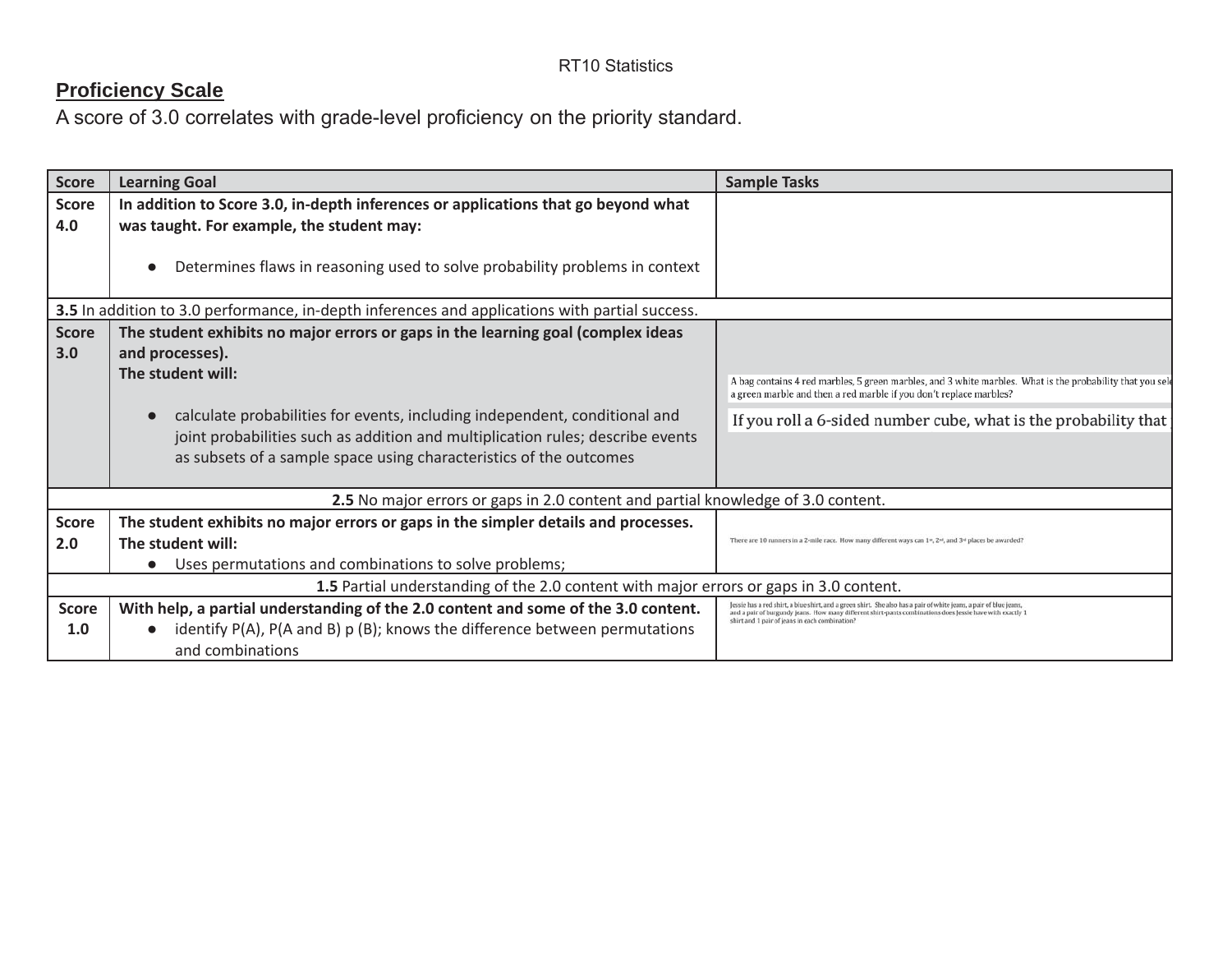#### RT8 Rational Functions

|  |  | Grade: 10-12 Subject: | Math | $Month(s)$ : | 4/20-5/6 | <b>Days:</b> 13 |  | Text: |  |
|--|--|-----------------------|------|--------------|----------|-----------------|--|-------|--|
|--|--|-----------------------|------|--------------|----------|-----------------|--|-------|--|

#### **Standards**

| <b>Report Card</b><br><b>Topic</b> |                   | <b>Rational Functions</b>                                                                                                                          | <b>Expectation Unwrapped</b>                                                                                                                                                                                                                                                                                                                                                                                                                                                                                                                                                                                                                                                                                                                                                                                                                |
|------------------------------------|-------------------|----------------------------------------------------------------------------------------------------------------------------------------------------|---------------------------------------------------------------------------------------------------------------------------------------------------------------------------------------------------------------------------------------------------------------------------------------------------------------------------------------------------------------------------------------------------------------------------------------------------------------------------------------------------------------------------------------------------------------------------------------------------------------------------------------------------------------------------------------------------------------------------------------------------------------------------------------------------------------------------------------------|
| <b>Priority</b><br><b>Standard</b> | <b>A2.IF.A.1</b>  | Identify and interpret key characteristics of functions represented<br>graphically, with tables and with algebraic symbolism to solve<br>problems. | The student will identify the following key characteristics of functions from<br>$\bullet$<br>graphs, tables and equations: domain, range, end behavior, x- and<br>y-intercepts, local maxima and minima values, symmetries, points of<br>discontinuity, intervals of increasing and decreasing, and horizontal and<br>vertical asymptotes.<br>The student will identify these key characteristics for general polynomials,<br>$\bullet$<br>square roots, cube roots, absolute value of linear functions, simple piece-wise<br>defined, step functions, exponential, logarithmic, and rational functions.<br>The student will be able to represent a given function as a table, equation or<br>$\bullet$<br>graph.<br>The student will be able to determine specific values of a function from a<br>$\bullet$<br>table, graph, or equation. |
|                                    |                   | A2.APR.A.4 Add, subtract, multiply and divide rational expressions.                                                                                | The student will add and subtract rational expressions, including those with<br>$\bullet$<br>polynomial numerators and denominators, including those unlike<br>denominators.<br>The student will multiply and divide rational expressions, including those with<br>$\bullet$<br>polynomial numerators and denominators.<br>Final answers should not have common factors in the numerators and<br>$\bullet$<br>denominators.                                                                                                                                                                                                                                                                                                                                                                                                                 |
| <b>Supporting</b>                  | <b>A2.APR.A.3</b> | Find the least common multiple of two or more polynomials                                                                                          | Listed on the item specification linked to the standard's code                                                                                                                                                                                                                                                                                                                                                                                                                                                                                                                                                                                                                                                                                                                                                                              |
| <b>Standards</b>                   | <b>A2.REI.A.2</b> | Solve rational equations where numerators and denominators are<br>polynomials and where extraneous solutions may result.                           | Listed on the item specification linked to the standard's code                                                                                                                                                                                                                                                                                                                                                                                                                                                                                                                                                                                                                                                                                                                                                                              |

*\*Click on standard code above to see Item Specifications from DESE and Released Items*

#### **Instructional Ideas/Notes**

|                             |               |           | Assessed on      |                                                                                                           |
|-----------------------------|---------------|-----------|------------------|-----------------------------------------------------------------------------------------------------------|
|                             |               | Lesson(s) | <b>Post Test</b> | Instructional Ideas/Prerequisite Knowledge                                                                |
|                             |               |           |                  | Polynomials should be of no greater degree than four.                                                     |
|                             | A2.IF.A.1     |           | Yes              | Intercepts are ordered pairs.                                                                             |
|                             |               |           |                  | Limit rational functions to those without oblique asymptotes.                                             |
|                             | $ $ A2.APR.A. |           | Yes              | Polynomials should not exceed degree four.                                                                |
| <b>Priority</b><br>Standard |               |           |                  | The number of expressions should not exceed three for an addition, subtraction or multiplication problem. |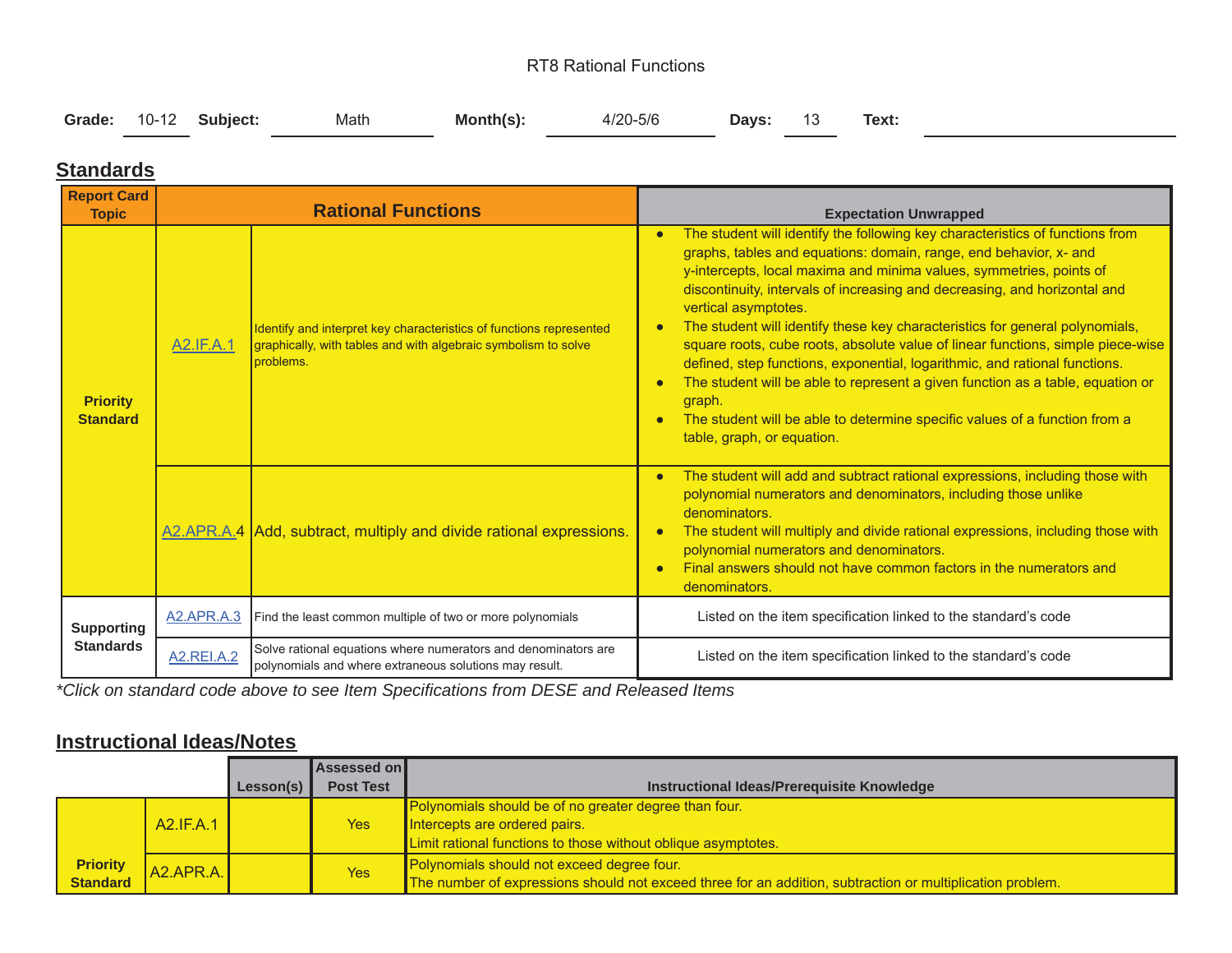#### RT8 Rational Functions

|                           | 4            |     |                                                                                                                     |
|---------------------------|--------------|-----|---------------------------------------------------------------------------------------------------------------------|
|                           | IA2.APR.A.3I | No  | Factorable polynomials of degree four or less.                                                                      |
| Supporting [<br>Standards | AZ.REI.A.2   | Yes | Higher degree polynomials should be factorable. Do not exceed degree three.<br>All coefficients should be integers. |

## **Tasks/Learning Progression**

| Task 1 | Simplify, multiply, and divide rational expressions (pg. |  |  |  |
|--------|----------------------------------------------------------|--|--|--|
|        | $214 - 216$ ).                                           |  |  |  |
| Task 2 | Add and subtract rational expressions (pg. 221-223).     |  |  |  |
| Task 3 | Solve rational equations (pg. 229-231).                  |  |  |  |
| Task 4 | Graph reciprocal functions using transformations and     |  |  |  |
|        | identify key features (pg. 198-200).                     |  |  |  |
| Task 5 | Summative (pg. 235A-235B)                                |  |  |  |

### **Key Vocabulary**

| rational expression | I complex fraction | least common<br>denominator | reciprocal function | proportion |
|---------------------|--------------------|-----------------------------|---------------------|------------|
|                     |                    |                             |                     |            |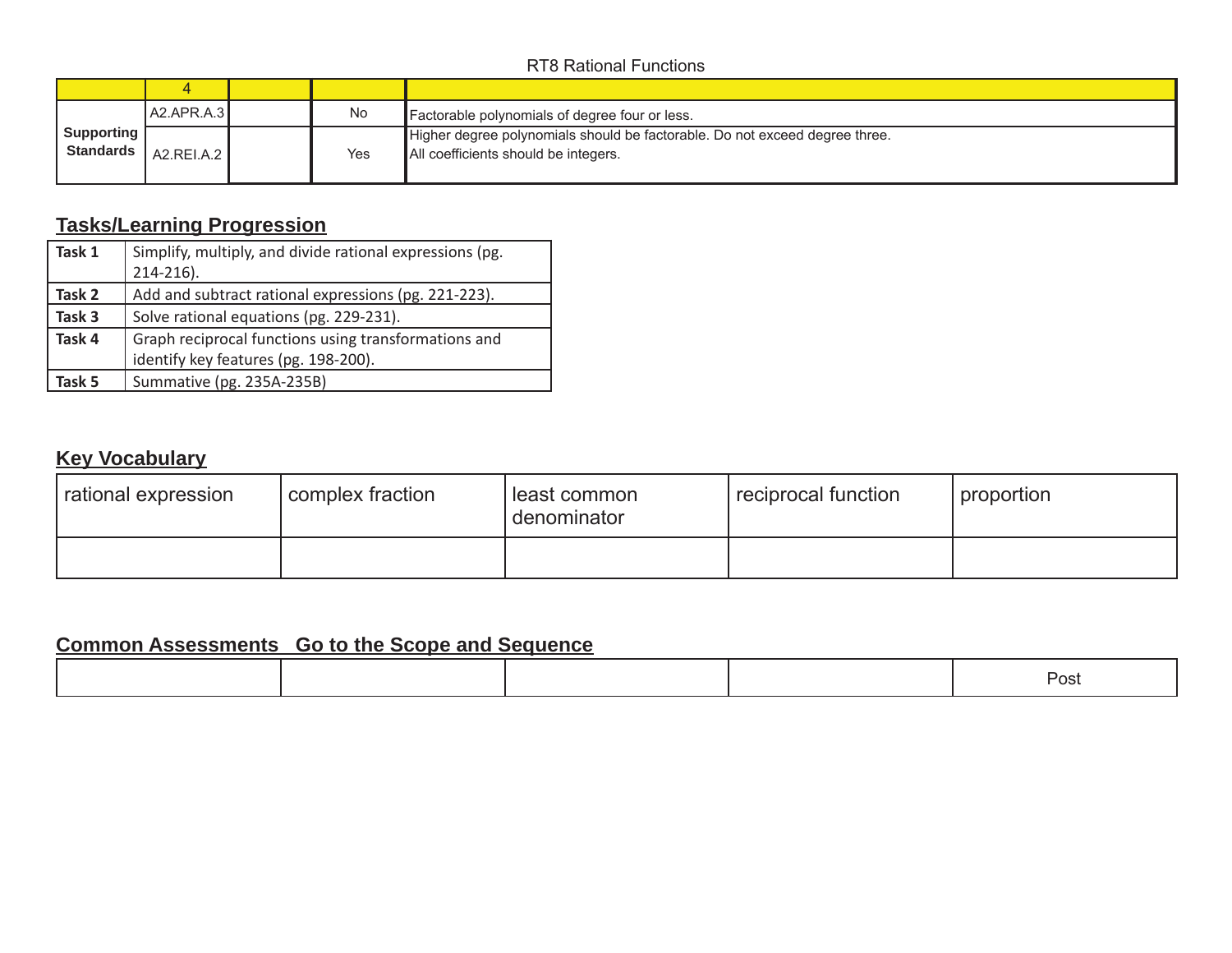| Score               | <b>Learning Goal</b>                                                                                                                                                                                                                                                                                     | <b>Sample Tasks</b>                                                                                                                                    |  |  |  |  |  |  |
|---------------------|----------------------------------------------------------------------------------------------------------------------------------------------------------------------------------------------------------------------------------------------------------------------------------------------------------|--------------------------------------------------------------------------------------------------------------------------------------------------------|--|--|--|--|--|--|
|                     |                                                                                                                                                                                                                                                                                                          |                                                                                                                                                        |  |  |  |  |  |  |
| <b>Score</b><br>4.0 | In addition to Score 3.0, in-depth inferences or applications that go beyond what was<br>taught. For example, the student may:                                                                                                                                                                           | Find the area of the rectangle:                                                                                                                        |  |  |  |  |  |  |
|                     | applies the Fundamental Theorem of Algebra<br>The student will factor expressions that require complex coefficients.<br>$\Omega$<br>The student will extend the knowledge of factoring to completely factor general<br>polynomial expressions.<br>Add, subtract, multiply, & divide rational expressions | $\frac{2x}{x^2-12x+27}$<br>$x^2 - 81$<br>$4x^3 + 36x^2$                                                                                                |  |  |  |  |  |  |
|                     | 3.5 In addition to 3.0 performance, in-depth inferences and applications with partial success.                                                                                                                                                                                                           |                                                                                                                                                        |  |  |  |  |  |  |
| <b>Score</b>        | The student exhibits no major errors or gaps in the learning goal (complex ideas and                                                                                                                                                                                                                     |                                                                                                                                                        |  |  |  |  |  |  |
| 3.0                 | processes).                                                                                                                                                                                                                                                                                              | $\frac{m}{m-3} + \frac{5m-48}{m^2+5m-24}$                                                                                                              |  |  |  |  |  |  |
|                     | The student will:                                                                                                                                                                                                                                                                                        |                                                                                                                                                        |  |  |  |  |  |  |
|                     | Add, subtract, multiply, & divide rational expressions                                                                                                                                                                                                                                                   |                                                                                                                                                        |  |  |  |  |  |  |
|                     | 2.5 No major errors or gaps in 2.0 content and partial knowledge of 3.0 content.                                                                                                                                                                                                                         |                                                                                                                                                        |  |  |  |  |  |  |
| Score<br>2.0        | The student exhibits no major errors or gaps in the simpler details and processes.<br>The student will:<br>The student will solve rational equations by various methods, including instances<br>when the numerator and denominator are polynomials.                                                      | Divide $\frac{x^3 - x^2 - x + 10}{x+2}$<br>A) $x^2 + 5$<br>B) $x^2 - 3x + 5$<br>C) $x^2 - 3x + 7 - \frac{4}{x+2}$<br>D) $x^2 + x + 1 + \frac{12}{x+2}$ |  |  |  |  |  |  |
|                     | 1.5 Partial understanding of the 2.0 content with major errors or gaps in 3.0 content.                                                                                                                                                                                                                   |                                                                                                                                                        |  |  |  |  |  |  |
| <b>Score</b><br>1.0 | With help, a partial understanding of the 2.0 content and some of the 3.0 content.<br>The student will check solutions and identify those that are extraneous.                                                                                                                                           | $x^2 - 25$<br>$x+5$                                                                                                                                    |  |  |  |  |  |  |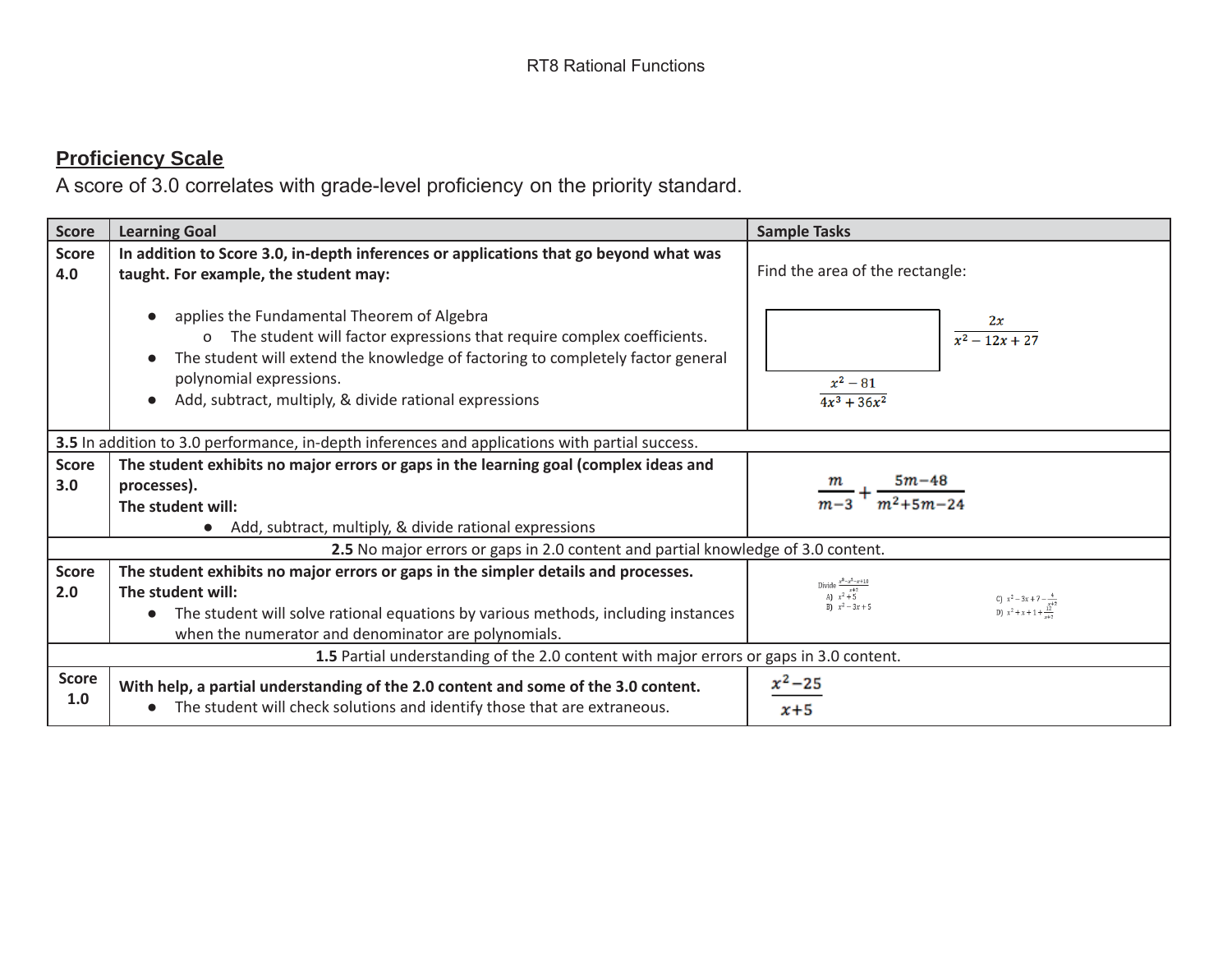#### RT9 Absolute Value

|  | Grade: 10-12 Subject: | Math | $Month(s)$ : | $5/9 - 5/13$ | Days: | Text: |  |
|--|-----------------------|------|--------------|--------------|-------|-------|--|
|  |                       |      |              |              |       |       |  |

#### **Standards**

| <b>Reporting</b><br><b>Topic</b>      |                   | <b>Absolute Value</b>                                                                                                                                                                                                                                                                                                       | <b>Expectation Unwrapped</b>                                                                                                                                                                                                                                                                                                                                                                                                                                                                                                                                                                                                                                                                                                                                                                                                                                                                                                                                                    |
|---------------------------------------|-------------------|-----------------------------------------------------------------------------------------------------------------------------------------------------------------------------------------------------------------------------------------------------------------------------------------------------------------------------|---------------------------------------------------------------------------------------------------------------------------------------------------------------------------------------------------------------------------------------------------------------------------------------------------------------------------------------------------------------------------------------------------------------------------------------------------------------------------------------------------------------------------------------------------------------------------------------------------------------------------------------------------------------------------------------------------------------------------------------------------------------------------------------------------------------------------------------------------------------------------------------------------------------------------------------------------------------------------------|
| <b>Priority</b>                       | <b>A2.REI.A.1</b> | Create and solve equations and inequalities, including<br>those that involve absolute value. (absolute value and<br>linear only)                                                                                                                                                                                            | The student will solve exponential equations that do not require logarithms.<br>$\bullet$<br>The student will write an equation or inequality to model a context.<br>$\bullet$<br>The student will create equations that may include but is not limited to: linear,<br>$\bullet$<br>quadratic, cubic, exponential, step, and absolute value.<br>The student will solve equations that may include but is not limited to: linear,<br>$\bullet$<br>quadratic, cubic, exponential, and absolute value.<br>The student will create equations that may include but is not limited to: linear,<br>$\bullet$<br>quadratic, cubic, exponential, step, and absolute value.<br>The student will solve inequalities that may include but is not limited to: linear,<br>quadratic, cubic, exponential, and absolute value.<br>The student may use algebraic and/or graphical methods to solve these<br>$\bullet$<br>problems.                                                               |
| <b>Standard</b>                       | <b>A2.BF.A.3</b>  | Describe the effects of transformations algebraically<br>and graphically, creating vertical and horizontal<br>translations, vertical and horizontal reflections and<br>dilations (expansions/compressions) for linear,<br>quadratic, cubic, square and cube root, absolute value,<br>exponential and logarithmic functions. | The student will describe the effects of transformations algebraically using a,<br>h, and k, given an equation in the form $f(x)=a(x-h)+k$ , or given other general<br>forms of the functions listed.<br>The student will describe the effects of transformations graphically using<br>terms such as horizontal or vertical stretch (expansion) or shrink<br>(compression), reflection, horizontal and vertical translation, and dilation.<br>The student will create equations from the linear, quadratic, cubic, square and<br>$\bullet$<br>cube root, and absolute value, exponential and logarithmic parent functions<br>that produce the above listed transformations.<br>The student will create graphs from the linear, quadratic, cubic, square and<br>cube root, absolute value, exponential and logarithmic parent graphs that<br>demonstrate vertical stretch (expansion) or shrink (compression), reflection,<br>horizontal and vertical translation, and dilation. |
|                                       | <b>A2.IF.A.1</b>  | Identify and interpret key characteristics of functions<br>represented graphically, with tables and with algebraic<br>symbolism to solve problems.                                                                                                                                                                          | Listed on the item specification linked to the standard's code                                                                                                                                                                                                                                                                                                                                                                                                                                                                                                                                                                                                                                                                                                                                                                                                                                                                                                                  |
| <b>Supporting</b><br><b>Standards</b> | <b>A1.CED.A.3</b> | Represent constraints by equations or inequalities and<br>by systems of equations or inequalities, and interpret<br>the data points as a solution or non-solution in a<br>modeling context.                                                                                                                                 | Listed on the item specification linked to the standard's code                                                                                                                                                                                                                                                                                                                                                                                                                                                                                                                                                                                                                                                                                                                                                                                                                                                                                                                  |
|                                       | <b>A1.REI.A.1</b> | Explain how each step taken when solving an equation                                                                                                                                                                                                                                                                        | Listed on the item specification linked to the standard's code                                                                                                                                                                                                                                                                                                                                                                                                                                                                                                                                                                                                                                                                                                                                                                                                                                                                                                                  |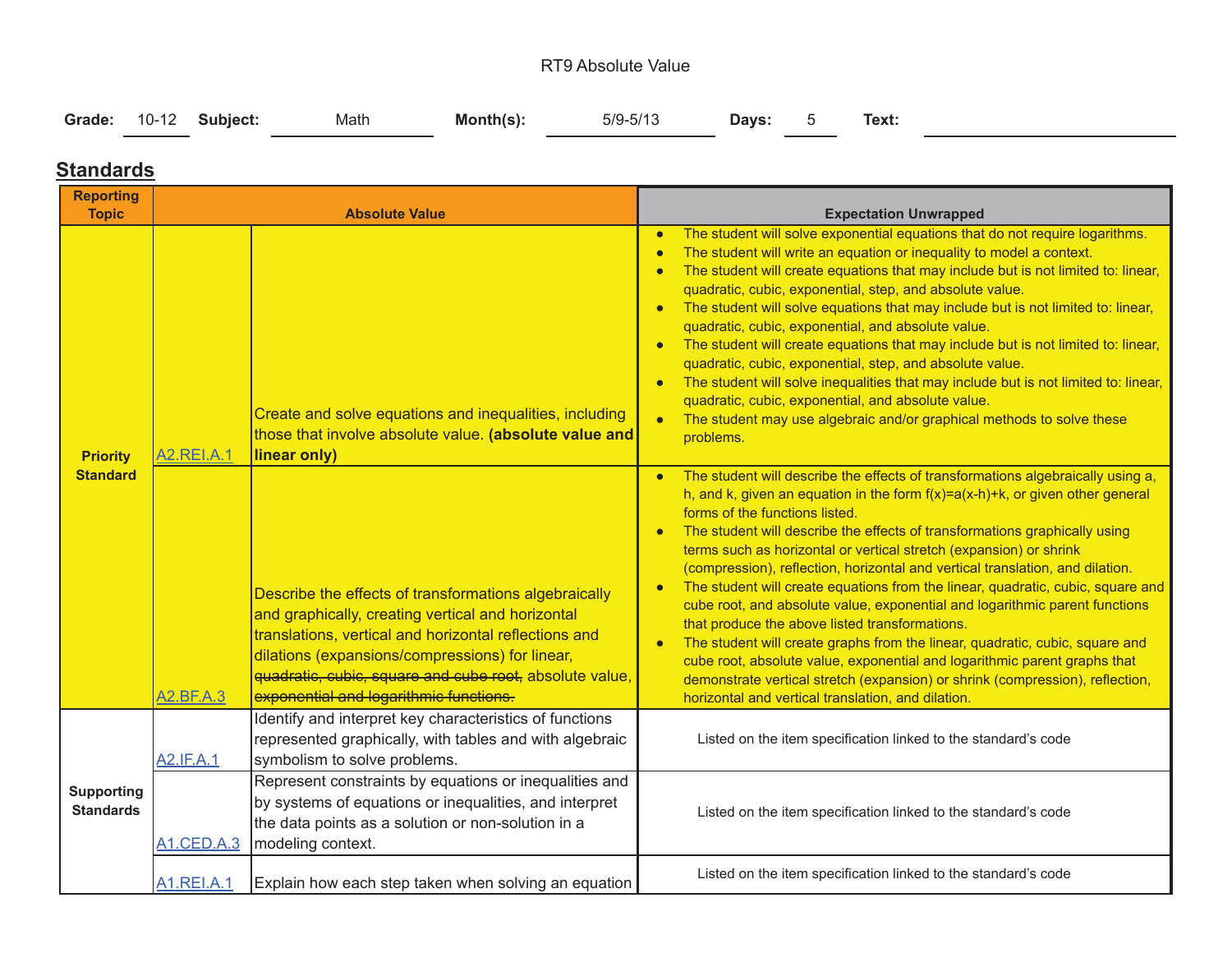| RT9 Absolute Value    |                                                                     |                                                                |  |  |  |  |  |
|-----------------------|---------------------------------------------------------------------|----------------------------------------------------------------|--|--|--|--|--|
|                       | or inequality in one variable creates an equivalent                 |                                                                |  |  |  |  |  |
|                       | $\alpha$   equation or inequality that has the same solution (s) as |                                                                |  |  |  |  |  |
|                       | the original.                                                       |                                                                |  |  |  |  |  |
|                       | Graph the solution to a linear inequality in two                    | Listed on the item specification linked to the standard's code |  |  |  |  |  |
| A <sub>1.REI.C.</sub> | Ivariables.                                                         |                                                                |  |  |  |  |  |

*\*Click on standard code above to see Item Specifications from DESE and Released Items*

### **Instructional Ideas/Notes**

|                  |                         | Lesson(s | <b>Assessed</b> |                                                                                                                                                                                                            |
|------------------|-------------------------|----------|-----------------|------------------------------------------------------------------------------------------------------------------------------------------------------------------------------------------------------------|
|                  |                         |          | on Post Test    | Instructional Ideas/Prerequisite Knowledge                                                                                                                                                                 |
|                  | <b>A2.REI.A.1</b>       |          | <b>Yes</b>      | Absolute value equations and inequalities should be limited to variables to the first power. (e.g., $-5 x-4 +2 = -20$ )<br>Inequalities will be limited to linear, quadratic and absolute value functions. |
|                  |                         |          |                 | Use a values of $-3 \le a \le 3$ .                                                                                                                                                                         |
| <b>Priority</b>  |                         |          | Yes             | Use h and k values of $-10 \le h \le 10$ and $-10 \le k \le 10$ .                                                                                                                                          |
| <b>Standard</b>  | IA2.BF.A.3              |          |                 | Referencing a reflection should be "across" a line not "over" a line.                                                                                                                                      |
|                  |                         |          |                 | Polynomials should be of no greater degree than four.                                                                                                                                                      |
|                  |                         |          | Yes             | Intercepts are ordered pairs.                                                                                                                                                                              |
|                  | LA2.IF.A.1              |          |                 | Limit rational functions to those without oblique asymptotes.                                                                                                                                              |
|                  | Supporting   A1.CED.A.3 |          | Yes             | Equations and inequalities should be limited to linear (in terms of representing constraints).                                                                                                             |
| <b>Standards</b> |                         |          |                 | Emphasis is not on two-column proofs or formal articulation of properties to explain equivalent equations or                                                                                               |
|                  |                         |          | Yes             | inequalities.                                                                                                                                                                                              |
|                  | A1.REI.A.1              |          |                 | Limited to linear equations and inequalities.                                                                                                                                                              |
|                  | A1.REI.C.7              |          | No.             | Limited to integer x- and y-intercepts.                                                                                                                                                                    |

# **Tasks/Learning Progression**

| Task 1 | Solve absolute value equations (EnVision Alg. 2 pg. 44 - 45).                                |
|--------|----------------------------------------------------------------------------------------------|
| Task 2 | Solve absolute value inequalities (EnVision Alg. 2 pg. 44-45).                               |
| Task 3 | Graph linear and absolute value equations and inequalities (EnVision<br>Alg. 2 pg. 44 - 45). |
|        |                                                                                              |
| Task 4 | Summative (EnVision Alg. 2 Pgs. 69A and 69B)                                                 |

### **Key Vocabulary**

| Range<br>Domain<br>Continues Function | Reflectional<br>Value<br>symmetry<br>Absolute<br><b>Equation</b> |
|---------------------------------------|------------------------------------------------------------------|
|---------------------------------------|------------------------------------------------------------------|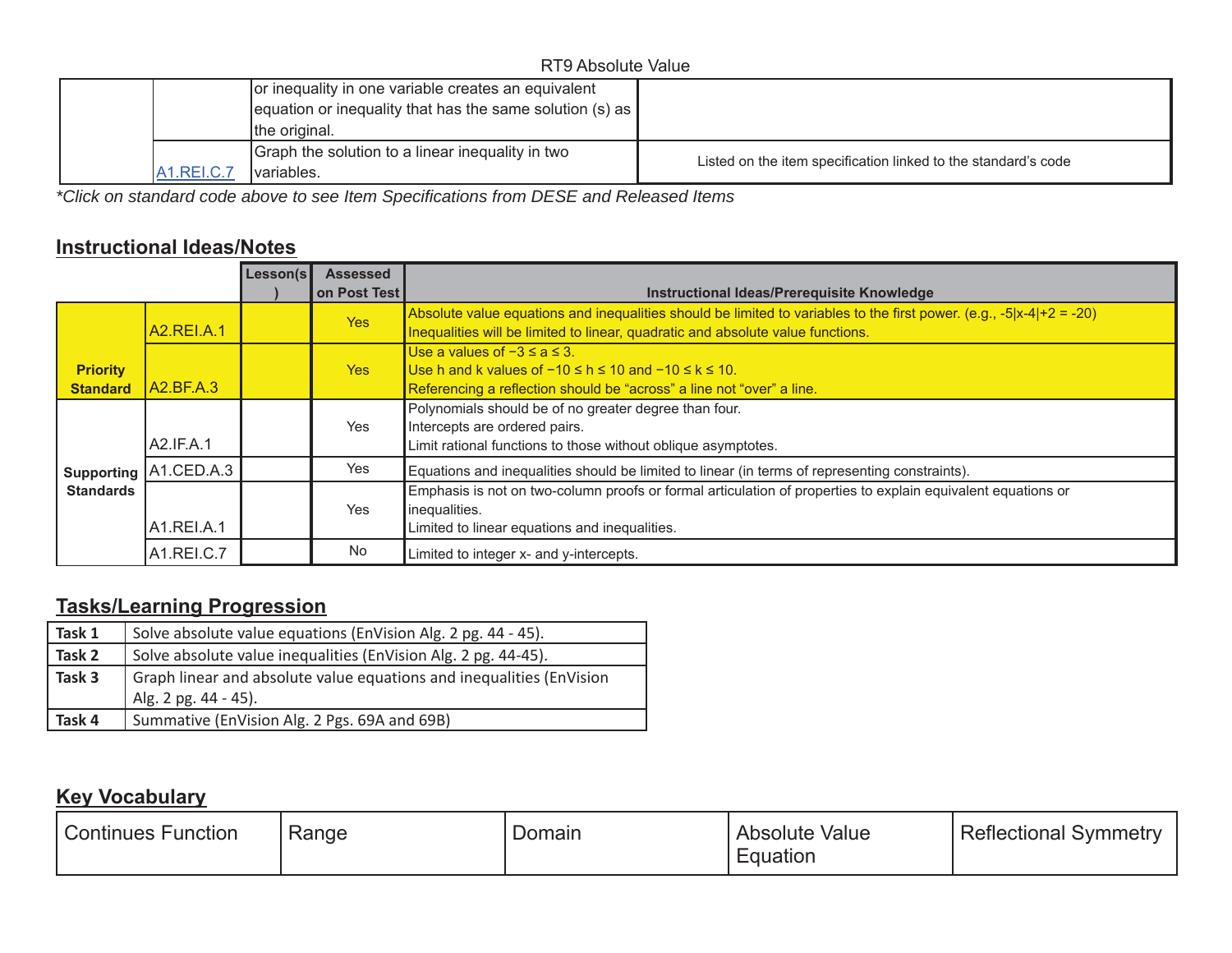| l Maximum     | Interval Notation       | <b>Inequality Notation</b> | Minimum | $\vert$ x- and y-intercept |
|---------------|-------------------------|----------------------------|---------|----------------------------|
| Standard form | Absolute Value Function |                            |         |                            |

|--|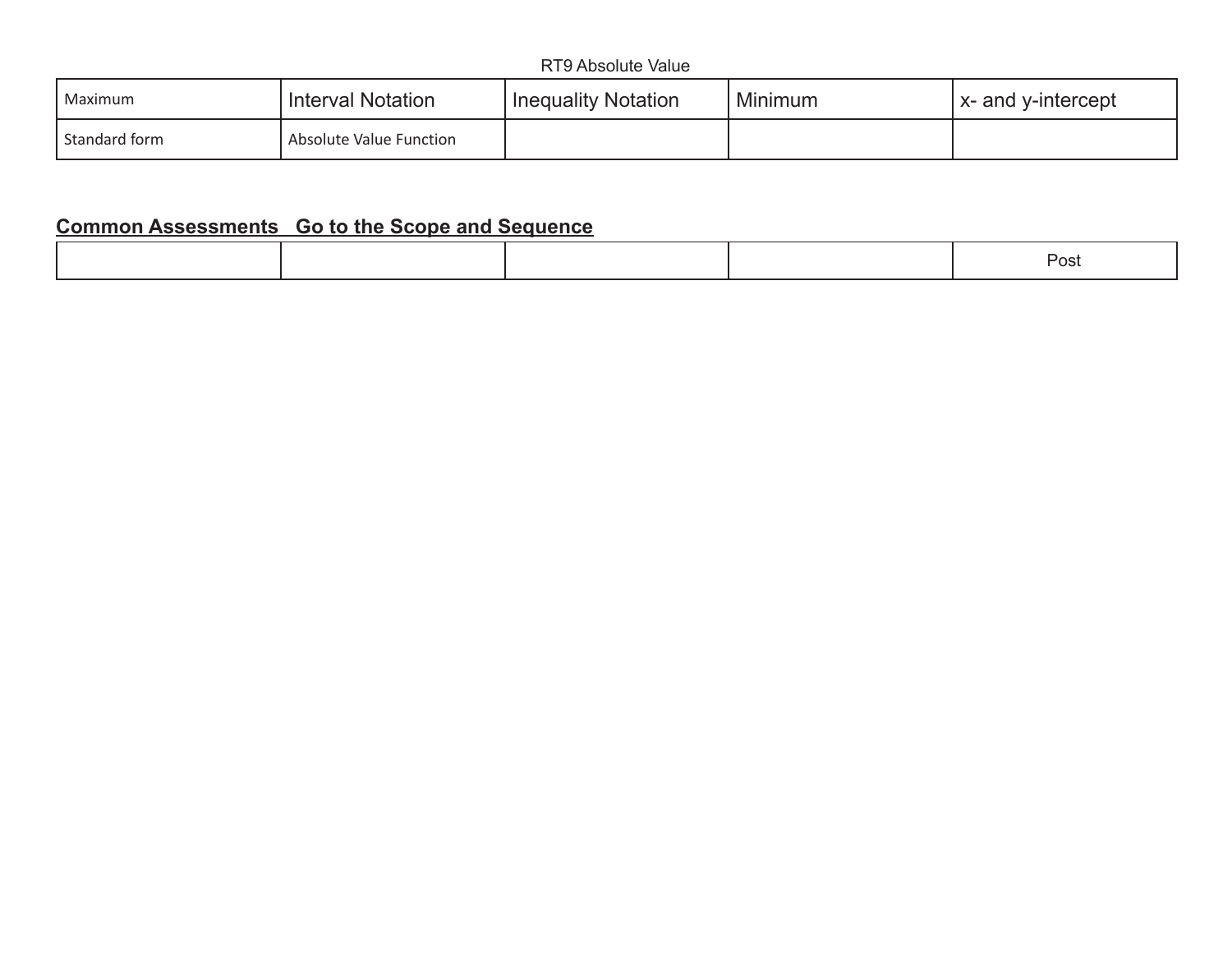| <b>Score</b>                                                                     | <b>Learning Goal</b>                                                                                                                                                                                                                                                                                                                                                                                                                                     | <b>Sample Tasks</b>                                                                                                                                                                                      |  |  |  |
|----------------------------------------------------------------------------------|----------------------------------------------------------------------------------------------------------------------------------------------------------------------------------------------------------------------------------------------------------------------------------------------------------------------------------------------------------------------------------------------------------------------------------------------------------|----------------------------------------------------------------------------------------------------------------------------------------------------------------------------------------------------------|--|--|--|
| <b>Score</b>                                                                     | In addition to Score 3.0, in-depth inferences or applications that go beyond what was                                                                                                                                                                                                                                                                                                                                                                    | The size and weight specifications for the iPhone 11 are shown here. Apple has a tolerance of 0.005<br>inches for the height, x, of a phone in order for it to be acceptable.                            |  |  |  |
| 4.0                                                                              | taught. For example, the student may:                                                                                                                                                                                                                                                                                                                                                                                                                    | Write and solve an inequality that gives the range of acceptable heights for the iPhone 11.                                                                                                              |  |  |  |
|                                                                                  |                                                                                                                                                                                                                                                                                                                                                                                                                                                          | Size and Weight <sup>1</sup><br>2.98 inches<br>$(75.7$ mm<br>5.04 inche<br>eight: 6.84 ounces (194 gras                                                                                                  |  |  |  |
|                                                                                  | 3.5 In addition to 3.0 performance, in-depth inferences and applications with partial success.                                                                                                                                                                                                                                                                                                                                                           |                                                                                                                                                                                                          |  |  |  |
| <b>Score</b><br>3.0                                                              | The student exhibits no major errors or gaps in the learning goal (complex ideas and<br>processes).<br>The student will:                                                                                                                                                                                                                                                                                                                                 |                                                                                                                                                                                                          |  |  |  |
|                                                                                  |                                                                                                                                                                                                                                                                                                                                                                                                                                                          | 13] Given $f(x) = \frac{1}{3} x - 8 $ and $g(x) = \frac{1}{3} x + 4 $ , which of the following is true?                                                                                                  |  |  |  |
|                                                                                  | Create and solve equations and inequalities, including those that involve absolute<br>value. (absolute value and linear only)<br>Describe the effects of transformations algebraically and graphically, creating<br>vertical and horizontal translations, vertical and horizontal reflections and dilations<br>(expansions/compressions) for linear, quadratic, cubic, square and cube root,<br>absolute value, exponential and logarithmic functions.   | a) $f(x)$ is wider than $g(x)$<br>c) $f(x)$ is a right 12 horizontal translation of $g(x)$<br>b) $f(x)$ is a right 8 horizontal translation of $g(x)$<br>d) More than one of the above responses is true |  |  |  |
| 2.5 No major errors or gaps in 2.0 content and partial knowledge of 3.0 content. |                                                                                                                                                                                                                                                                                                                                                                                                                                                          |                                                                                                                                                                                                          |  |  |  |
| <b>Score</b><br>2.0                                                              | The student exhibits no major errors or gaps in the simpler details and processes.<br>The student will:<br>• Identify and interpret key characteristics of functions represented graphically, with<br>tables and with algebraic symbolism to solve problems.<br>Represent constraints by equations or inequalities and by systems of equations or<br>inequalities, and interpret the data points as a solution or non-solution in a<br>modeling context. | 3. Solve the inequality<br>4. Put your<br>5. Graph your<br>answer from<br>answer from<br>problem 3 in<br>problem 4.<br>interval<br>notation<br>$ 2x - 7  \ge 11$                                         |  |  |  |
|                                                                                  | Explain how each step taken when solving an equation or inequality in one variable<br>creates an equivalent equation or inequality that has the same solution (s) as the<br>original.<br>Graph the solution to a linear inequality in two variables.                                                                                                                                                                                                     |                                                                                                                                                                                                          |  |  |  |